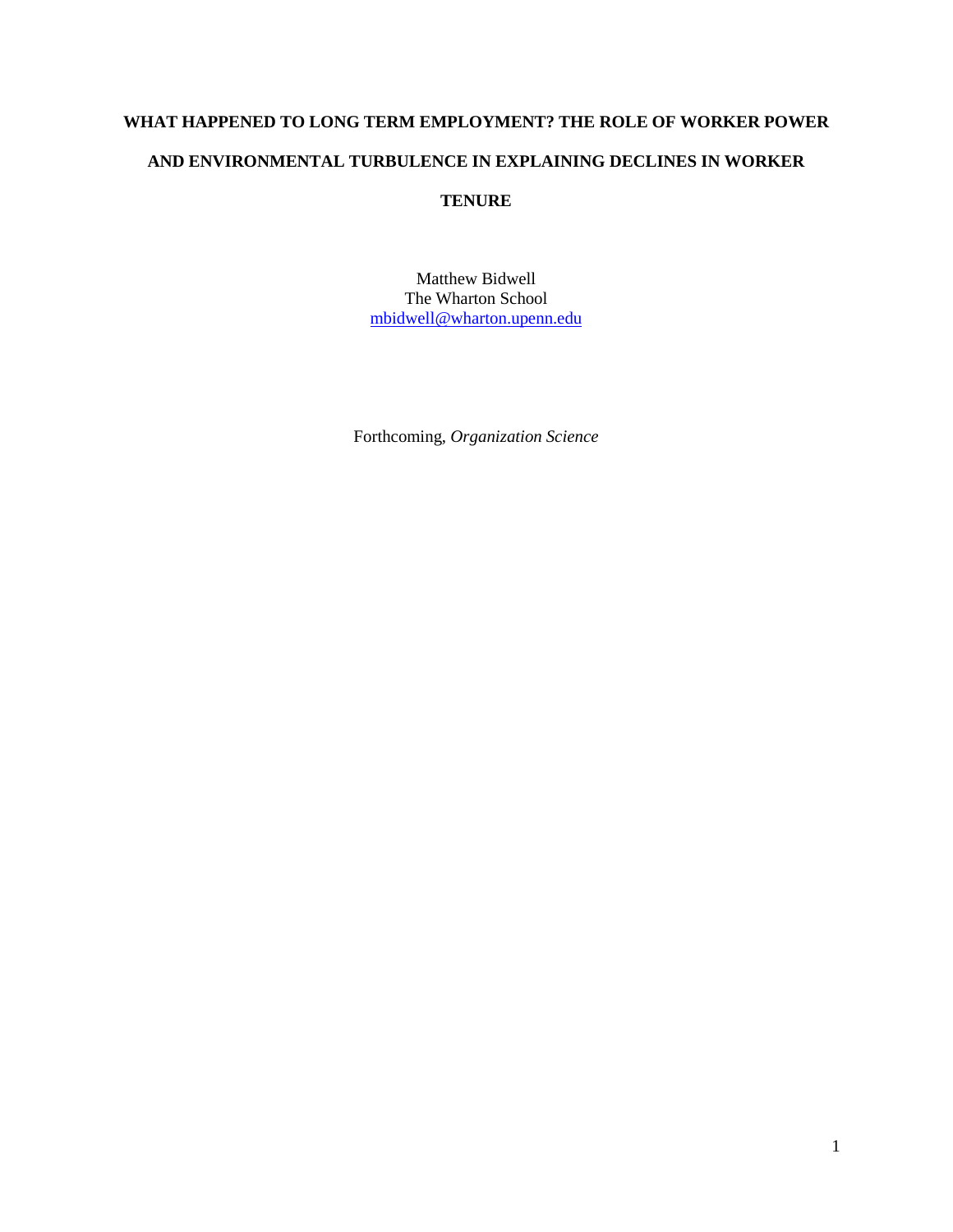## **ABSTRACT**

Recent declines in the average length of time that US workers spend with a given employer represent an important change in the nature of the employment relationship, yet one whose causes are poorly understood. I explore those causes using Current Population Survey data on the tenure of men aged 30-65.

I argue that long term employment relationships primarily occur when workers pressure employers to close off employment from market competition, reducing the attractiveness of external mobility relative to internal opportunities, and increasing employment security. I then explore how two changes in organizations' environments might have affected workers' ability to secure such closed employment relationships: a decline in union strength, and increased turbulence from changes in technology and globalization.

My results support the argument that declines in tenure reflect the reduced power of workers to secure closed employment relationships. Recent declines in tenure have been concentrated in large organizations, and much of those declines are explained by controlling for the changing levels of industry unionization. I find little evidence that foreign competition or technological change affected mobility. The results are robust to measures of changing industry growth rates and within-industry reorganization. Supplementary analyses suggest that layoffs are associated with different industry pressures than tenure, and that voluntary mobility may have played an important role in declines in tenure.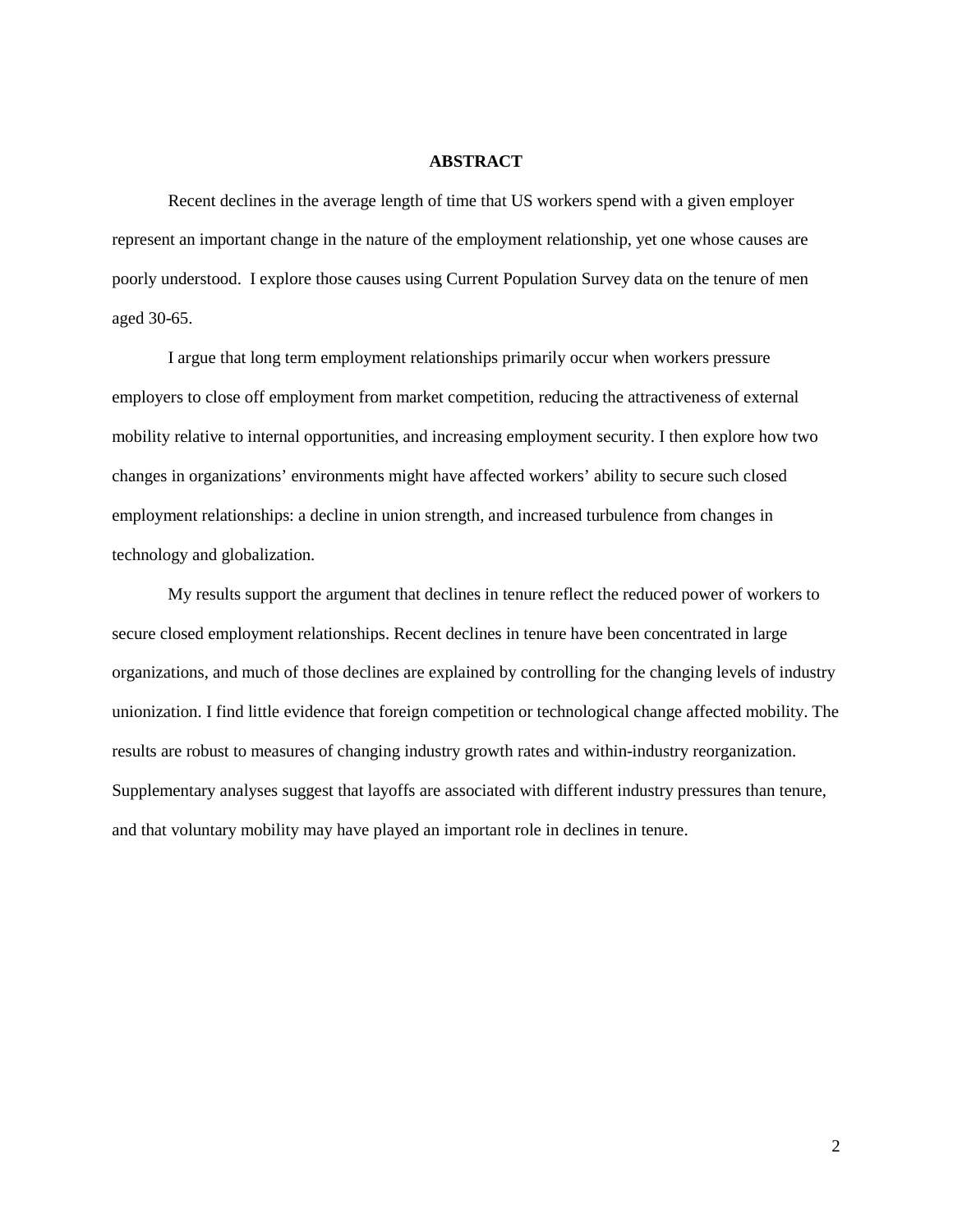The last thirty years have seen a persistent decline in the average duration of employment relationships within the US, with experienced men, who were previously most likely to be in long term employment, most affected [\(Farber 2008a;](#page-36-0) [Hollister 2011\)](#page-36-1). Those changes in tenure have manifested as particularly marked declines in the proportion of workers who have been with their employer for more than ten years, and strong increases in the proportion who have moved jobs within the last year [\(Farber](#page-36-0)  [2008a\)](#page-36-0). Many commentators argue that these changes represent a fundamental shift in the nature of careers and the employment relationship [\(Arthur and Rousseau 1996;](#page-35-0) [Cappelli 1999;](#page-35-1) [Osterman 1999\)](#page-37-0).

Certainly, long term employment was a fundamental assumption underpinning much of the behavior of workers and managers, and declines in tenure therefore have the potential to affect a wide range of outcomes. For example, long term employment has been associated with psychological and social contracts based around trust and loyalty [\(Osterman et al. 2001;](#page-37-1) [Rousseau 1995\)](#page-37-2), and research has associated short term employment with declines in such loyalty [\(Tsui et al. 1997\)](#page-38-0). Long term employment also encouraged firms to invest in training and workers to invest in firm specific skills; the decline in tenure has prompted both parties to pull back from such investments [\(Cappelli 1999,](#page-35-1) [2008\)](#page-36-2). Ethnographic work also highlights the role of long term employment in providing stability in workers' lives and an opportunity for the construction of a coherent identity [\(Bauman 1998;](#page-35-2) [Sennett 1998\)](#page-37-3). The loss of that stability has made the construction of such a coherent narrative far harder [\(Sennett 1998\)](#page-37-3).

Declines in tenure also imply that workers are increasingly moving between jobs using external labor markets: as workers spend less time with a single employer, so they must be moving between firms more frequently. It is possible that such a change is helping workers to find the jobs that best suit their skills and needs [\(Jovanovic 1979\)](#page-37-4). More concretely, mobility through external labor markets affects workers' access to pay and opportunity: in high skilled populations, workers who move across firms appear to achieve faster pay growth [\(Brett and Stroh 1997\)](#page-35-3); among younger workers, however, there is evidence that declining tenure has slowed wage growth [\(Bernhardt et al. 2001\)](#page-35-4), and increased mobility has also affected racial earnings disparities [\(Kronberg 2010\)](#page-37-5); external hiring also leads different kinds of workers to be placed into jobs than does internal mobility [\(Baker et al. 1994;](#page-35-5) [Bidwell 2011;](#page-35-6) [Petersen and](#page-37-6)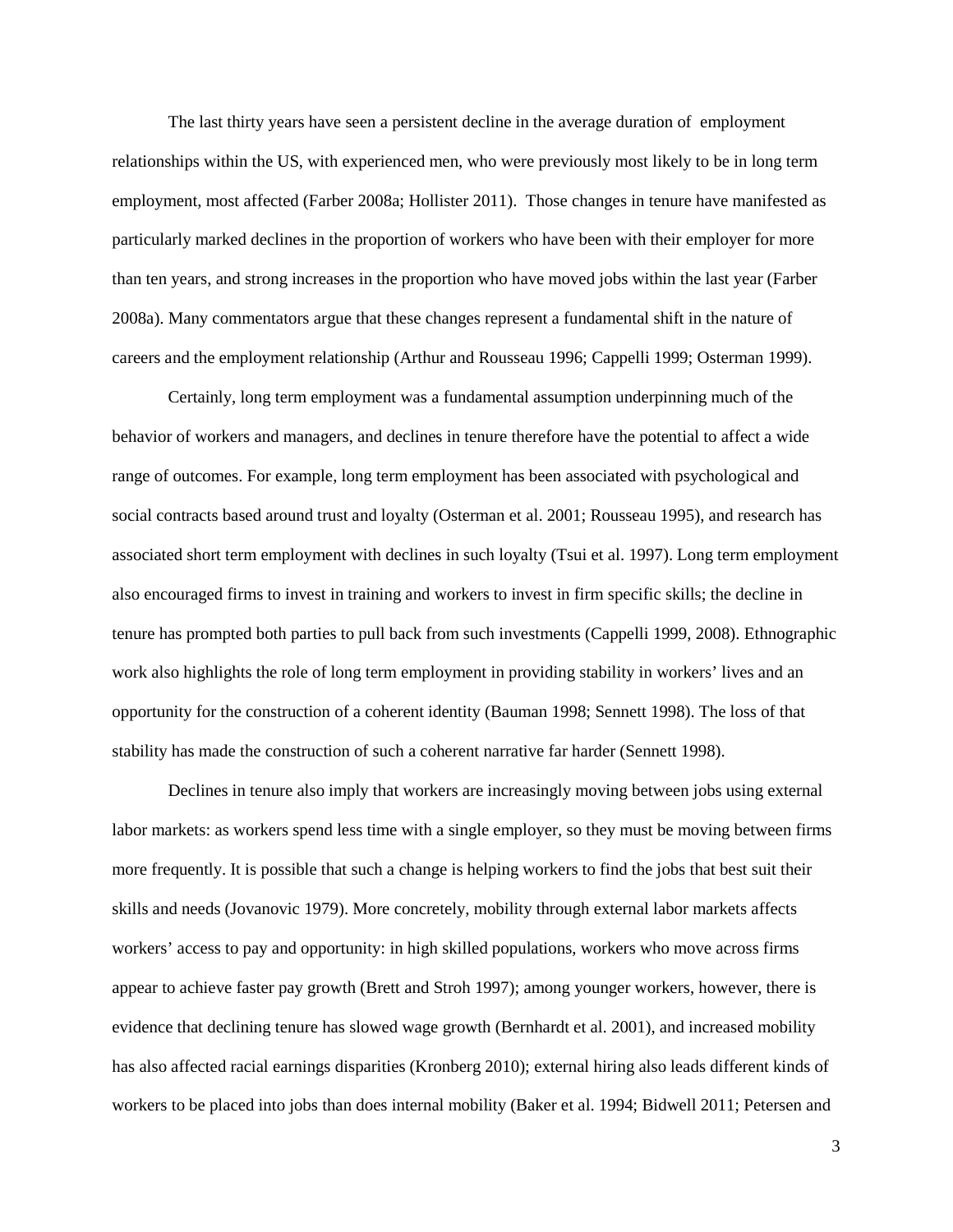Saporta 2004), advantaging those with more visible credentials while also providing more opportunities for discrimination.

Such profound consequences of changing worker tenure and mobility beg an explanation for why the duration of employment relationships has fallen; if we want to understand how worker tenure is likely to evolve in the future, or even the kinds of measures by workers, employers or government that might affect the development of employment relationships, we need to understand the causes of changes in the past. Yet there has seen surprisingly little systematic analysis of the reasons that tenure has declined. Much effort has gone into documenting the existence of declines in worker tenure and understanding the demographic groups that have been most effected [\(Bernhardt et al. 2001;](#page-35-4) [Farber 2008a;](#page-36-0) [Hollister 2011;](#page-36-1) [Neumark et al. 1999\)](#page-37-7). Some scholars have also studied the related phenomenon of downsizing [\(Baumol et](#page-35-7)  [al. 2003;](#page-35-7) [Budros 1999;](#page-35-8) [Fligstein and Shin 2007\)](#page-36-3), demonstrating a role for poor profitability and declining share prices in firms' decisions to downsize. While this literature provides valuable insights into important changes in the employment relationship, it is not clear that declines in tenure reflect an increase in downsizing: much data suggests that workers have become, if anything, less likely to suffer involuntary termination since 1980 (prior, at least, to the great recession of 2008) [\(Davis 2008;](#page-36-4) [Davis et al. 2008;](#page-36-5) [Farber 2008b\)](#page-36-6). Other scholars have offered anecdotal accounts of the reasons for declining worker-firm attachment, based on technological change, global competition, and shareholder pressures [\(Cappelli 1999;](#page-35-1) [Osterman 1999;](#page-37-0) [Pfeffer and Baron 1988\)](#page-37-8). However, there has been little attempt to systematically test those different explanations for declining worker-firm attachment. Hence, while we know that tenure has declined, and we have some possible explanations, we lack detailed analysis that could support or challenge any of those accounts.

In part, the lack of evidence on the causes of declining worker tenure may reflect the difficulties of exploring this question. It is likely that declines in worker tenure reflect changes in the way that the employment relationship is structured within organizations, but we lack longitudinal data that details how those relationships have changed over the last 30 years. In this paper, I seek to make some progress towards understanding declines in worker tenure by drawing on 30 years of data from the Current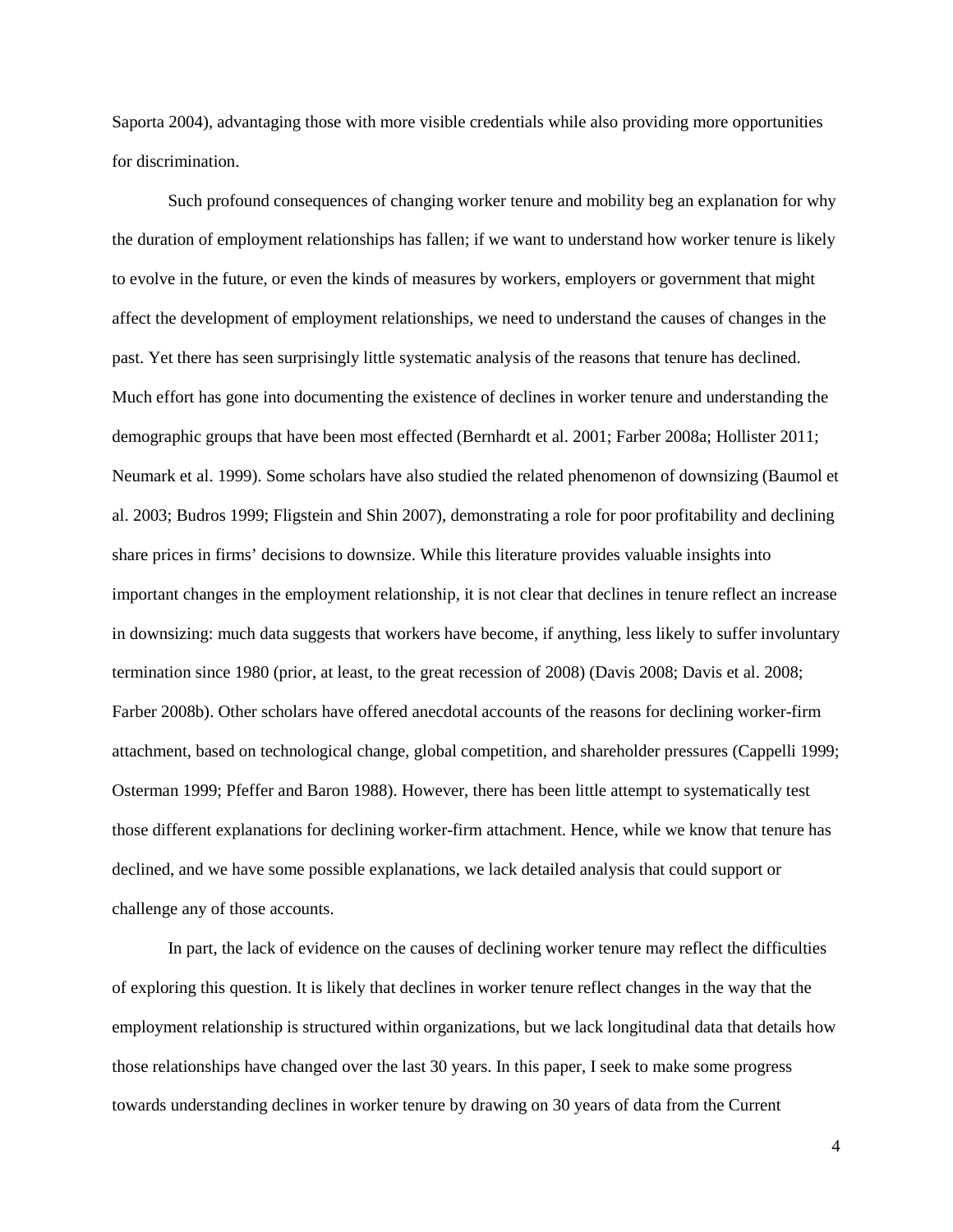Population Survey (CPS). The CPS is a government survey that has irregularly asked workers about their tenure with their current employer, providing consistent, economy-wide measures of worker tenure from the end of the 1970s to the present. Although labor economists have used this data to document declines in worker tenure [\(Farber 2008a;](#page-36-0) [Neumark et al. 1999\)](#page-37-7), they have not exploited information on the nature of employing organizations to explore the causes of that decline. While the survey contains little information on the specifics of organizational practices, the identity of the employer, the nature of workers' prior jobs or why they left them, I am able to match the data to information on current employer size and industry characteristics. I show how using these basic organizational characteristics allows us to test different arguments about the causes of declining tenure.

I develop a simple theoretical framework to understand those changes in tenure. I argue that long term employment relationships primarily occur when workers persuade employers to "close off" employment, protecting workers from market competition [\(Sorensen 2000;](#page-38-1) [Weber 1968\)](#page-38-2). Such closed relationships provide current employees with higher rewards and better opportunities inside the organization, making it less attractive for them to leave. They also improve workers' job security. Yet such closure may often be costly to employers, reducing flexibility and helping workers to maintain higher wages. Whether the organization fosters long term employment relationships therefore depends on workers' ability to secure such closed employment relationships from employers.

I then explore how two sets of changes in organizations' environments could have affected workers' ability to secure closed employment relationships: declining union strength which reduced workers' bargaining power; and increased foreign competition and technological changes which increased the costs to employers of long-term employment relationships. I also argue that each of these changes was most likely to have affected large organizations.

I exploit variation in the way that these broad economic changes have affected different industries to test these arguments. I focus my analyses on a particular subsection of the population: men aged 30-65. It was this group that was most likely to have stable, long term employment relationships during the postwar period, and should therefore have seen the greatest changes. Focusing on men also avoids the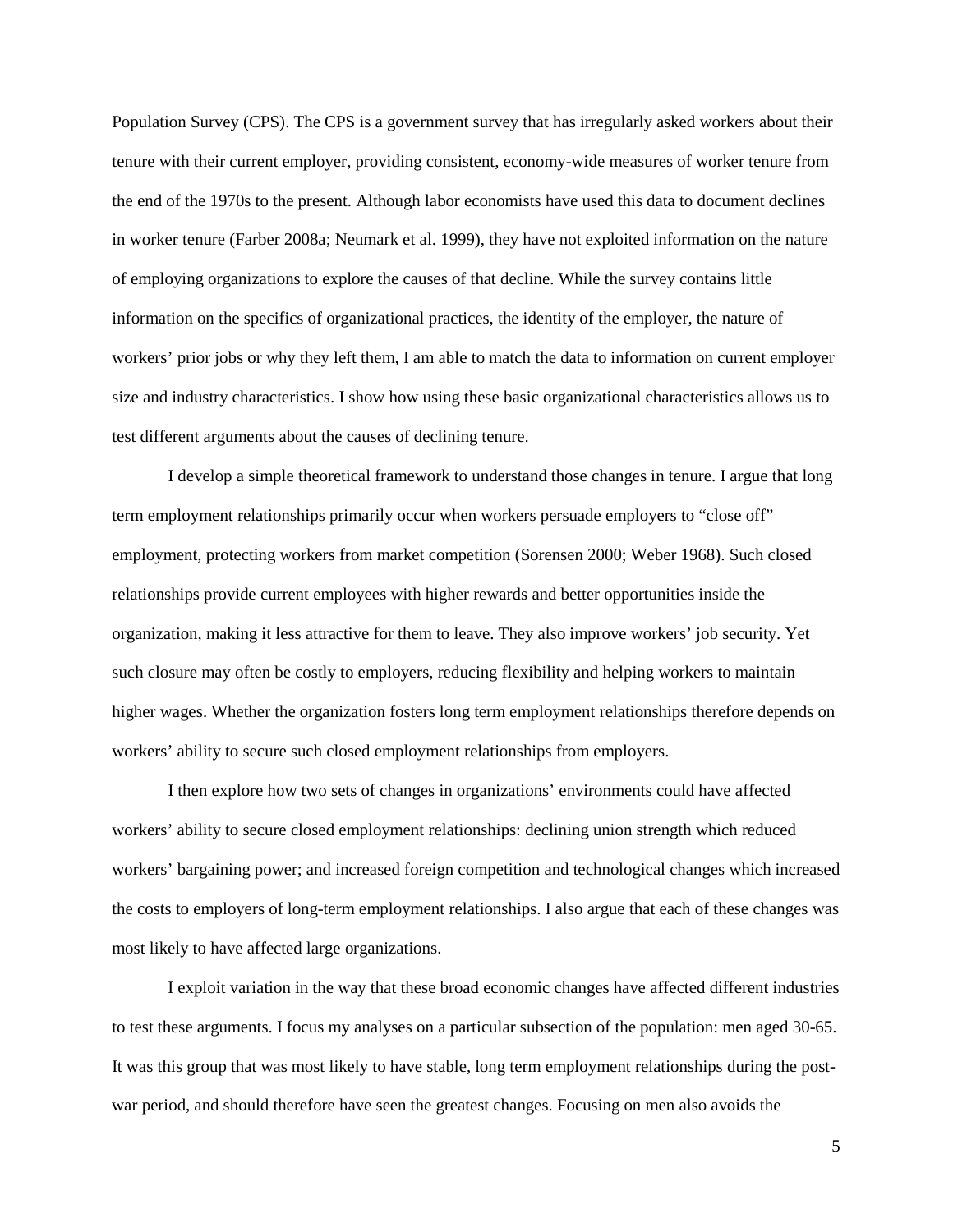confounding effects on tenure caused by the increasing tendency of married mothers to stay in their jobs [\(Hollister and Smith 2011\)](#page-36-7). My results show that declines in tenure have been concentrated in large organizations, and that much of this change can be explained by controlling for the changing levels of unionization across industries. While other work documents a relationship between unions and worker tenure [\(e.g. Pfeffer 1983\)](#page-37-9), I provide the first evidence of a strong association between the decline of unions and the decline of long-term employment. These results demonstrate the important role that societal power has played in shaping changes to the employment relationship and workers' careers.

#### **THEORY: TENURE, WORKER POWER AND EMPLOYER COSTS**

In this paper, I examine the reasons for changes in worker tenure, defined as the length of time that workers have spent with their current employer. Ultimately, the average level of tenure in an organization reflects when the workforce was hired. Sometimes, that hiring occurs when the organization grows; at other times, hiring is used to replace existing workers following turnover (although such replacement hiring may be more likely to occur following voluntary turnover, even layoffs are often followed by hiring into other areas [\(Baumol et al. 2003\)](#page-35-7)). Tenure distributions also reflect who leaves the organization: holding exit rates constant, a loss of more senior workers will reduce average tenure. As a consequence, tenure may decline during downsizing if organizations target long-serviced workers.

Some studies have examined how organizational growth might have affected average levels of tenure. For example, Diprete [\(1993\)](#page-36-8) and Shin [\(2007\)](#page-37-10) show how industrial restructuring leads workers to move from declining industries to growing ones, and argue that such processes may have contributed to declines in tenure in the 1980s and 1990s. Many other accounts, however, argue that the same period also saw substantial changes in the nature of the worker-employer relationship that might have affeted voluntary and involuntary turnover [\(Osterman 1999;](#page-37-0) [Pfeffer and Baron 1988\)](#page-37-8). I focus on testing this latter set of accounts, although I also explore the effects of reallocating workers across industries.

#### **Long Term Employment Relationships and Closure**

A central argument of this paper is that long term employment relationships were a consequence of closed employment relationships, which insulated workers from the external labor market. Although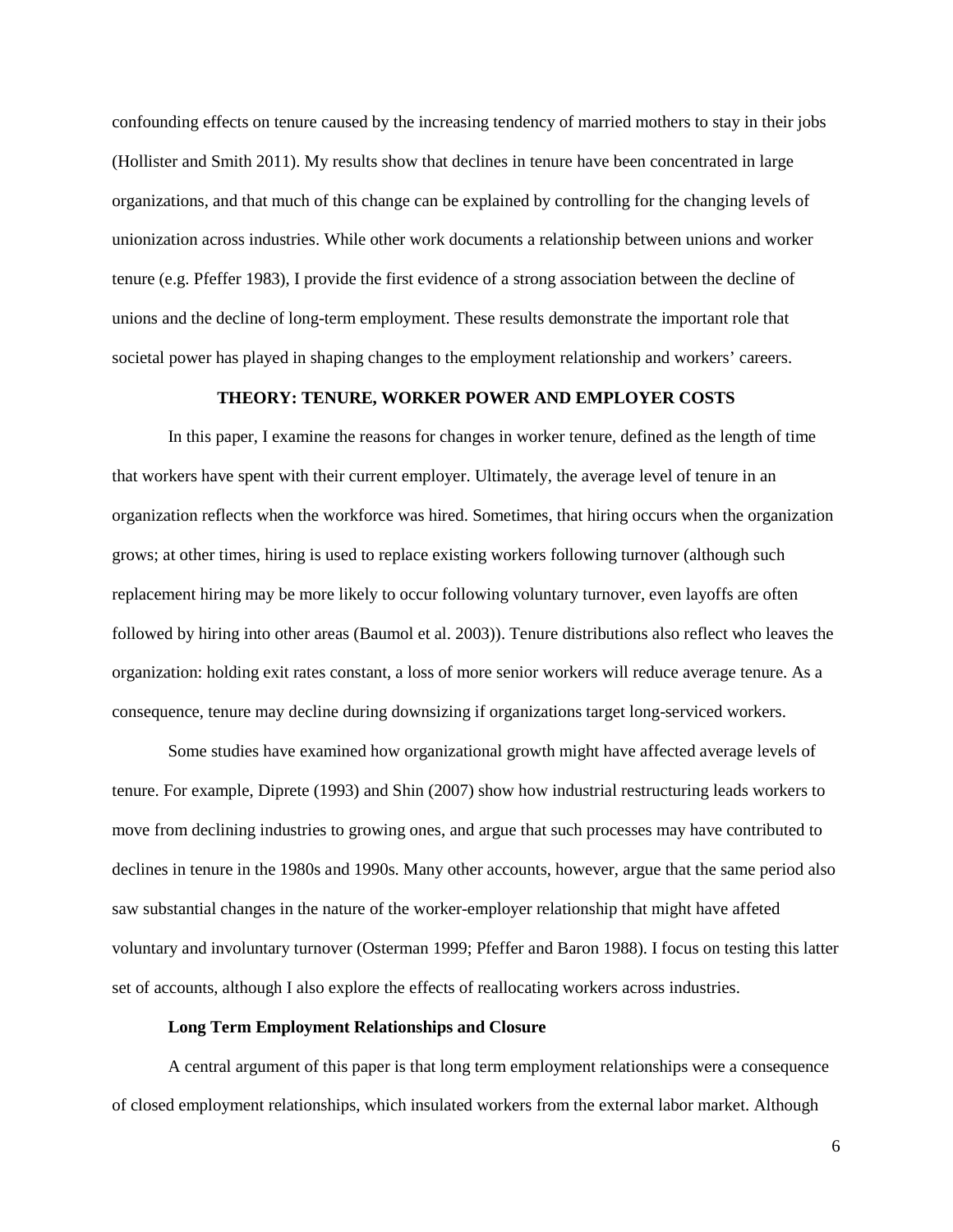scholars have explored many individual-level determinants of turnover [\(Griffeth et al. 2000;](#page-36-9) [Hom and](#page-37-11)  [Kinicki 2001\)](#page-37-11), research has also emphasized the organizational roots of turnover. Workers leave their jobs when they believe that a job in another organization will provide greater rewards than their current position [\(Griffeth et al. 2000;](#page-36-9) [March and Simon 1958\)](#page-37-12). How employers reward different jobs and regulate opportunities therefore affects worker tenure.

Sociological theories of closure [\(Murphy 1988;](#page-37-13) [Weber 1968\)](#page-38-2) offer a useful lens for understanding how organizations regulate employment. Employment relationships can be described as "open", offering opportunities to all qualified workers, or "closed", restricting access to a limited group of eligible workers [\(Sorensen and Kalleberg 1981;](#page-38-3) [Weeden 2002\)](#page-38-4). [1](#page-6-0) During the post-war period, employment relationships with some scholars even arguing that firms restricted external hiring to a few "ports of entry" (Althauser [and Kalleberg 1981](#page-35-9) ; [Pfeffer and Cohen 1984\)](#page-37-14). Internal job posting systems gave further advantages to often became closed off through a series of practices that favored existing employees in the allocation of opportunities. For example, firms often preferred to use internal promotions to fill higher level positions, internal candidates by making them more aware of opportunities. The frequent use of seniority to allocate promotions, set pay and benefits and decide layoffs further benefited workers who stayed at the organization longer [\(Jacoby 1985;](#page-37-15) [Kerr 1977;](#page-37-16) [Slichter et al. 1960\)](#page-38-5). Contemporary scholars argued that these practices resulted in a Balkanization of the labor market, as competition for higher level jobs in an organization became closed off to all but those few workers already working in the organization [\(Kerr](#page-37-16)  [1977\)](#page-37-16).

Those closed employment relationships promoted long term employment because of their effects on both voluntary and involuntary turnover. Once a worker had accrued seniority within a closed employment relationship they had better rewards, access to higher level jobs and employment security than would be available on the external labor market. Moving meant a loss of those advantages, making

<span id="page-6-0"></span><sup>&</sup>lt;sup>1</sup> My definition of closed employment differs slightly from that of Sorensen and Kalleberg [\(1981\)](#page-38-3). They defined closed employment solely in terms of the ability of workers to be displaced from their existing job by outsiders. My definition also encompasses the preferential availability to existing employees of other jobs within the same organization, consistent with the broader use of closure in the literature [\(Murphy 1988;](#page-37-13) [Weber 1968\)](#page-38-2).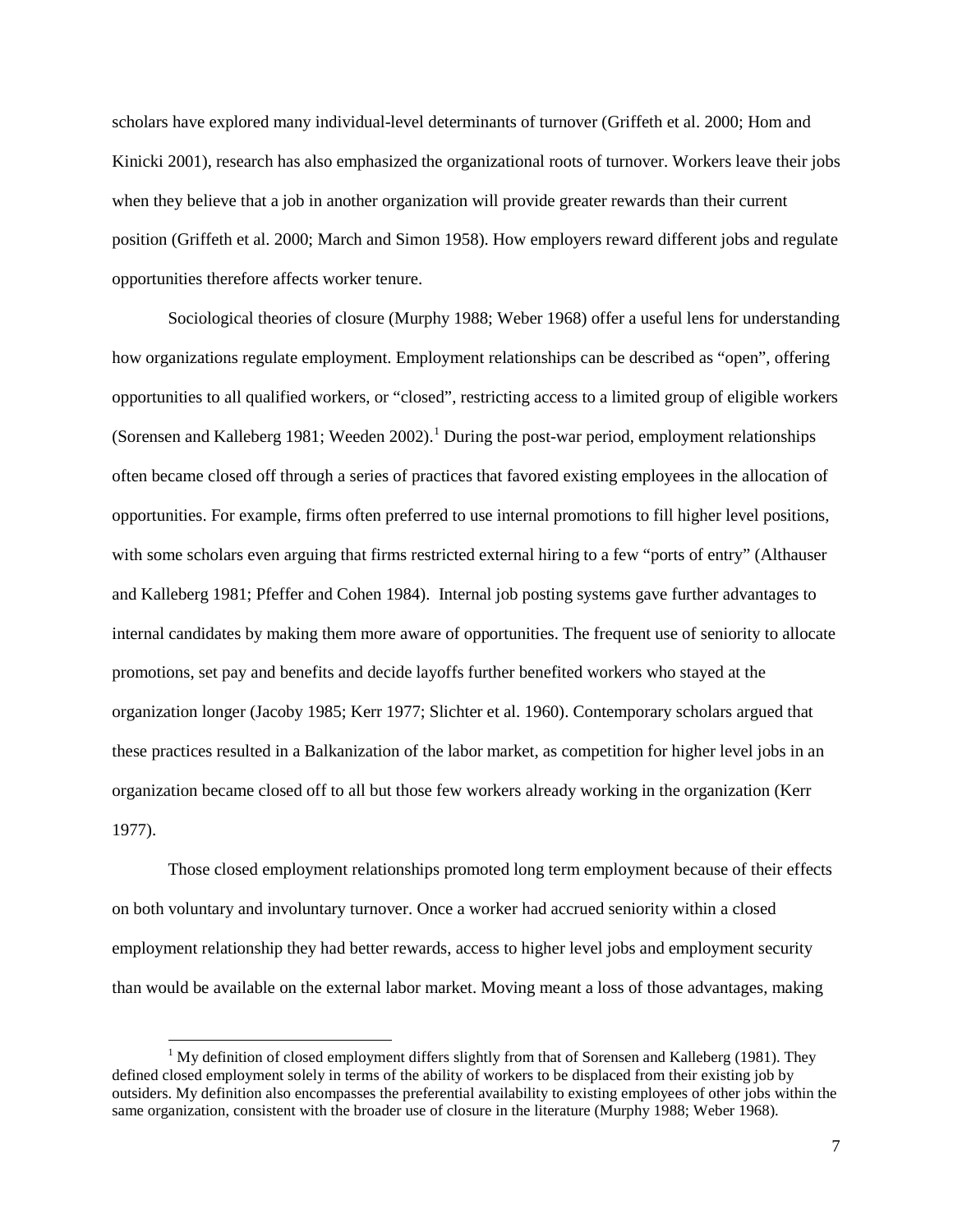workers in closed employment relationships less likely to move voluntarily, particularly once they had gained higher tenure [\(Kerr 1977:31-32;](#page-37-16) [Slichter et al. 1960:139\)](#page-38-5). Jacoby accordingly noted that "the drop in mobility was one of the most important consequences of the system that had become widespread for manufacturing workers [during the postwar period]. Seniority rules and internal promotion policies gave workers a reason to remain with their employers" [\(1985:206\)](#page-37-15). Closed employment relationships may also have reduced involuntary mobility, by making it more difficult for firms to discharge workers, other than as part of layoffs. Even when layoffs occurred, the use of seniority in allocating security meant that those layoffs fell largely on the less tenured, increasing average tenure.

## **Closure and Conflict**

Theories of closure argue that closed relationships are an object of conflict, because of the way that they reduce competition to the detriment of customers [\(Murphy 1988\)](#page-37-13). As a consequence, actors must often exercise power to create and maintain closure [\(Murphy 1988:9\)](#page-37-13). Such dynamics are evident in the employment context. Because closing off employment reduced competition for many jobs, it gave existing employees enhanced access to opportunities for upwards mobility. That reduced competition could also help workers to secure the returns to their efforts [\(Sorensen 2000;](#page-38-1) [Weber 1968:341-342\)](#page-38-2), counterbalancing the advantages that employers otherwise enjoyed. For employers, the benefits of closure were at best ambiguous. Lower turnover could benefit employers by promoting investments in firm specific skills. At the same time, the advantages given to workers constrained managerial prerogatives in allocating jobs and rewards, reduced their flexibility in responding to changes in demand or skills needs, and limited their ability to use external competition to hold down wages.

Because of these conflicting interests, much evidence suggests that workers were only able to acquire closed employment practices through the exercise of power. In general, workers can draw on two sources of power in seeking to influence employers' behavior. First, the threat of individual exit requires employers to offer terms that are at least as good as workers could receive elsewhere. Second, the use of collective bargaining allows workers to threaten employers with strikes and other collective action. This second, collective source of power appears to have played a particularly important role in shaping the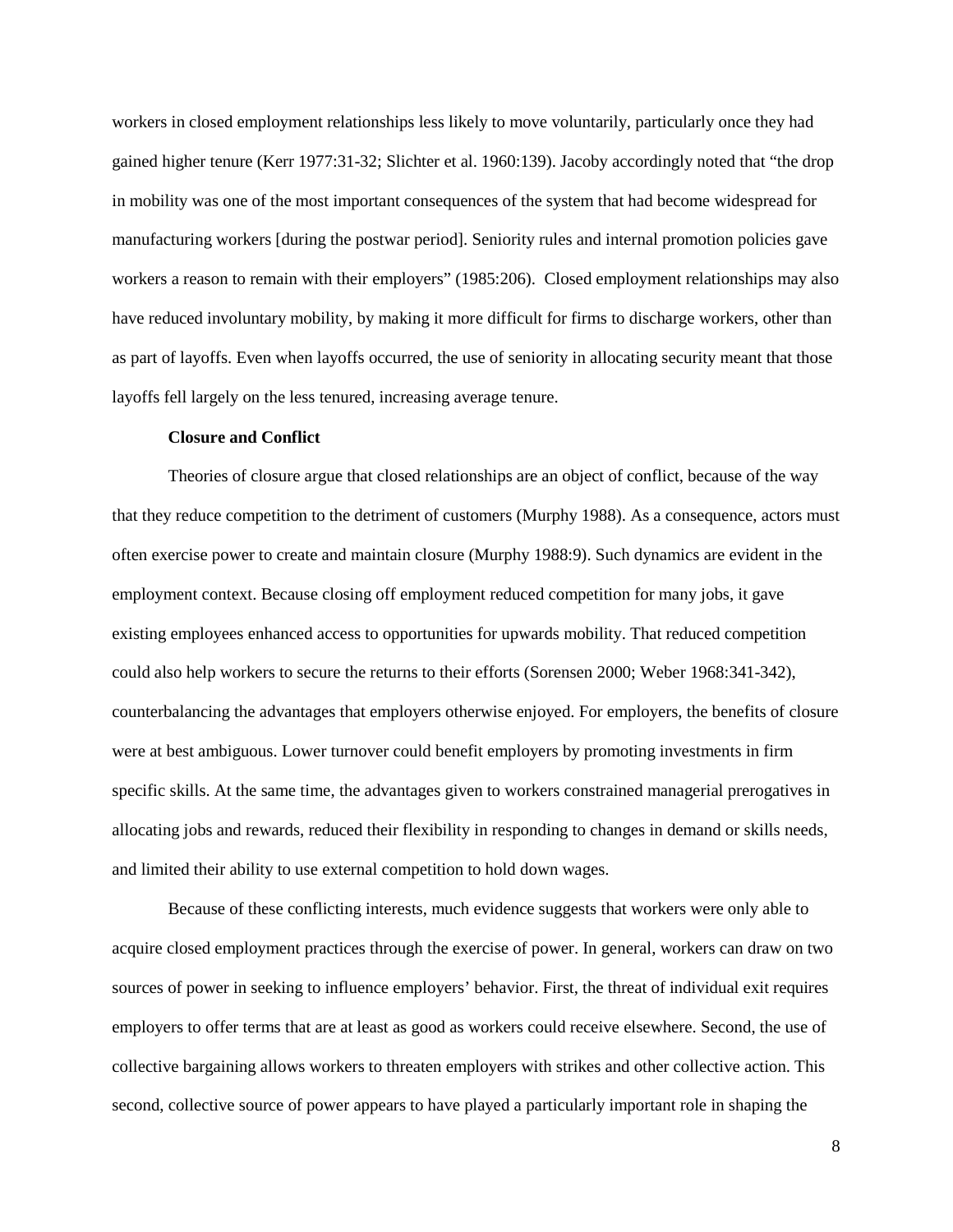adoption of the internal labor market practices that fostered closure. Several explanations have been advanced for firms' adoption of internal labor market practices, with some scholars arguing that they reflected firms' desire to drive down turnover and foster investment in firm specific skills [\(Cappelli 2000;](#page-35-10) [Doeringer and Piore 1971\)](#page-36-10), and others noting the role of government intervention [\(Baron et al. 1986\)](#page-35-11). Much research, though, points to the role of collective worker pressure. For example, Baron et al [\(1986\)](#page-35-11) find that the diffusion of seniority related practices was strongly related to unionization, and Slichter et al [\(1960:140-141\)](#page-38-5) describe how unions promoted seniority provisions over the objections of management. Other studies describe how the adoption of closed practices by non-union firms was also a response to worker pressure, as employers used those closed relationships to pre-empt unionization and secure labor peace [\(Jacoby 1985\)](#page-37-15).  $2$  Work in the dual labor market literature also emphasized worker power as a key resource for achieving closed employment relationships ([Hodson and Kaufman 1982](#page-36-11)), while Pfeffer [\(1983\)](#page-37-9) described unionization as a principal determinant of long term employment relationships.

### **What Changed?**

If long-term employment relationships originally reflected workers' power to secure closed employment relationships, then the recent decline in long-term employment may reflect a reduction in their ability to secure such closure. Given that the decline in long-term employment has happened across large numbers of different organizations, such a shift in the nature of worker-employer bargaining is most likely to be the result of broad economic or social changes. Below, I explore two sets of changes that might have made it more difficult for workers to secure closure: declining union strength that weakened worker power; and increased foreign competition and technological change that made long term employment more costly for employers.

*Deunionization and changes in tenure.* I have noted that the ability of workers' to secure closed employment relationships was firmly rooted in their ability to organize collectively through unions. The last thirty years have seen a collapse in private sector union membership, partly as a consequence of

<span id="page-8-0"></span><sup>&</sup>lt;sup>2</sup> Radical critiques of internal labor markets offer a contrary perspective, viewing such practices as a means for managers to exert control over workers (Edwards 1979). It is difficult to find strong empirical support for those arguments in studies of internal labor market adoption, though.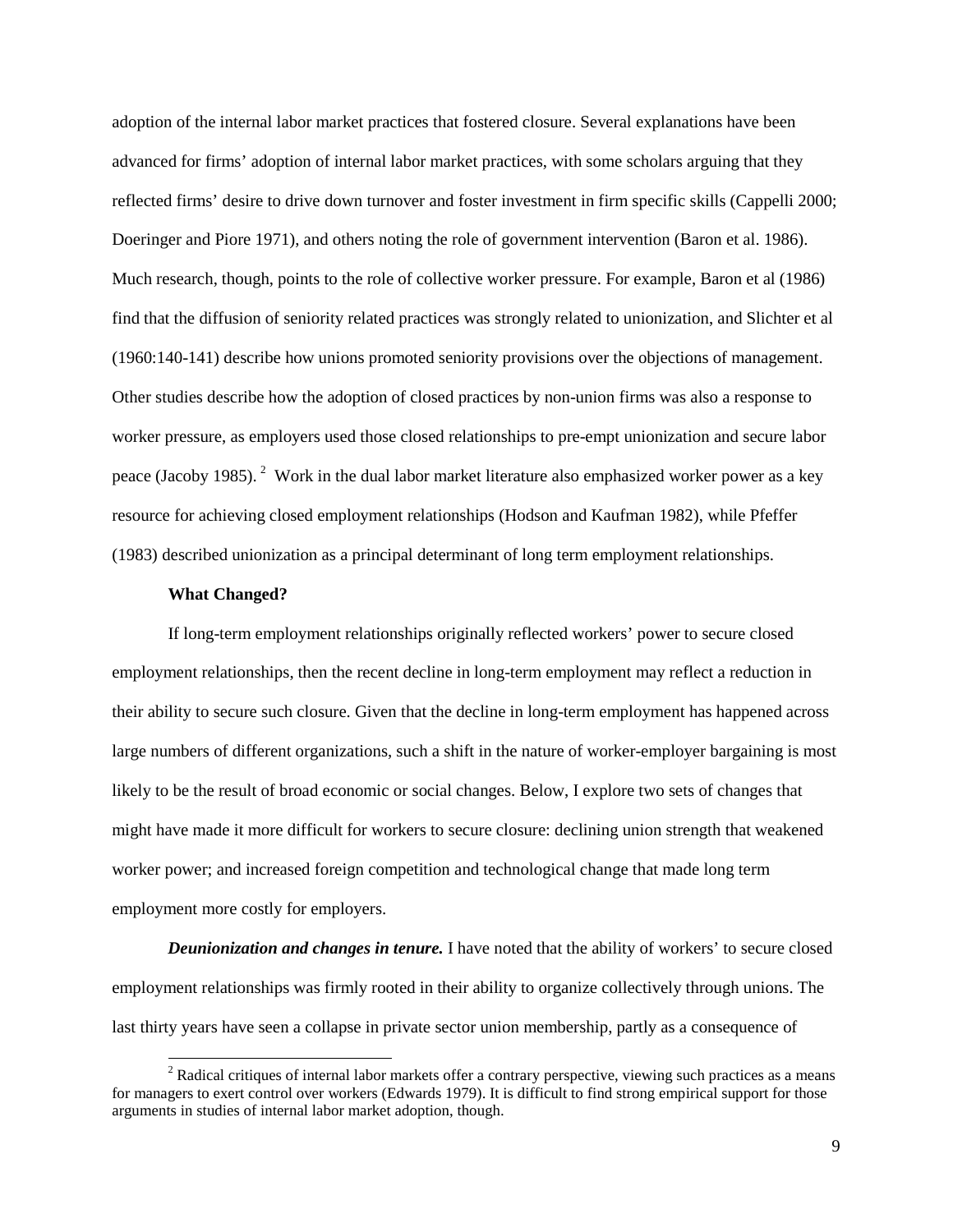declining legal and normative support for unions. These changes have reduced workers' ability to exert collective power and might account for declines in tenure.

Scholars have debated the reasons behind union decline [\(Freeman 1988\)](#page-36-12), with some arguing that increased competition, technological change, and occupational shifts have undermined the viability of the US's traditional union model [\(Hirsch 2008;](#page-36-13) [see also Jacoby 1997:256-257\)](#page-37-17). Much evidence, though, suggests that union decline has largely been rooted in legal and normative changes. Dubofsky [\(1994\)](#page-36-14) argues that the state underpinned unions' power during the post-war period: the National Labor Relations Board (NLRB) protected workers' rights to organize and bargain collectively; courts upheld those rights against employers; and Presidents including Truman and Eisenhower pressured employers to meet reasonable demands by unions. This public protection of union power was withdrawn during the 1980s, when Reagan's dismissal of striking PATCO workers indicated that the government no longer saw unions' demands as legitimate, and his appointment of an anti-union consultant to head the NLRB marked the withdrawal of federal support for workers' right to collectively organize. At the same time, declining profitability and growing ideological and political support for shareholder power encouraged employers to contest unions' power within the workplace [\(Kochan et al. 1994;](#page-37-18) [Levy and Temin 2007\)](#page-37-19). Studies document a collapse in union attempts to organize new workplaces at the beginning of the 1980s, largely preventing the unionization of fresh organizations and industries [\(Tope and Jacobs 2009\)](#page-38-6).

Where workers' ability to secure closed employment relationships depended on their power to organize or credibly threaten to organize workplaces, then these declines in the ability of unions to organize workplaces may have contributed to declines in long-term employment. As firms faced less threat of collective action from employees, they may have been less likely to prefer established workers in the allocation of jobs, pay raises and benefits, making it less attractive for workers to stay within the organization. The reduced power of unions may also have made firms more willing to lay workers off. Where those layoffs fell on longer serviced workers or were followed by replacement hiring, such layoffs would also contribute to reduced tenure.

One way to explore how changes in union strength might have affected tenure is to exploit the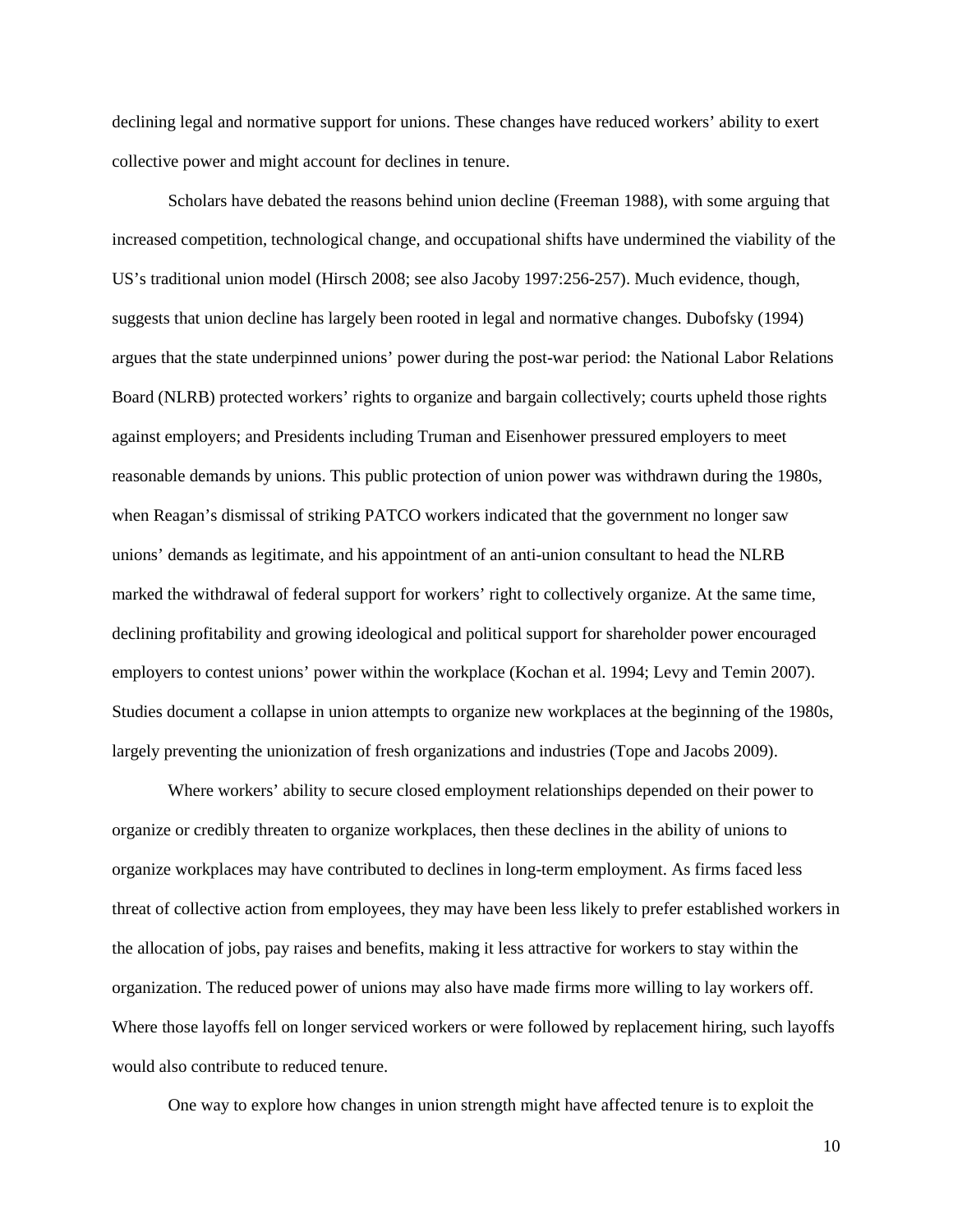effects of industry-level variation in unionization. Historically, industries have varied substantially in their levels of unionization, reflecting idiosyncratic factors such as the nature of the work and the era in which the industry developed [\(Hirsch and Berger 1984\)](#page-36-15). Those unionization rates have also shown substantial effects on the behavior of all organizations in the industry, by raising the threat that non-union firms might be organized [\(Hirsch and Berger 1984;](#page-36-15) [Podgursky 1986;](#page-37-20) [Rosen 1969\)](#page-37-21) and establishing industry-wide norms [\(Western and Rosenfeld 2011\)](#page-38-7). Hence, while the development of an environment that was increasingly hostile to unions will have affected all industries, we should still see substantial variation in the direct effects of that environmental change on industry-level unionization.

This inter-industry variation in unionization allows me to go beyond simply noting the coincidence of declining unionization and the reduction in tenure. Instead, I can leverage inter-industry variation in unionization rates to estimate effects of unionization on tenure. If changes in tenure reflect the declining power of unions to secure closed employment, then we should see a strong association, within and across different years, between unionization levels and worker tenure. If that association is large enough to explain the observed declines in tenure, then introducing measures of industry unionization into analyses of tenure should explain the decline in tenure over time. I hypothesize:

*H1a: Industry level unionization is associated with higher tenure*

*H1b: Controlling for industry level unionization helps to explain the decline in worker tenure since the 1970s.*

*Increased foreign competition and technological change.* While declining support for unionization could have reduced the power of workers to secure closed employment, other environmental changes – notably foreign competition and technological change – might have affected the willingness of employers to agree to that closure. Theories of power and bargaining suggest that parties often seek agreements that benefit the two sides equally [\(Skvoretz and Willer 1993;](#page-38-8) [Walton and McKersie 1965\)](#page-38-9): where the costs of an agreement increase for one of the parties, they are likely to seek to change that agreement. As increased environmental turbulence made closed employment relationships more costly for employers by increasing their need for flexibility and diminishing the rents available to sustain closed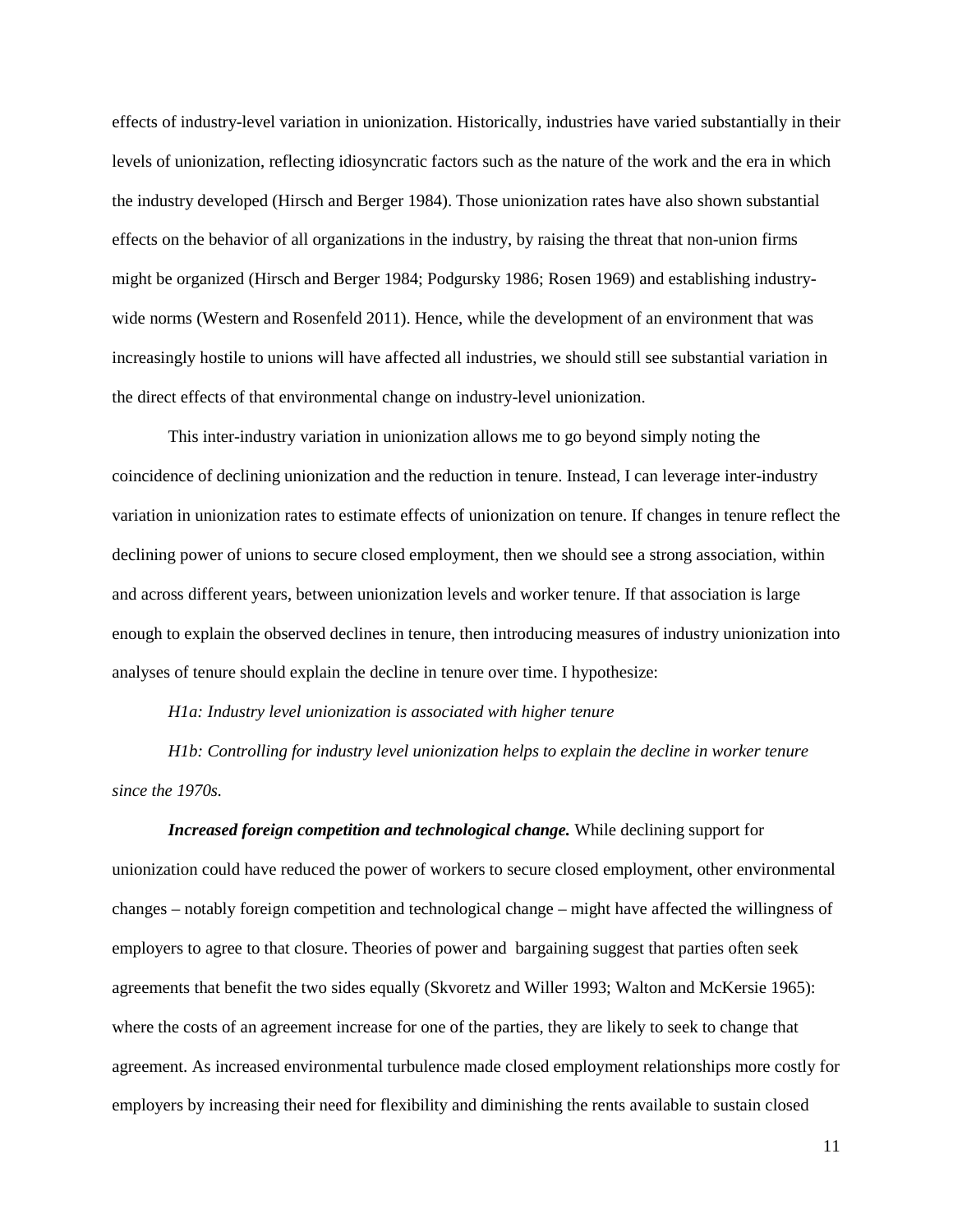employment, it is possible that employers sought to roll back those relationships.

One source of increased environmental turbulence over the past 30 years has been foreign competition. The 1970s and 1980s saw increasing penetration of US markets by foreign competitors. Previously dominant domestic firms faced increasing competition from these imports, which accelerated during the 1990s [\(Berger 2005\)](#page-35-12). Some industries, such as automobiles, saw domestic manufacturers' market share fall precipitously. Others, such as textiles and apparel, radically restructured, moving production overseas [\(Abernathy et al. 1999\)](#page-35-13). Import competition from China had a particularly important effect on wages and employment of manufacturing workers after 1990 [\(Autor et al. 2012\)](#page-35-14).

Another source of increased environmental turbulence over the past 30 years has been the proliferation of information technology. The 1980s and 1990s saw the rapid penetration of information technology into the workplace, as computers became cheaper and more capable. In some cases, technology replaced labor in production processes. Elsewhere, technology promoted more flexible, skill intensive production processes and led to the development of new products and services [\(Bresnahan et al.](#page-35-15)  [2002;](#page-35-15) [Brynjolfsson and Hitt 2000\)](#page-35-16). Research on inequality demonstrates the disruptive effects of technological change on employment, documenting how technological diffusion was accompanied by rapid changes in the returns to different skills [\(Autor et al. 1998\)](#page-35-17).

Both foreign competition and technological change may have increased the costs to employers of long-term employment relationships, by increasing pressures for flexibility and reducing organizational rents. Where those pressures led to downsizing of recent hires or hiring freezes, it is possible that tenure could have increased as the numbers of short-tenured employees declined disproportionately. Yet where these environmental changes led to a need for entirely new skills which current employees lacked, or threatened employer profits, employers may have sought to move away from closed employment by increasing external hiring and reducing the preferences accorded to existing employees, thereby increasing voluntary turnover and reducing tenure. Where firms engaged in layoffs of long-service workers with older skills, tenure may also have declined.

As with declining support for unions, the declining costs of technology and growing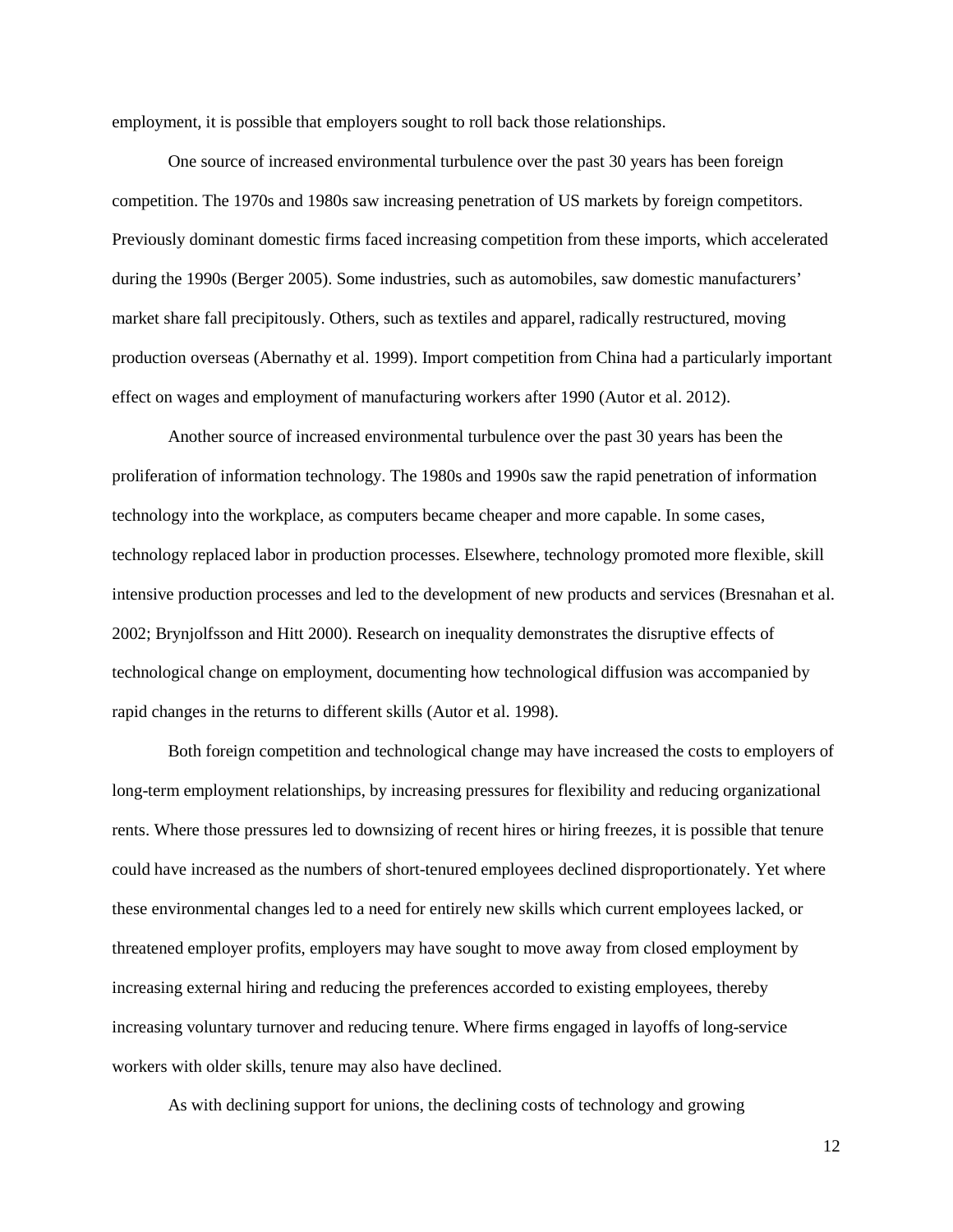competitiveness of foreign firms were economy-wide trends that had different effects on different industries. While technology facilitated a wholesale reorganization of some industries, others were much less affected by it; competition from imports was devastating to some industries but restrained in others [\(Autor et al. 2012\)](#page-35-14). This variation again provides a means for testing the roles of these changes in reshaping employment relationships. If globalization and technology were responsible for the decline in long term employment, then we would expect that industry levels of imports and technology use would be associated with lower tenure, and also that increases over time in imports and technology use would explain some of the declines observed in worker tenure. I hypothesize that:

*H2a: Industry levels of import competition are associated with lower tenure*

*H2b: Controlling for industry level import competition helps to explain the decline in worker tenure since the 1970s.*

*H3a: Industry levels of technology use are associated with lower tenure*

*H3b: Controlling for industry levels of technology use helps to explain the decline in worker tenure since the 1970s.*

### **Organizational Size as a Contingency**

The above hypotheses emphasize the role of industry conditions in shaping changes in tenure. However, the employment closure perspective outlined above suggests that declines in tenure may also have been shaped by another characteristic of employing organizations: their size.

Even during the post-war period, not all organizations fostered long term employment relationships. Instead, dual labor market theory emphasized that long-term employment relationships were predominantly a characteristic of larger organizations [\(Blossfeld and Mayer 1988;](#page-35-18) [Tolbert et al.](#page-38-10)  [1980\)](#page-38-10), because those large organizations represented a more attractive target for unions [\(Hodson and](#page-36-11)  [Kaufman 1982\)](#page-36-11), faced stronger social and governmental pressures to conform to a model of closed employment [\(Baron et al. 1986\)](#page-35-11), and were better able to afford the costs of closed employment.

Those arguments have two implications for the decline in long-term employment. First, if closed employment relationships were only ever a characteristic of large employers, then their decline should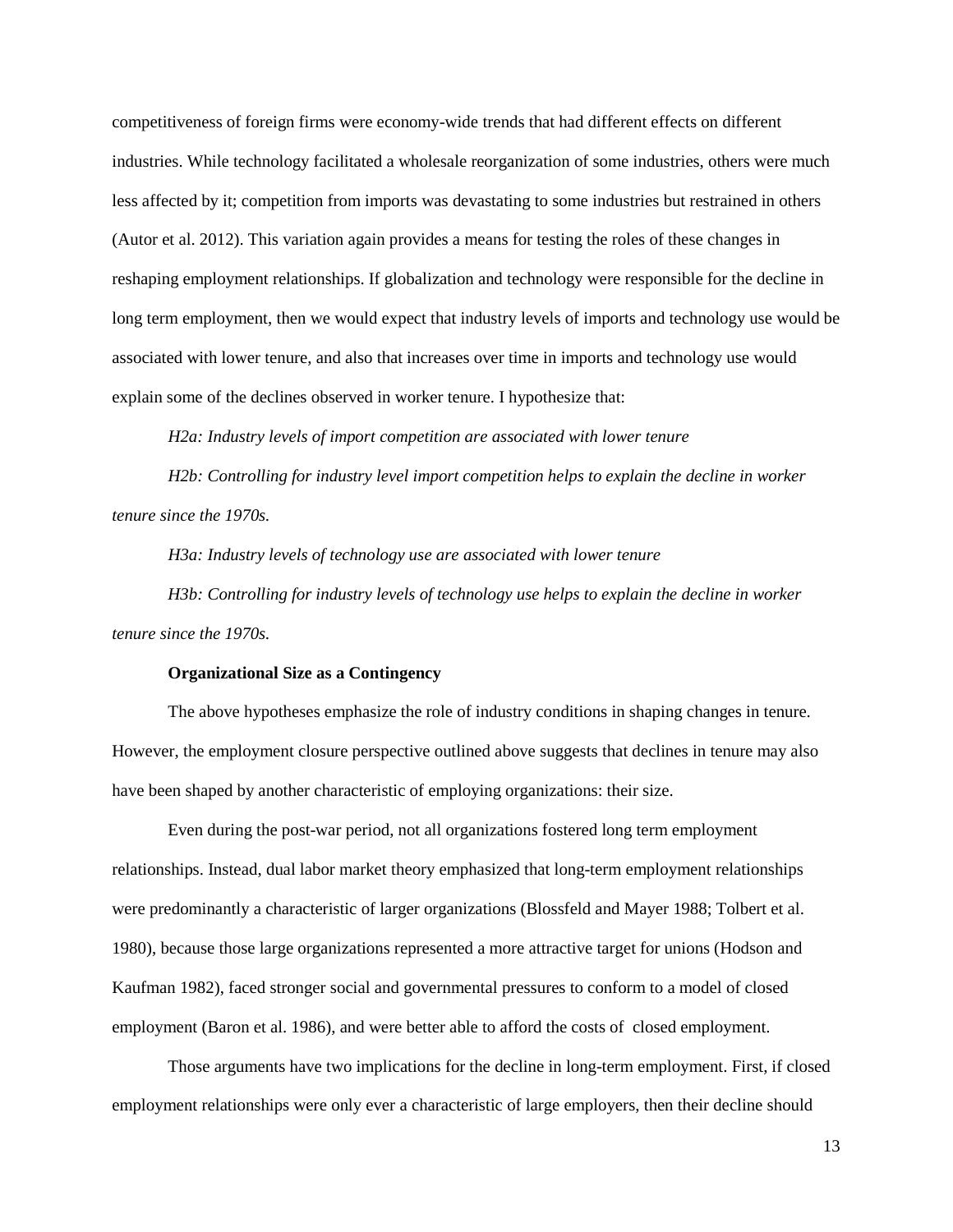also be most pronounced among those large employers. As a consequence, I would predict that:

*H4: Over-time changes in worker tenure have been greater for larger organizations.*

Second and relatedly, the environmental changes described above should have had a greater impact on larger organizations. If larger organizations were initially more vulnerable to worker demands to foster longer term employment relationships, then declines in union strength should have disproportionately affected those organizations. Similarly, if larger organizations were previously more able to afford closed employment, then the turbulence created by foreign competition and technological change may have affected them most. It is therefore likely that organizational size has moderated the effects of declining unionization and increasing import penetration and technological change on tenure. Specifically, I predict that:

*H5: The effects of industry unionization, import competition and technological change on tenure are greatest for large organizations.*

## **DATA**

I test these accounts of declining worker tenure using data from the CPS. The CPS is a monthly, nationally representative survey of households that is used to assess workforce trends, including the unemployment rate. Rather than drawing a completely new sample of households every month, the CPS surveys each household eight times: once a month for four months, followed by an eight month hiatus, followed by a further four monthly surveys. Although a standard set of questions are asked each month, a variety of irregular supplements have also been used to address particular topics. I measure tenure using data from several of these supplements: a mobility supplement from February 1996, 1998, and 2000, and January 2002, 2004, 2006 and 2008; a contingent workers supplement from February 1995, 1997, 1999, 2001 and 2005; and a pensions and benefits supplement from May 1979, 198[3](#page-13-0), 1988 and 1993.<sup>3,[4](#page-13-1)</sup> I use

<span id="page-13-0"></span><sup>&</sup>lt;sup>3</sup> Mobility supplements in1983, 1987 and 1991 also contained tenure data. However, these could not be matched to data for organizational size, so I did not use them in my analyses.

<span id="page-13-1"></span><sup>&</sup>lt;sup>4</sup> Most workers only appear once in the data, although many of the workers who were surveyed between 1996 and 2006 appear twice in the data, as they appear in the sample in consecutive years. Additional analyses showed that including individual random effects did not change the results. I do not use that specification in this paper, as it interfered with my ability to cluster errors at the industry level which does affect my results.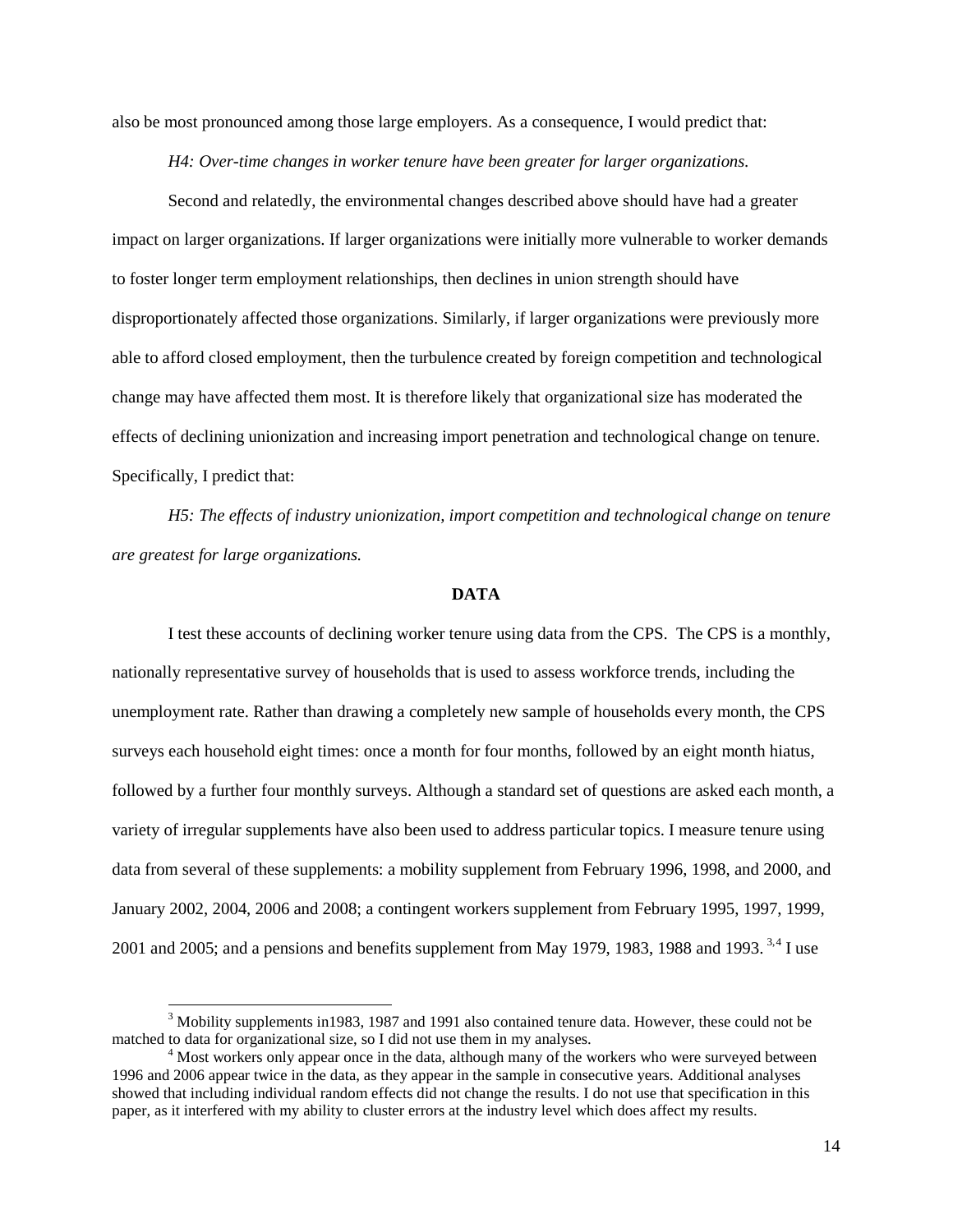this data to explore changes in tenure since 1979, which is the period that is believed to have seen the greatest changes in employment relationships [\(Cappelli 1999;](#page-35-1) [Osterman 1999\)](#page-37-0) and also that saw the most sustained attacks on union power. It is also the period that prior empirical studies of changes in tenure have focused on (e.g. [Hollister and Smith 2011;](#page-36-7) [Neumark et al. 1999\)](#page-37-7).

Although the CPS data has no information on the organizational practices that shape workers' employment relationships, it has important strengths for understanding trends in worker attachment. It offers consistent data on worker tenure going back three decades and includes detailed demographic data, allowing effects of gender, age and education to be controlled for. As a consequence, the CPS has often been used to document the decline in worker tenure [\(Farber 2008a;](#page-36-0) [Neumark et al. 1999\)](#page-37-7). The CPS also captures data on employer size and industry, allowing me to test the hypotheses laid out above.

## **The Sample**

Because my central interest is in the causes of changing tenure, I restrict my analyses to men aged between 30 and 65 who usually work full-time. While it is also important to understand the behavior of other demographic groups, long-term employment relationships were largely restricted to men who were already established in their careers; it therefore makes sense to examine the decline of those relationships by focusing on this group. Traditionally, men have often moved jobs during the early phases of their careers [\(Topel and Ward 1992\)](#page-38-11). In addition, married mothers became more likely to remain in their jobs during the 1980s and 1990s, even as the tenure of all other groups was falling [\(Hollister and Smith 2011\)](#page-36-7). Restricting the sample to men eliminates these confounding effects of changing gender roles; I explore some of the other possible implications for the analysis in the discussion section. Excluding men over 65 also allows me to avoid any confounding effects of changing retirement patterns.

I also dropped those workers employed by the government. Governments face a very different institutional and economic environment than firms, and prior analyses of the CPS indicate that the tenure of public sector workers has not declined in the same way as private workers [\(Farber 2008a\)](#page-36-0). Given that the public sector has seen neither a decline in union power nor an increase in competition, those differences between public and private sector workers are consistent with my arguments. Nonetheless, I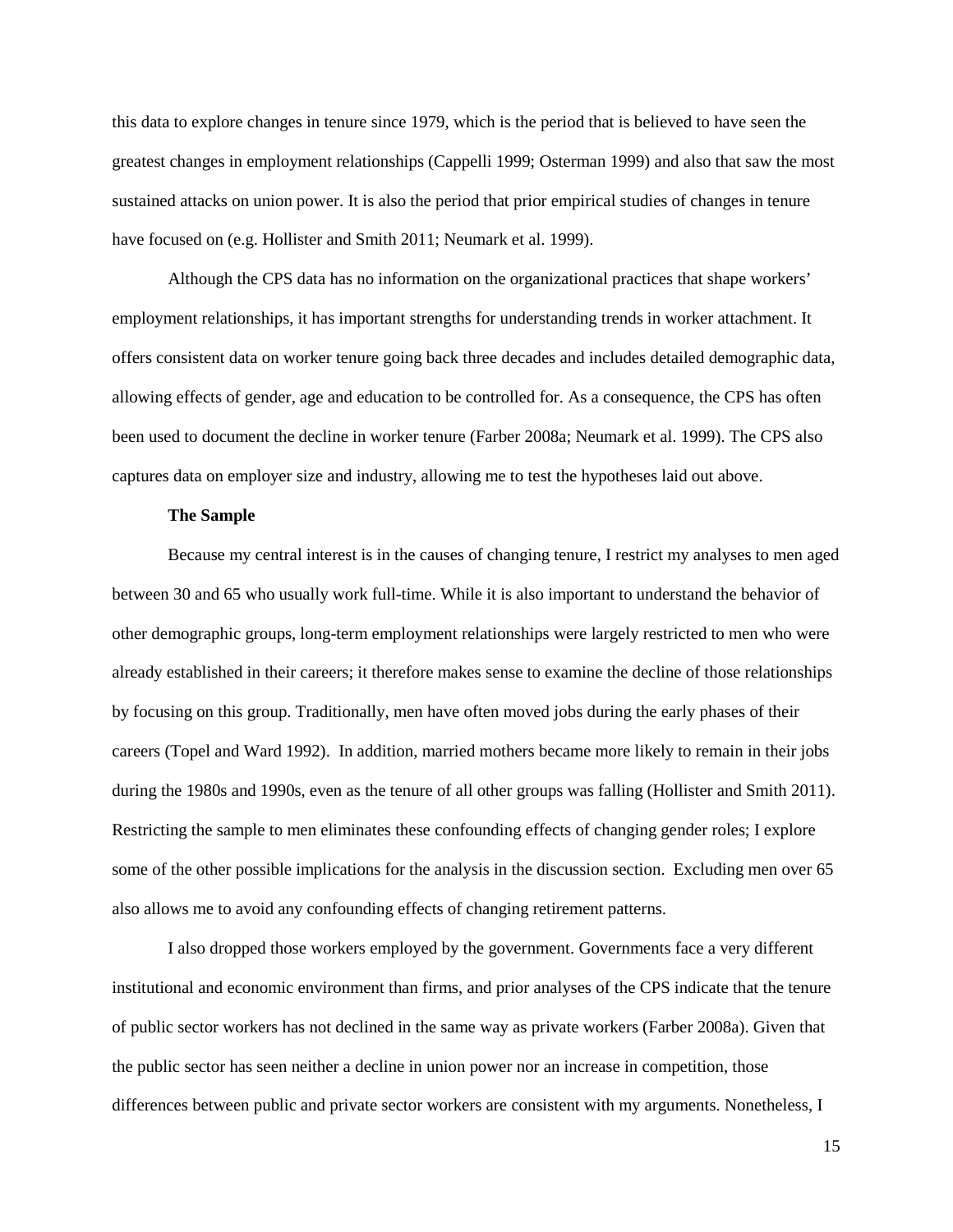omitted government workers from the analysis to avoid other effects of government employment from biasing the results. I also omitted self-employed workers and workers in the employment services industry (who are most likely to work for temporary help agencies)<sup>[5](#page-15-0)</sup> because of the difficulties of interpreting what tenure means for them.<sup>[6](#page-15-1)</sup>

#### **Variables**

*Worker Tenure.* Worker tenure is measured in years, and is based on responses to the various tenure questions in the different supplements. The job mobility supplement asked workers "How long have you been working CONTINUOUSLY for your present employer?" The benefits supplements asked "How many years have you been working for [employer's name]?" while the contingent work supplements asked "How long have you been working for [employer's name]?" One problem in working with the tenure data is that people round their responses, leading to disproportionate peaks at 1 year, 2 years, 5 years and 10 years. I adopt Farber's[\(2008a\)](#page-36-0) approach to this problem. Where respondents gave an exact number of years as their tenure, I add a random amount, uniformly distributed from -0.5 to +0.5 in order to approximate the true distribution of tenure.<sup>[7](#page-15-2)</sup>

*Organizational Size.* The 1979, 1983, 1988 and 1993 benefits supplements contained data on both tenure and organizational size. I gathered organizational size data for other years by matching in size data from responses to the "March supplement" of the CPS, which respondents answered in a different month. Madrian and Lefgren [\(1999\)](#page-37-22) provide details of this matching process. Because not all respondents could be contacted in each wave of the survey, and some (around 1-3%) might have moved jobs between waves, such matching has the potential to introduce bias. Supplementary analyses demonstrated very similar time trends for matched versus unmatched data, though. Further details are available in an online

<span id="page-15-0"></span> $5$  I am unable to identify other contingent workers, such as independent contractors in most years of the data. Supplementary analysis using the contingent worker supplements suggested that including those workers has little effect on my results, though.<br><sup>6</sup> I reran key analyses using all male workers under the age of 65. The results were very similar to those

<span id="page-15-1"></span>presented here. Time trends for women are different to those for men, although the effects of organizational size and unions are similar for men and women.<br><sup>7</sup> I also explored whether to use tenure or log tenure as a key dependent variable. Comparison of results

<span id="page-15-2"></span>showed that analysis using tenure fit the data better than analysis using log tenure. Qualitatively, the results of analyses using the linear and logged variable gave very similar results.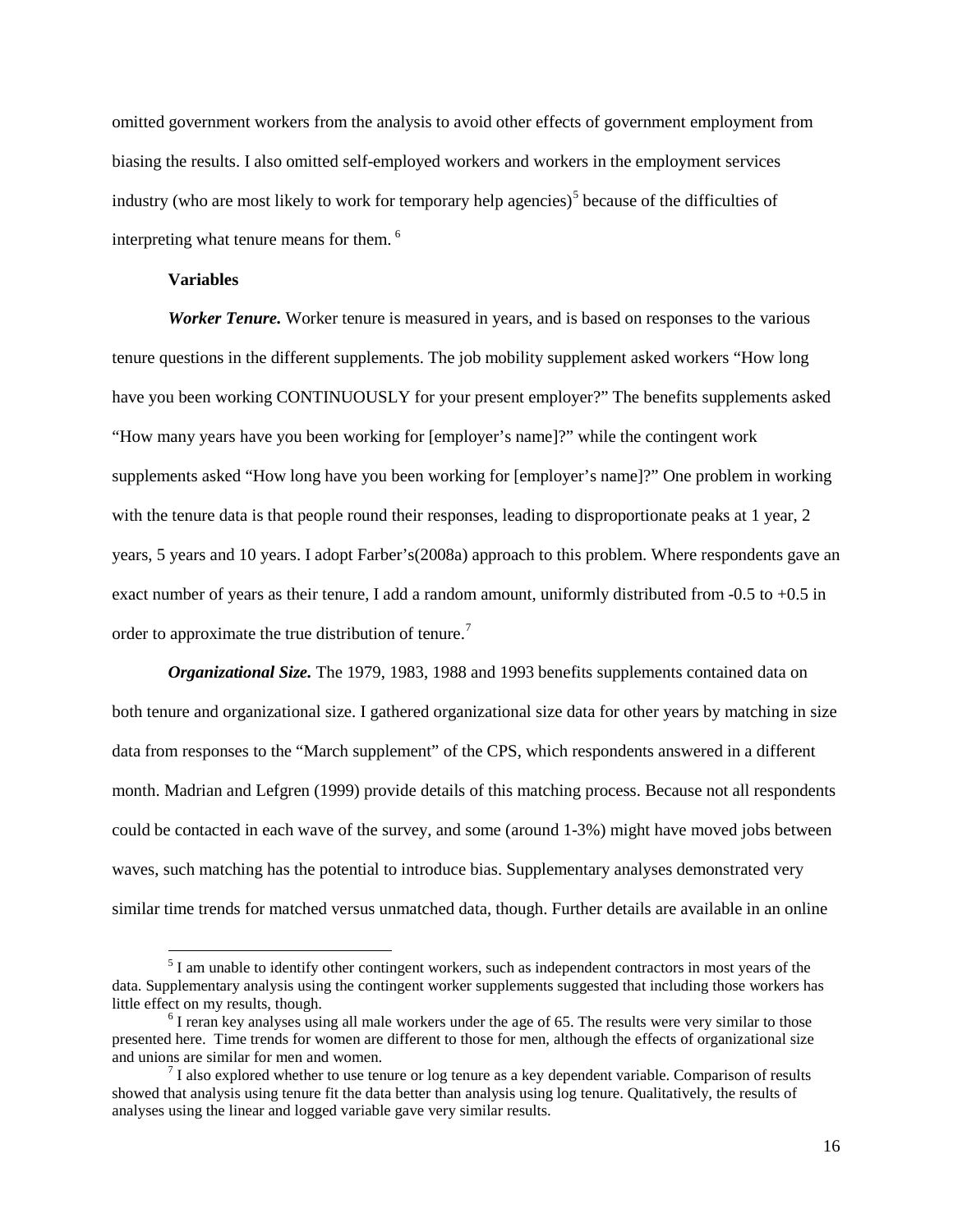appendix to this paper.

The March supplement asked workers "Counting all locations where this employer operates, what is the total number of persons who work for ...'s employer?" The 1979, 1983 and 1988 benefits supplements similarly asked "How many employees are employed at all locations?" with a wider range of possible responses. I consolidated the different response categories into three: under 25; 25-999 workers; and 1000+.

One concern with this variable is that workers may often not know their employer's size. The limited number of response categories should mitigate this problem: most workers are likely to know whether their employer has fewer than 25 employees or more than 1000 employees. To the extent that some responses are still inaccurate, that would bias against finding effects of size. This measure also cannot test differences between the behavior of organizations with 100,000 employees versus 1,000 employees. Despite these limitations, much research has used the CPS data on firm size, finding strong effects of this variable on wages (e.g. [Brown and Medoff 1989;](#page-35-19) [Hollister 2004\)](#page-36-16).

*Unionization.* Consistent with my arguments, I measure unionization at the industry level (I break out union and non-union members in supplementary analyses). The earnings supplement of the CPS asks workers whether or not they are members of a union. Because the earnings supplement is only implemented in the fourth and eighth month a household is interviewed, only one quarter of workers are asked this question each month. I matched answers for the other workers into the data using earnings supplements from subsequent months of the CPS. For each year and for each three-digit industry as defined by the census for that year, I then calculated the percentage of all workers in that industry (including women and those outside the age range of my primary sample) who were members of a union, using the CPS weights to adjust for sampling differences.

*Import penetration.* I calculated import penetration using industry-level data on the gross value of imports for 1979 to 2006 [\(Feenstra et al. 2002\)](#page-36-17). These import data are only reported for commodity and manufacturing industries, so the analyses using this data are restricted to these industries. These are the industries that were most exposed to foreign competition, though: if foreign competition affects tenure, it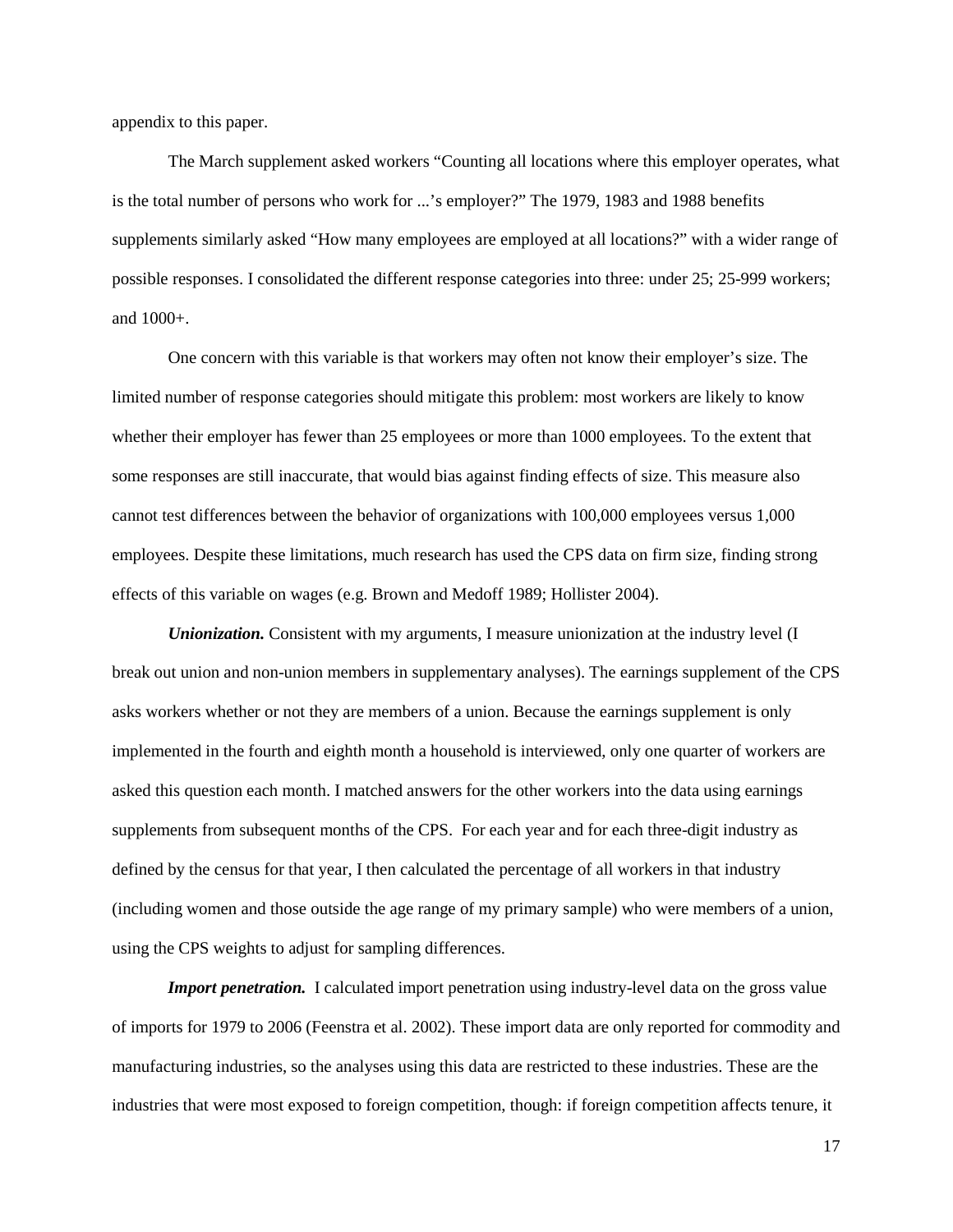is in these industries that we would see the effects. I aggregated these data, which are identified by SIC and NAICS codes, into industries as defined by the census (the census uses its own coding scheme. I constructed crosswalks using tables from the Census [\(2001\)](#page-36-18) and Unicon Research [\(2005\)](#page-38-12)). I then calculated import penetration rates by dividing total industry imports by gross industry output, taken from the National Income Product Accounts.

*Investments in new technology.* I calculated industry-level spending on information technology using data from the Input-Output tables of the National Income Product Accounts. Unlike the other measures, these data are only released every five years (I used data for 1977, 1982, 1987, 1992, 1997 and 2002). I matched employment data with the most recent data on IT spending. Again, industries defined by commodity codes (1977-1992) and NAICS (1997 and 2002) were matched to census industry codes. I then calculated IT intensity by dividing each industry's total purchases of IT specific goods and services by the total purchases of those industries in that year.<sup>[8](#page-17-0)</sup> One limitation of the Input-Output tables is that they aggregate all of wholesale and retail industries into just two categories. I therefore lack detailed industry-level data for wholesale and retail industries, and they are omitted from analyses using this data.

*Controls.* I controlled for individual-level attributes that might affect tenure and have changed over time. These controls include age, age squared and dummies for completion of high school, associate's degree, bachelor's degree, and some postgraduate education. I also controlled for occupation: I translated occupation categories from all periods into a modified set of the 2002 census categories (this set of dummies splits work into 24 different occupations. I combined three professional work categories because of difficulties in matching these across years). I also controlled for unemployment, because of concerns that turnover rates vary systematically with unemployment ( [Hom and Kinicki 2001\)](#page-37-11). I include a measure of the January unemployment level in each worker's state in each year in the analyses.

The full data set contains 138,612 observations, although the numbers in the analyses vary due

<span id="page-17-0"></span><sup>&</sup>lt;sup>8</sup> Before 1997, the specific IT goods and services were: calculating and accounting machines; electronic computers; computer peripheral equipment and computer and data processing services. After 1997, they were: computer and peripheral equipment manufactures; internet service provision; internet publishing and broadcasting; computer systems design and related services.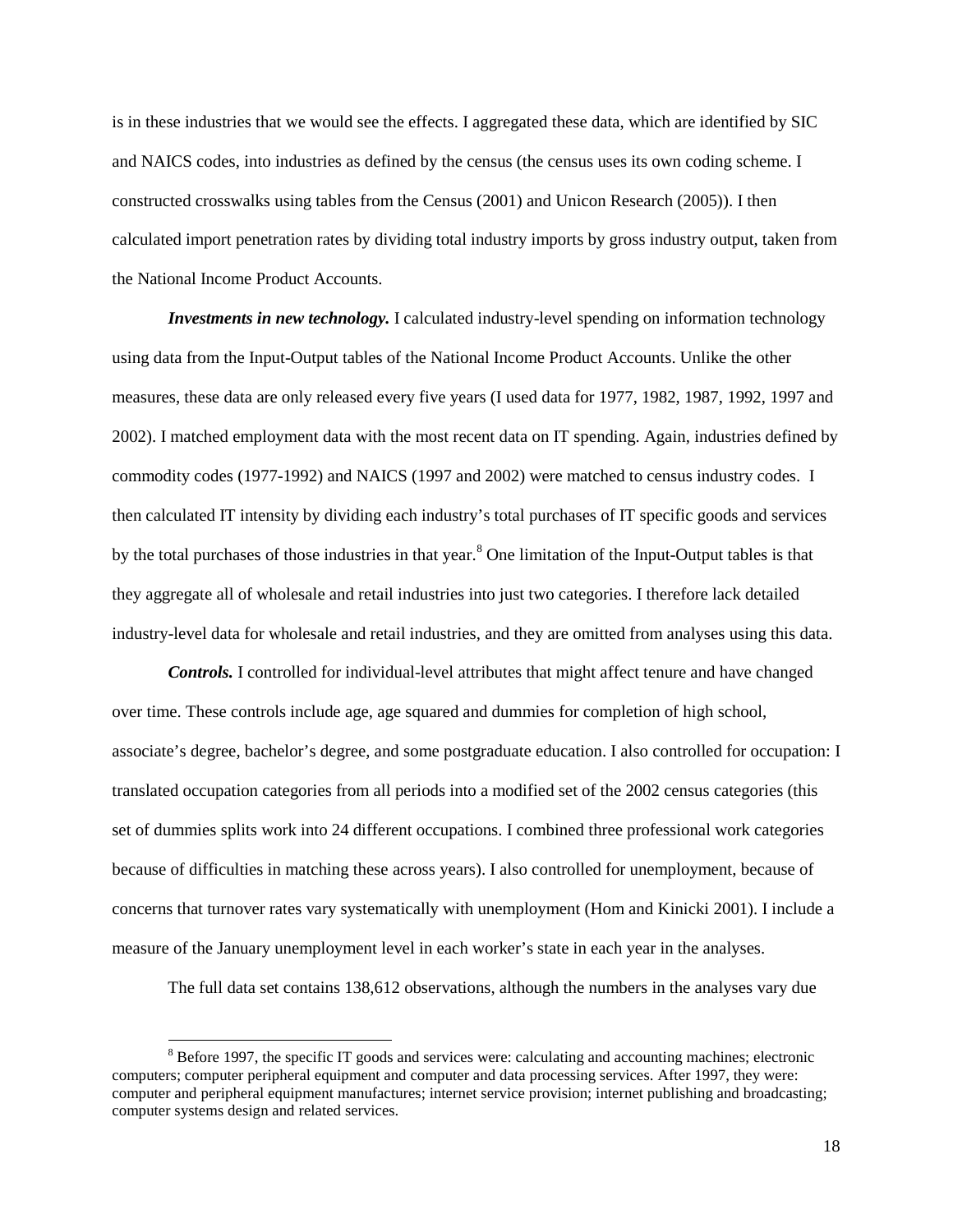both to missing data and to my analyses of subsamples. Table 1a gives descriptive statistics for the main variables. Table 1b gives annual averages of unionization, import penetration and technology intensity, both by industry and by worker. We see substantial changes in all three measures from 1979 to 2008.

## **ANALYTICAL APPROACH**

The goal of my analyses is to understand how industry characteristics might help to explain changes in tenure over time. To that end, I conduct OLS regressions with tenure as the dependent variable. The unit of analysis is always the individual. Conducting analysis at that level allows me to control for changes in the composition of the workforce as workers got older and more educated and as the occupational distribution changed. I cluster standard errors at the industry level because my key independent variables are at this level, and errors may not be independent within industries. Observations are weighted by the supplement weights in the CPS, except in fixed effects analyses.

I assess changes in tenure over time using a linear year variable (I also conducted analyses using the more flexible form of dummies for each year. Those analyses, which are available in an online appendix, depict a largely monotonic trend in tenure and showed substantively similar results to the linear specification. In the interests of space, I display the simpler, linear trend here). A significant negative effect of year on tenure indicates that tenure declined over time, holding worker demographics, occupation and local unemployment constant.

I then seek to explain that year effect in my analyses, by adding industry characteristics as a control. If the year effect declines once industry characteristics are controlled for, it suggests that part of the change in tenure reflects changes in those industry characteristics. In a statistical sense, this test functions as a test of mediation [\(Baron and Kenny 1986\)](#page-35-20): Table 1b demonstrates that time trends predict the mediating variables of industry characteristics; I then explore whether those mediating variables predict tenure, and whether including them in the analyses attenuates the effects of time on tenure.

#### **RESULTS**

Figure 1 graphs the average tenure of men aged 30-65 by year, broken out by employer size. The graph demonstrates striking differences in tenure trends across the different employer sizes. Average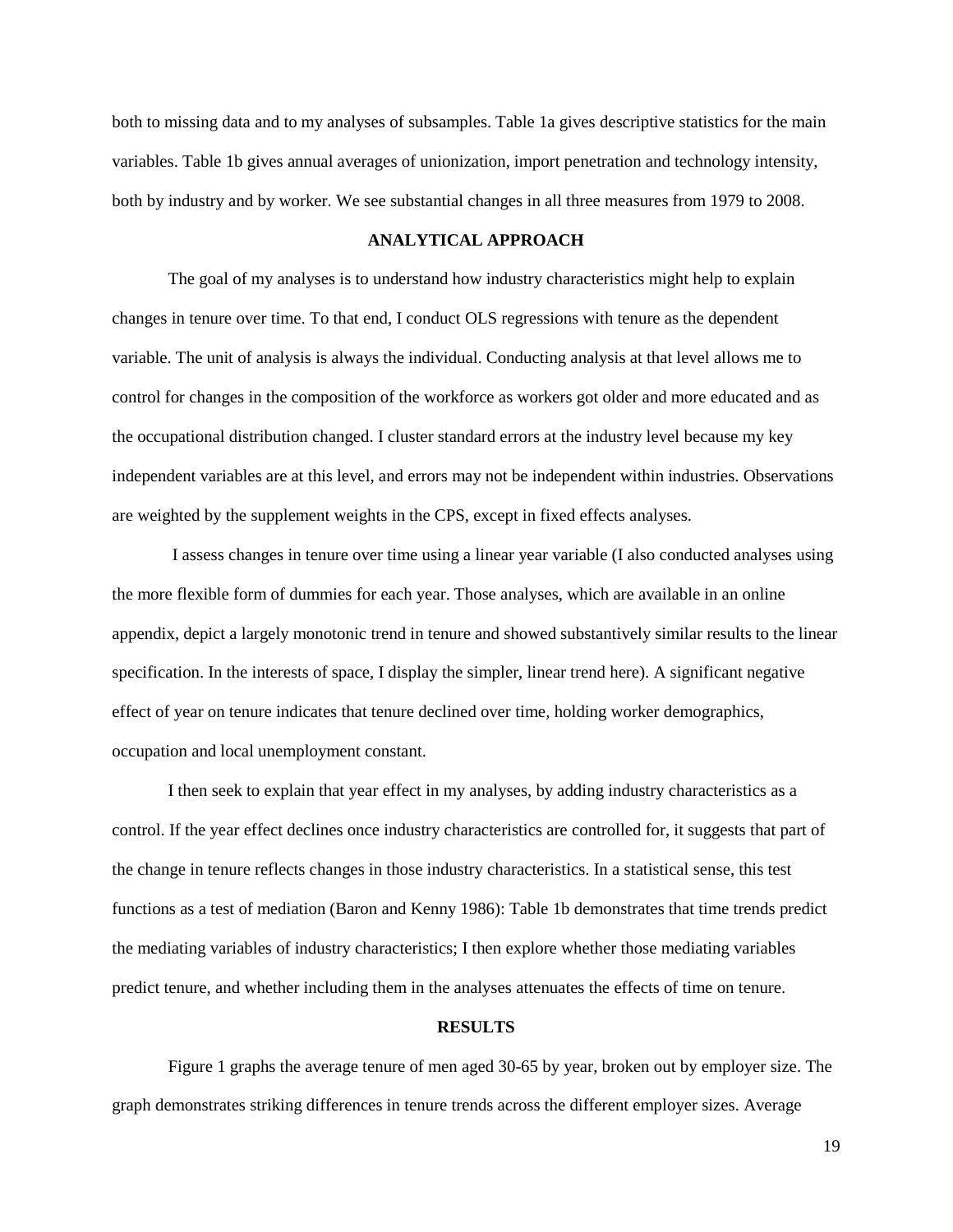tenure in the smallest organizations actually increased; tenure in medium sized organization fell very slightly; but there was a strong decline in average tenure in large organizations, from a little over 14 years in 1979 to around 10 years in 2008. Underlying this trend is a particularly large increase in short term employment relationships. Among the employees of large organizations in my sample, the proportion of workers with less than three years of experience increased from 18% in 1979 to 28% in 2008.

Another way of comparing these trends is to examine the gap in tenure between the largest and smallest organizations. In 1979, the average tenure of men aged 30-65 was 92% higher in organizations with more than 1000 employees than average tenure in small organizations; by 2008, that gap had declined to just 22%. The figure therefore offers strong support for Hypothesis 4, that changes in tenure have been greatest for larger organizations.

## **Main Analyses**

Table 2 presents the main regressions of tenure on time and industry characteristics. I first present the trends for all organizations (Model 1) and then for the three different sizes (Models 2-4). The models replicate Figure 1. There is a significant effect of year on tenure among all organizations (Model 1). Multiplying the coefficient by 29 years suggests a decline in tenure of 1.7 years from 1979 to 2008. This effect is much stronger among employees of organizations with greater than 1000 workers (Model 4), where the coefficient implies a decline in tenure of 3.9 years over the same time period. By contrast, tenure increased slightly in the smallest organizations (Model 2) and declined very little in medium sized organizations (Model 3). Differences across the coefficients are significant, supporting Hypothesis 4.

Models 5-9 then test H1-3, exploring whether changes in industry characteristics might explain some of the decline in tenure. In these analyses, I restrict the sample to employees of large organizations only. The earlier models show that tenure changes were restricted to those organizations. It therefore makes most sense to explore the causes of changing tenure among large organizations (analyses in the online appendix show very similar results among the employees of all organizations).

Model 5 provides strong evidence for H1a and H1b, which related declines in industry-level unionization to declines in tenure. Industry-level unionization has a highly significant effect on tenure, as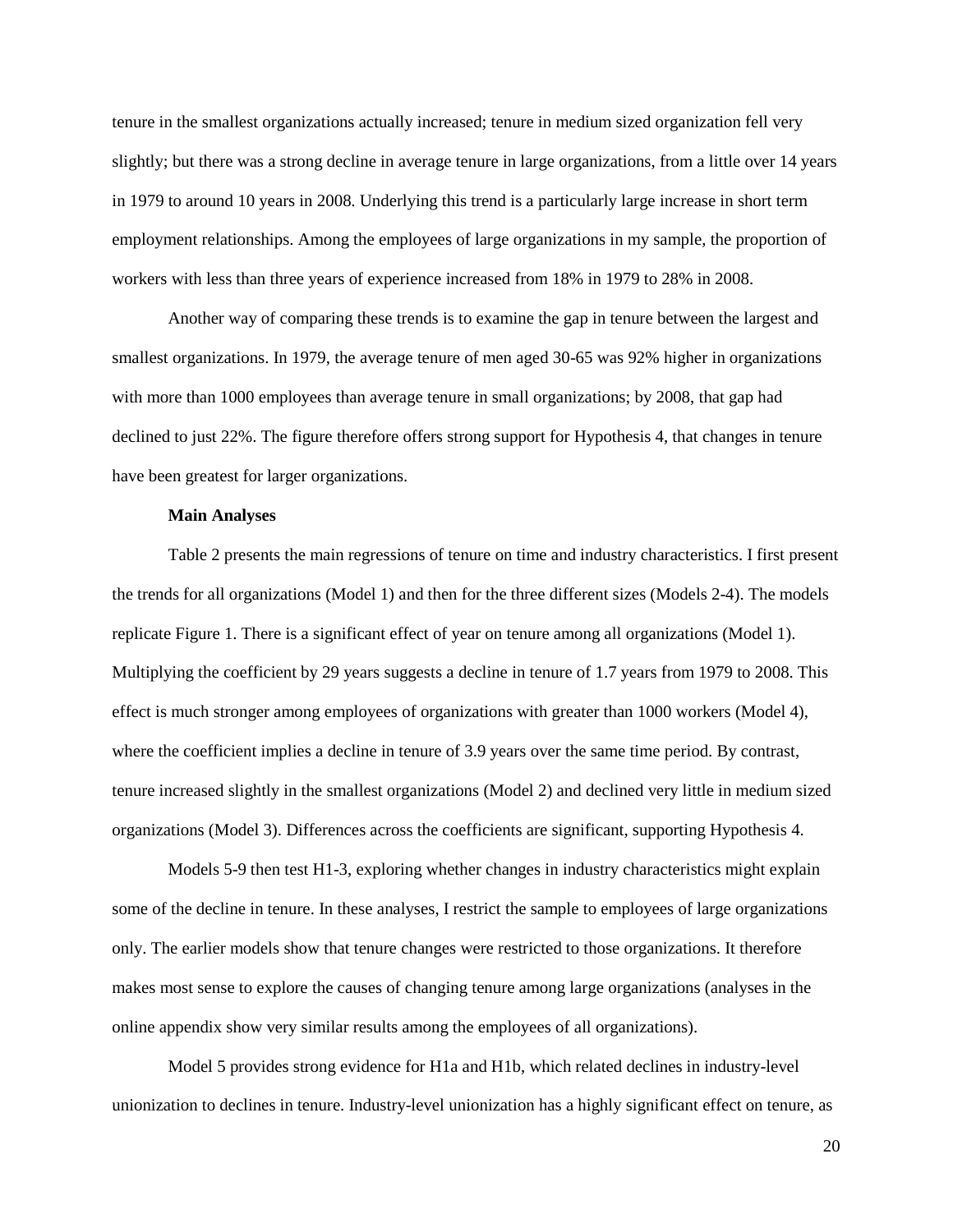proposed by H1a. According to the estimate, moving from the  $10<sup>th</sup>$  percentile of industry unionization rates (0.012) to the 90<sup>th</sup> percentile (0.32) increases tenure by 3.3 years. The unionization variable also explains much of the change in tenure, as proposed by H1b, with the year coefficient declining by more than half from Model 4 to Model 5. A Sobel tests [\(Baron and Kenny 1986\)](#page-35-20) for mediation of the change in tenure is also highly significant  $(z = -8.2)$ . If the relationship between unionization and tenure is causal, then these results indicate that the average tenure of men aged 30-65 in large organizations would have declined by around half the amount that it did if unionization had stayed constant from 1979 to 2008.

Models 6 and 7 then test H2a and H2b, which related import competition to declines in tenure. Because I only have data on imports for manufactures and commodities, I first confirm the basic time trends within that restricted subsample (Model 6). I find that the year effect is smaller in those tradable industries than in the full sample (Model 4), even though they should have been most exposed to global competition. Adding the import measure in Model 7, I find no support for H2a. Import penetration is not significantly associated with tenure. Similarly, including import penetration in the analysis does not significantly alter the year effect, offering no support for H2b.

Models 8-9 then test H3a and H3b, that use of information technology explains declines in tenure. Again, I only have data on a subset of industries (although there are no reasons to believe that the excluded sectors of wholesale and retail have behaved very differently from the rest of the economy). In Model 8, I confirm that time trends within the restricted subsample are similar to the economy as a whole. I add the technology intensity variable in Model 9, finding no support for H3a. Technology intensity does not predict tenure. Nor does including this variable affect the year coefficient, contrary to H3b.<sup>[9](#page-20-0)</sup>

Models 10-12 then provide a formal test of Hypothesis 5, that the effects of environmental pressures are greater for large firms. The hypothesis is confirmed for unionization: the effects of industry unionization on tenure are significantly higher for large organizations (interaction coefficient  $= 7.5$ ,  $z =$ 9.8 in Model 10). This effect helps to explain why tenure has changed most in large organizations. I do

<span id="page-20-0"></span> $9$  In supplementary analyses not reported here, I also explored whether these variables might have affected mobility during some portion of the period studied, without having long-term effects. Interacting the independent variables with year effects, I found little evidence for time varying effects of these pressures.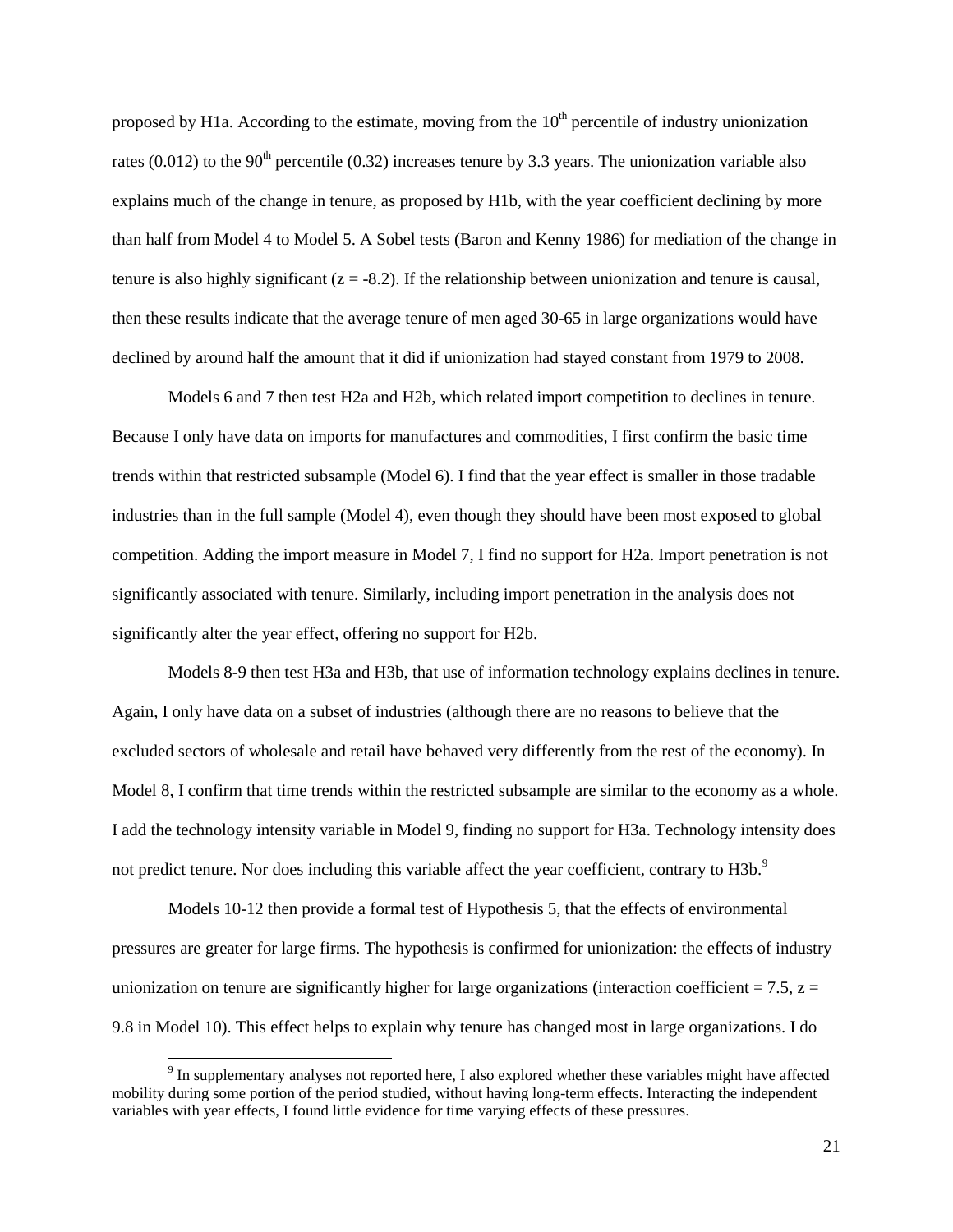not find similar effects for technology or import penetration, although Model 12 suggests that technology investments are associated with lower tenure in smaller employers. Since tenure has not fallen in these organizations, such a finding does not help explain why tenure has declined overall.

These analyses show that controlling for industry unionization explains a substantial proportion of the decline in tenure that has taken place over the last 30 years, and that these declines have been particularly strong in large organizations. I probe these effects further in the remainder of this section.

## **Further Analysis of Unionization Effects**

I have argued that unionization rates affect worker tenure because they help workers to bargain for the kinds of closed employment relationships that foster long-term employment. I have also argued that employment relationships often reflect industry-level pressures, as even nonunion firms in heavily unionized industries respond to the threat of unionization. There are, however, a number of alternative explanations for the correlation between unionization in tenure. I explore those effects in Table 3. I again restrict my analyses to employees of large organizations.

First, I explore the effects of wages. One explanation for the effects of industry unionization on tenure is that wages are higher in unionized industries [\(Freeman and Medoff 1981\)](#page-36-19), and that those higher wages reduce turnover. I calculated industry wage premia by regressing weekly earnings on age, education and occupation in each year for the workers in the sample. I aggregated residuals from these regressions by industry to create a yearly measure of the industry wage premium. Model 1 confirms that industry wage premia correlate with tenure, but have a very small effect in explaining mobility trends (year effect declines from -.133 in Table 2 Model 4 to -.123 in Table 3 Model 1).

I also explored the effects of long-term industry growth rates: faster growing industries should have lower unionization rates, because new establishments were less likely to be organized by unions [\(Ferguson 2008\)](#page-36-20). It is therefore possible that the strong relationship between unionization rates and the decline in tenure reflects lower tenure among industries that have grown more rapidly over the last 30 years. I tested for such an effect by including a variable for how much each industry had grown between 1979 and the observation date. For each year and industry, I used the CPS data to calculate the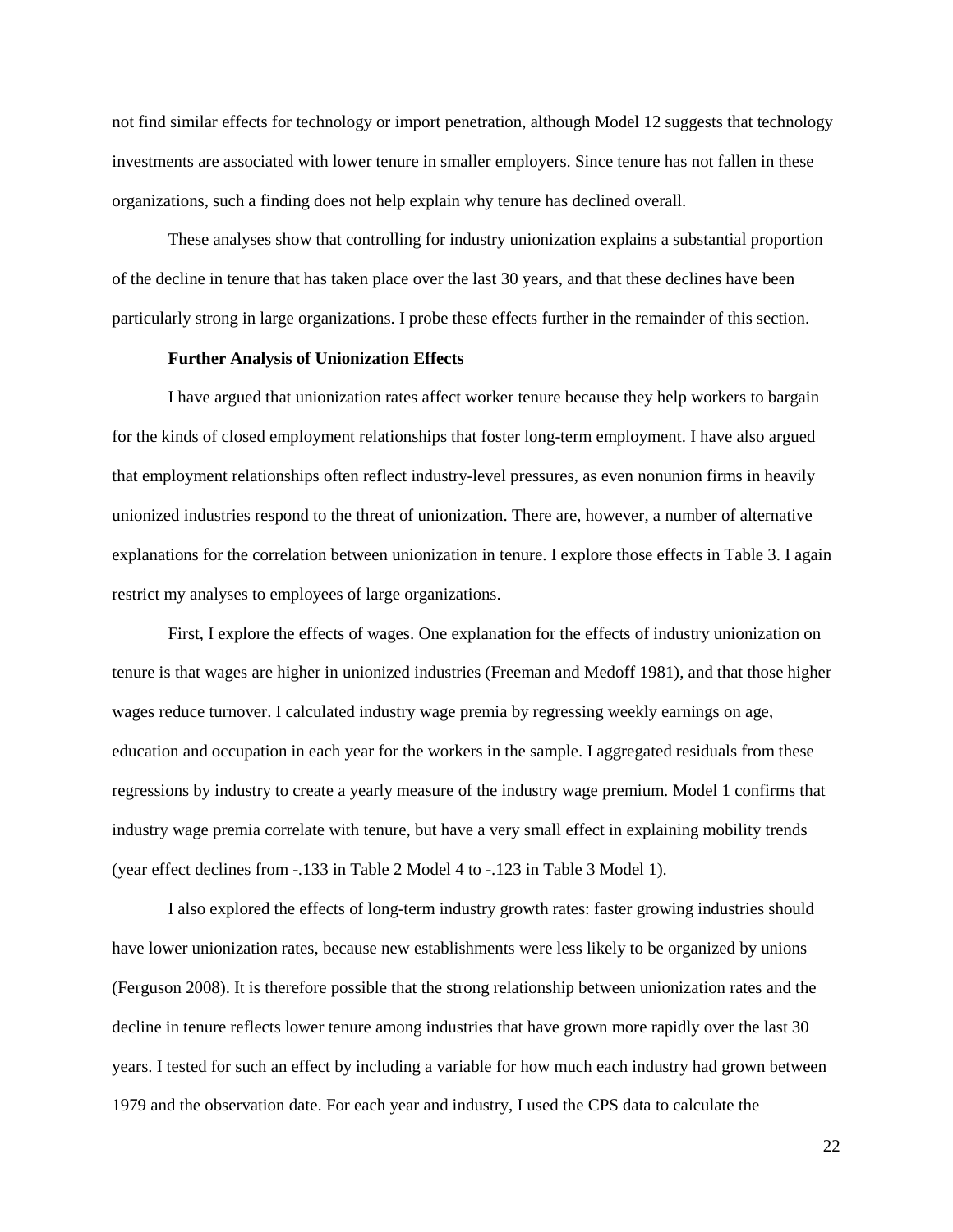proportionate growth of the industry since 1979 (using data on all workers, rather than just men aged 30 to 65). Model 2 shows that tenure is indeed lower in industries that grew more over the last 30 years, but that the effects of this growth explain very little of the decline in tenure as measured by the year effect. The effects of unionization remain highly significant when controlling for wages and growth since 1979 (Model 3), and do not, therefore, simply reflect the differences between new and old industries.

I also explore whether unionization affects workers throughout an industry, or whether it simply makes union members reluctant to quit their workplaces. I do this by splitting the sample into union members and non-union members. Models 4 and 5 show that tenure has declined much less for union members than non-union members, consistent with my arguments. Models 6 and 7, though, show that the level of industry unionization has similar (and substantial) effects for both union and non-union members. These results confirm that unionization affects the entire industry, consistent with recent work on inequality [\(Western and Rosenfeld 2011\)](#page-38-7).

I also examined the role of within- versus between-industry changes in driving the effects of unionization. Thus far, I have proposed a very simple relationship between unionization and closed employment: where unionization is high, closed employment relationships are more likely, leading to higher tenure. In reality, this relationship is likely to be complicated by institutionalization effects. Organizational and industry practices often demonstrate substantial inertia [\(Stinchcombe 1965\)](#page-38-13). Tenure may therefore respond only gradually to declines in unionization within an industry.

One way to explore these inertial effects is to divide the effects of unionization into a withinindustry effect of declining unionization, and a between-industry effect which represents the way that levels of unionization within different industries are associated with different levels of tenure. It is likely that declines in unionization have affected tenure through both of these effects: tenure may have fallen as unionization fell within an industry; tenure may also have fallen as employment shifted from more unionized industries with higher tenure towards less unionized industries with lower tenure. Both processes are consistent with the theory laid out above: after all, an important reason why growing industries have had lower unionization is that they have grown up during an era that is hostile towards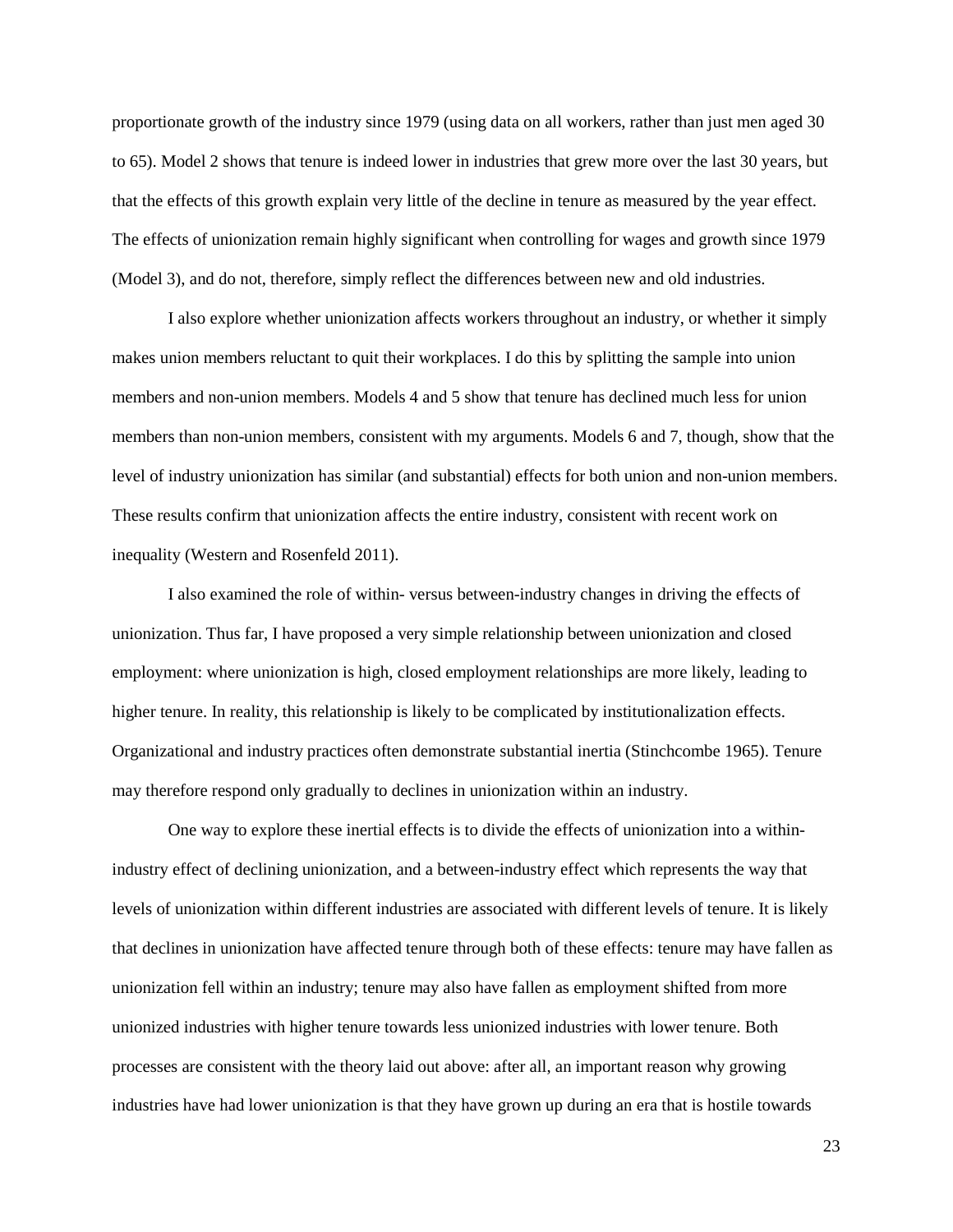unions. Where there is substantial within-industry inertia, we might also expect the between-industry effects of unionization to be larger than the within-industry effects.

I explore the relative balance of these within- and between- industry effects in Models 8 and 9 of Table 3, where I include industry-level fixed effects in the analysis (this requires creating a consistent set of industry categories across the time period. I drop a small number of observations that could not be classified into those industries). Including those fixed effects (Model 8) substantially reduces the size of the year coefficient (comparison with Model 4 in Table 2), suggesting that around 40% of the decline in tenure within large employers between 1979 and 2008 reflected a shift in the workforce from industries that generally have higher tenure to industries that generally have lower tenure. Model 9 demonstrates a marginal within-industry effect of unionization on tenure: controlling for industry fixed effects, industry unionization continues to have an effect on tenure, albeit only at the 10% significance level, and is associated with a further decline in the year effects (analyses in the online appendix that use the more complete specification of year dummies show an effect of unionization that is significant at the 5% level and that including unionization had a more substantial effect on the time trend). The coefficient on unionization is smaller than the coefficient in the pooled OLS regression (Model 5, Table 2), though, suggesting that declining unionization has smaller within-industry effects than between-industry effects.

In supplementary analyses in the online appendix I also explored how changes in tenure and effects of unionization varied between blue collar workers, service and clerical workers, professional and technical workers, and managerial workers. I found very similar time trends across the different groups, although professional and technical workers demonstrated the smallest declines in tenure. I also found that industry unionization had significant effects on tenure in all occupations, with the largest effects on service workers. The effects of unionization also explained more of the decline for blue collar workers than for other occupations, reflecting the way that unionization fell much further in industries employing blue collar workers. The far reaching effects of unionization on all occupations, including managerial workers, most likely reflects the way that employment practices for frontline workers often spill over to managers because of institutionalization processes and the need to maintain internal equity [\(Colvin et al.](#page-36-21)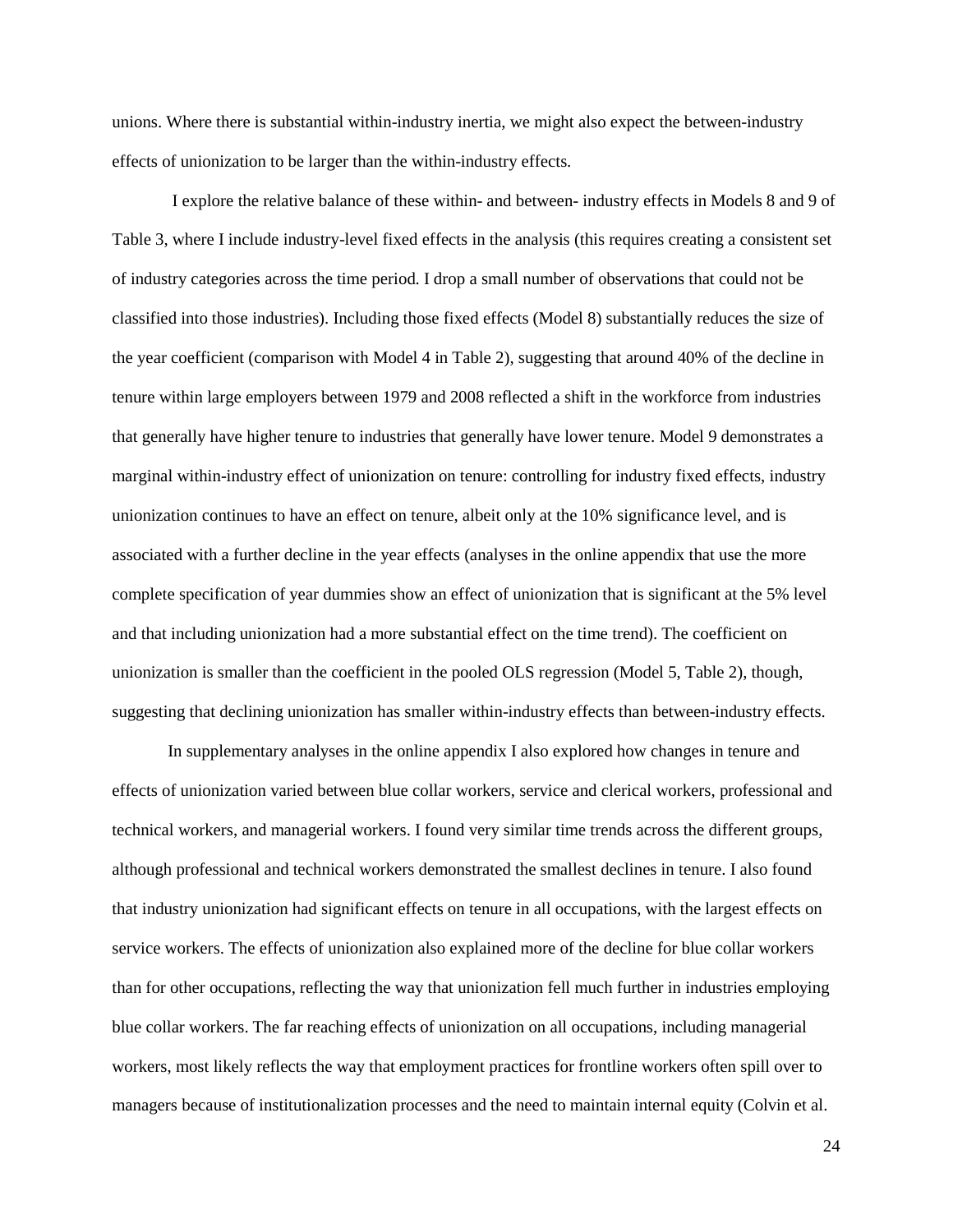2001; [MacDuffie 1996\)](#page-37-23).

#### **Determinants of Unionization**

Given the important role of unionization in explaining declines in tenure, it is valuable to ask what determines unionization. In particular, could changes in unionization themselves be driven by factors such as globalization, technological change, or pressures on profitability? I explore this question in Table 4, where I present logit analyses using individual union membership as the dependent variable. I include all employees (including women and younger and older men) in the analysis.

Consistent with Table 1B, Model 1 shows a significant negative effect of year on the odds of a worker being a union member. Employees of larger organizations are also more likely to be unionized. I find no evidence that unionization is lower in industries with more import penetration (Model 3), or higher technology intensity (Model 5). In Model 6, I include industry return on assets (winsorized at the 1<sup>st</sup> and 99<sup>th</sup> percentiles), taken from Compustat. Again, I find no effect of profitability pressures on unionization. I do find that unionization is significantly lower in industries that have grown more rapidly, consistent with accounts that emphasize the problems of organizing new establishments (Model 7). These analyses suggest that declines in union membership cannot be directly traced to pressures from import competition, technology or profitability. Instead, the results are consistent with accounts of union decline rooted in the difficulties of organizing new establishments in a hostile legal and normative climate.

#### **Voluntary Turnover, Involuntary Turnover and Organizational Growth**

At the beginning of the paper, I noted that declines in tenure could be driven by three processes: organizational growth, replacement hiring following voluntary turnover, and replacement hiring following involuntary turnover (the effects of turnover will also partly depend on the seniority of the workers who leave). The analyses thus far have not been able to distinguish between these different sources of changing tenure. I can, however, shed some light on this question through supplementary analyses.

*Evidence on Layoffs.* Although most of the CPS supplements that I use do not describe why workers moved jobs, data on some forms of involuntary turnover are included in a "Displaced Worker Survey" which has been asked every second year from 1984 [\(Farber 2008b\)](#page-36-6). This survey asks whether,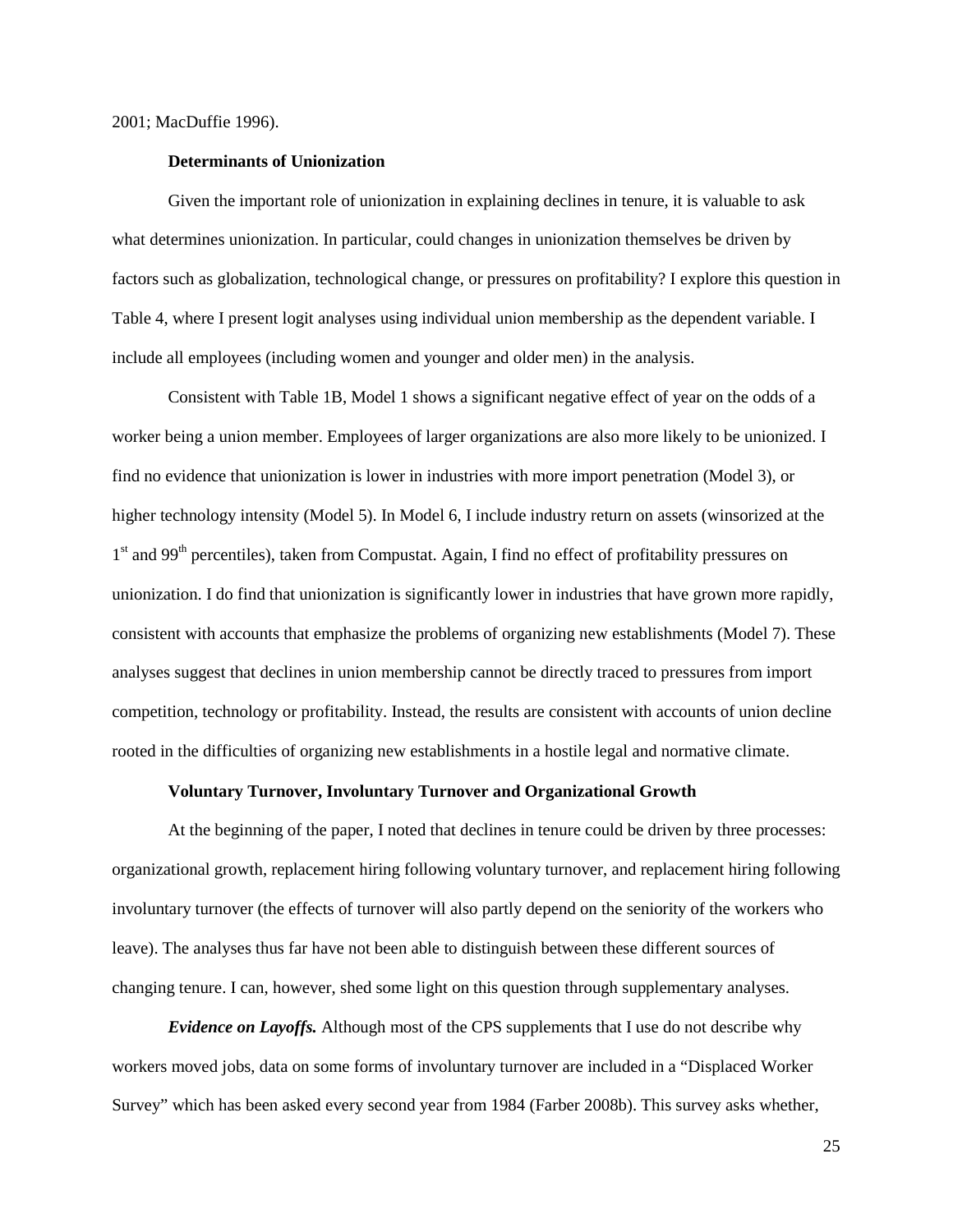during the last 3 years, a worker lost a job because their plant was closed, their employer went out of business, there was a layoff, their position was abolished, or similar reasons.<sup>[10](#page-25-0)</sup> This data can therefore be that these questions do not count workers who were dismissed for cause; Oyer and Schaefer ([2000](#page-37-24)) used to examine whether the trends in and determinants of layoffs are similar to tenure. It is worth noting estimated that these dismissals accounted for only around 20% of involuntary terminations of young men between 1987 and 1994, and declined slightly following the passage of the Civil Rights Act in 1991. Based on the CPS, layoffs themselves represent around  $\frac{1}{4}$  to 1/3 of all separations, suggesting that dismissals play a very small role in shaping mobility.

Matching industry characteristics to this layoff data is more complex than for the tenure data. One possibility is to match in the characteristics of the industry that respondents were in at the time of the survey (this is the same as the industry that the workers were laid off from in about 40% of cases). This helps us to identify the industries in which falls in tenure partly reflect the hiring of recently laid off workers. Alternatively, it is possible to match in the characteristics of the industry that workers were laid off from, to explore the determinants of layoffs. Such an analysis lacks an accurate control group though; instead, I assume that all workers who were not laid off are still in the same industry that they were in three years ago. Since neither analysis is perfect, I present both. In Table 5, I present logit analyses where the dependent variable is whether the worker has been laid off within the last three years. Because I lack data on organizational size for the early years of the data (and never have data on the size of the organizations that workers were laid off from), I look at employees of all firms.

The analyses of layoffs demonstrate a very different pattern to the tenure analyses. I do not find strong evidence of an increasing rate of layoffs (see also [Davis 2008;](#page-36-4) [Farber 2008b\)](#page-36-6).<sup>[11](#page-25-1)</sup> I find evidence that workers in unionized industries are less likely to have been laid off within the prior three years. I also find

<span id="page-25-0"></span> $10$  The wording of this question changed slightly in 1992. Also, prior to 1992 workers were asked if they had lost their job in the last five years. However, information on when they lost their job can be used to construct a consistent measure of whether a worker was laid off during the last three years.

<span id="page-25-1"></span> $<sup>11</sup>$  Supplementary analyses found some evidence that the rate of layoffs has increased once local</sup> unemployment is controlled for (tenure trends, by contrast, are unaffected by unemployment controls). Because local unemployment may be as much an effect of layoffs as a cause, I do not control for it in the main analyses reported here.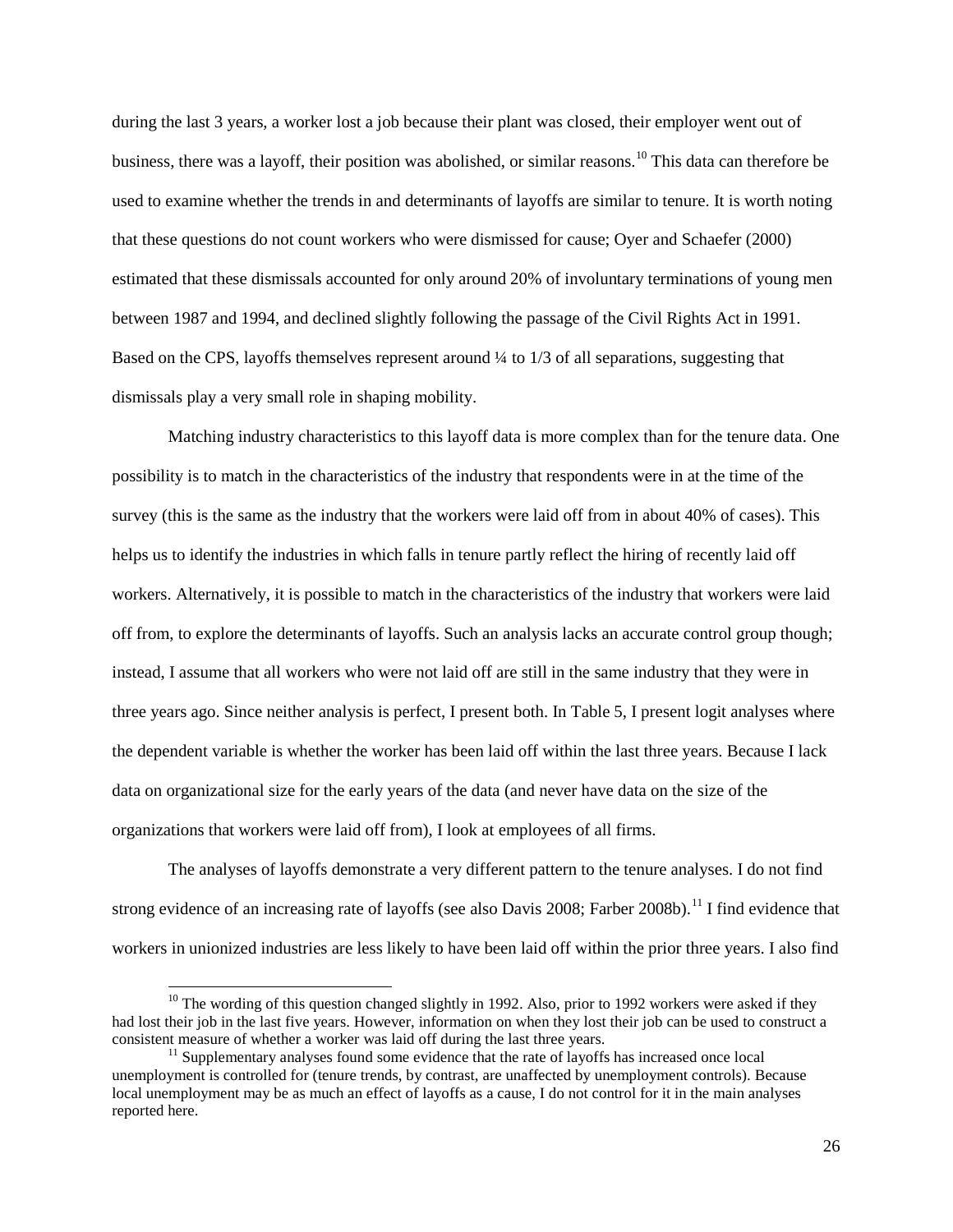that workers are significantly less likely to have been laid off from unionized industries, although the effect is weaker. Unlike changes in tenure, I also find that industry import penetration and technology intensity significantly predict layoffs, both for the industries that workers are currently in and the industries that they were laid off from.

I also ran some additional analyses (available in the online supplement) where I explored whether the rate of layoffs of workers from an industry have been associated with declines in tenure. Because I did not have layoff data for all years, I had to match many observations to layoff data from adjacent years (hence, I proxied industry layoffs in the three years to 1983 with data from 1984. For the other odd numbered years, I used the layoff data from the most recent year). That rough analysis found no significant relationship between layoffs of workers from an industry and the tenure of workers in that industry. The weak correlation between tenure and layoff rates, the somewhat different time trends in involuntary turnover versus tenure, and the way that they are explained by somewhat different industry variables suggests that layoffs may have played a limited role in driving declines in tenure.

*Effects of Industry Growth Rates.* In further analysis in the online appendix, I also analyzed how industry growth rates might have affected my findings. Average tenure rates reflect fluctuations in growth rates over long periods of time, making it difficult to fully control for effects of industry growth in tenure regressions. I overcame this problem by dichotomizing tenure, to look at whether the worker had been hired within the prior three years (around 30% of the sample have less than three years tenure). I then created a control for the rate of industry employment growth during the prior three years using the CPS. Logit analyses replicated the prior results: the probability that a worker had less than three years of tenure increased significantly over time, and changes in unionization rates explained essentially all of that increase. Although shorter tenure was associated with industry growth, introducing the growth variables had very little effect on the results. I also explored the effects of intra-industry turbulence, using data from the Statistics of US Business (SUSB) on the number of jobs destroyed by establishment contraction and death and the number of jobs created by establishment birth and expansion. Again, while I found some evidence that intra-industry turbulence reduces tenure, I did not find that those processes explained the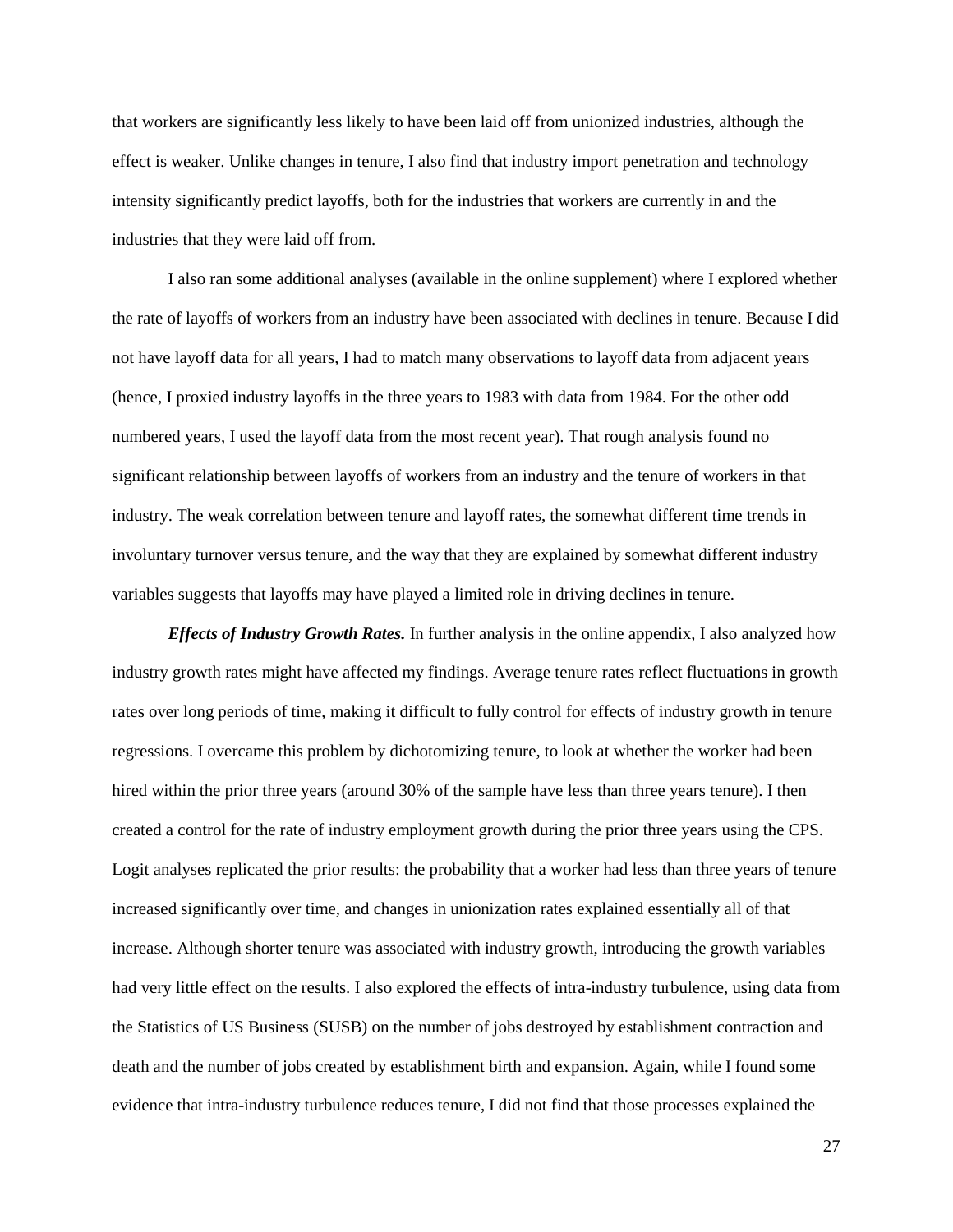increase in short-term employment or the effect of unionization. These analyses confirmed that changes in the rate of inter-and intra-industry reallocation of workers have played little role in driving over-time declines in tenure.

## **DISCUSSION**

The marked decline in the length of employment relationships represents one of the most important changes in the nature of employment, careers, and organizations to have taken place over the last three decades. A foundational assumption of the post-war employment model for large firms was that employment relationships represented an enduring bond between firm and worker. The years since 1979, though, have seen the growth of a less stable, more transactional employment model. Tenure has declined by 30% among prime aged men, with particular increases in the proportions of men with less than three years of tenure. While much work has gone into documenting this decline in tenure, there has been little systematic analysis of its causes. This study brings new evidence to bear on this question.

I argue that long term employment relationships arose as a consequence of workers' efforts to secure closed employment relationships that provided incumbent employees with preferential access to rewards and opportunities. I then explore why workers' ability to secure those closed employment relationships might have declined, proposing a role for declining union strength in the face of a more hostile legal and political environment, and for an economic environment that raised the costs of closed employment to employers. I test those explanations by examining how declines in tenure reflect changes in particular industry characteristics. In doing so, I establish a number of new empirical findings.

First, I find that declines in tenure have been strongly associated with changes in industry-level unionization: including unionization in my analyses explained around one half of the decline in tenure within large organizations between 1979 and 2008. That unions are associated with longer tenure is well known [\(Pfeffer 1983\)](#page-37-9). Yet my findings extend this simple association in important ways. My results provide evidence that declines in union membership have powerfully affected the duration of employment relationships. While other work has documented the decline in unionization [\(Kochan et al. 1994\)](#page-37-18), prior work has not shown how that decline is associated with the fall in worker tenure.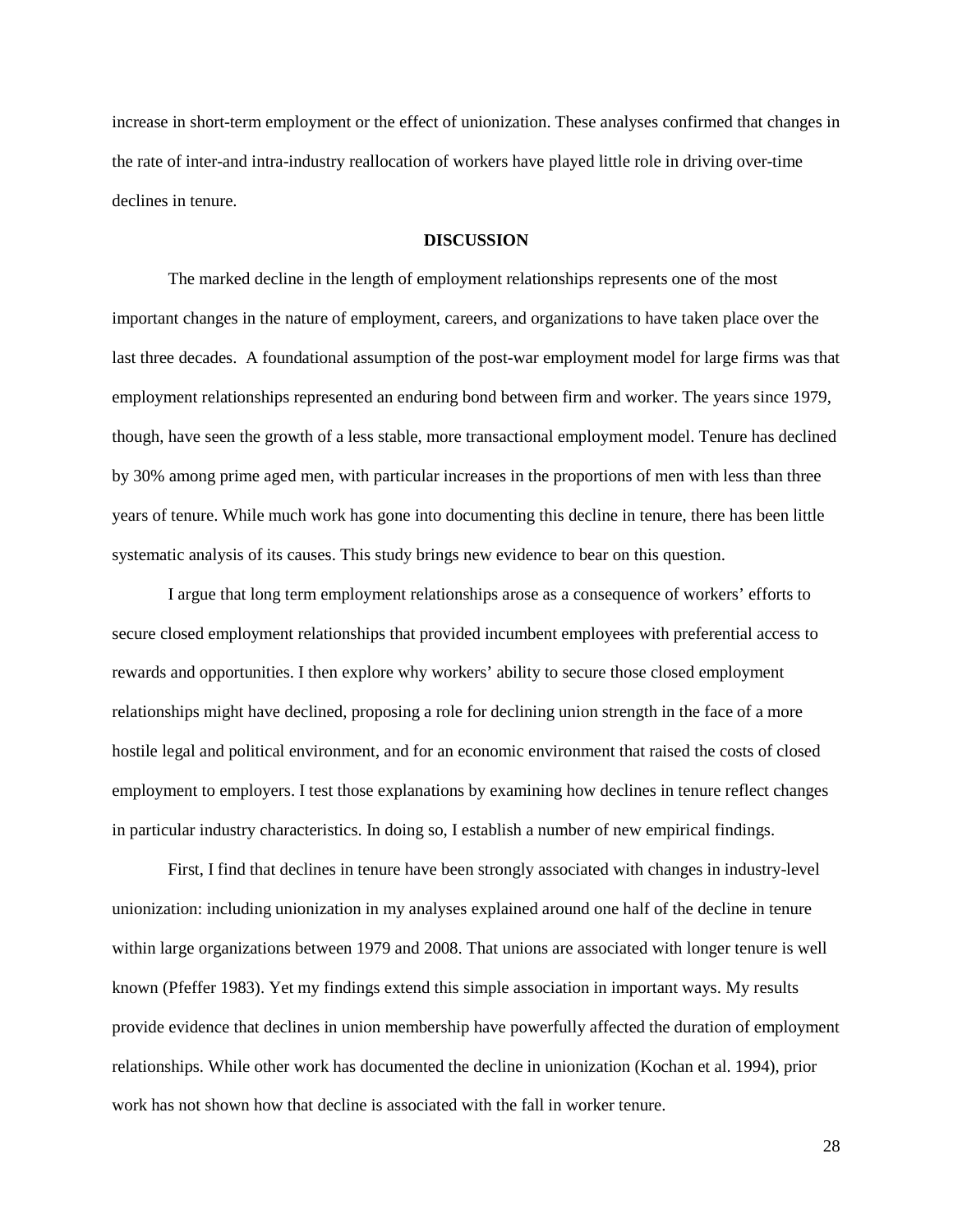Supplementary analyses shed further light on the pervasive effects of industry-level unionization on tenure. I found that industry unionization levels have strong effects on union and non-union workers alike, as well as workers in all major occupational groups. These pervasive effects suggest that unionization may affect the institutionalization of different practices at the industry level, and is consistent with other research on the role of unions on wages and working conditions [\(Colvin et al. 2001;](#page-36-21) [MacDuffie 1996;](#page-37-23) [Western and Rosenfeld 2011\)](#page-38-7). Although I find that changes in unionization affected tenure both within and across industries, the stronger across-industry effects also point to a role for institutionalization processes in shaping the effects of unions on tenure.

It is important to acknowledge the limits to what we can infer from the present study. I am able to establish a very strong relationship between changes in unionization and changes in tenure. This result is consistent with histories of the development of long term employment relationships which suggest a strong role for unionizations in promoting employment closure [\(Baron et al. 1986;](#page-35-11) [Jacoby 1985\)](#page-37-15). I also find little evidence to support many of the major alternative explanations for the findings, such as the idea that declining unionization is itself a response to technological change or globalization. Nonetheless, the nature of the data that I draw on means that my evidence is primarily correlational. I argue that declines in union power reflected a hostile legal and normative climate. Although studies of union organizing supports this argument [\(Tope and Jacobs 2009\)](#page-38-6), it is possible that other processes might be driving both declines in unionization and changes in tenure. One such candidate is the growth of new establishments. Given that union decline largely reflected the inability of unions to organize new establishments, establishment age should be correlated with declining union power, but is beyond my ability to measure. I am able to show that the mechanical effects of establishment growth do not explain declines in tenure, and that my results do not simply track the growth of new industries, but it is possible that younger establishments are less likely to offer closed employment relationships. The very strong correlations between industry unionization and tenure, though, suggest that a central reason why younger establishments would be less likely to offer closed employment is that they are emerging during a period when unions are weaker. Another possible omitted variable is shareholder power. Prior research has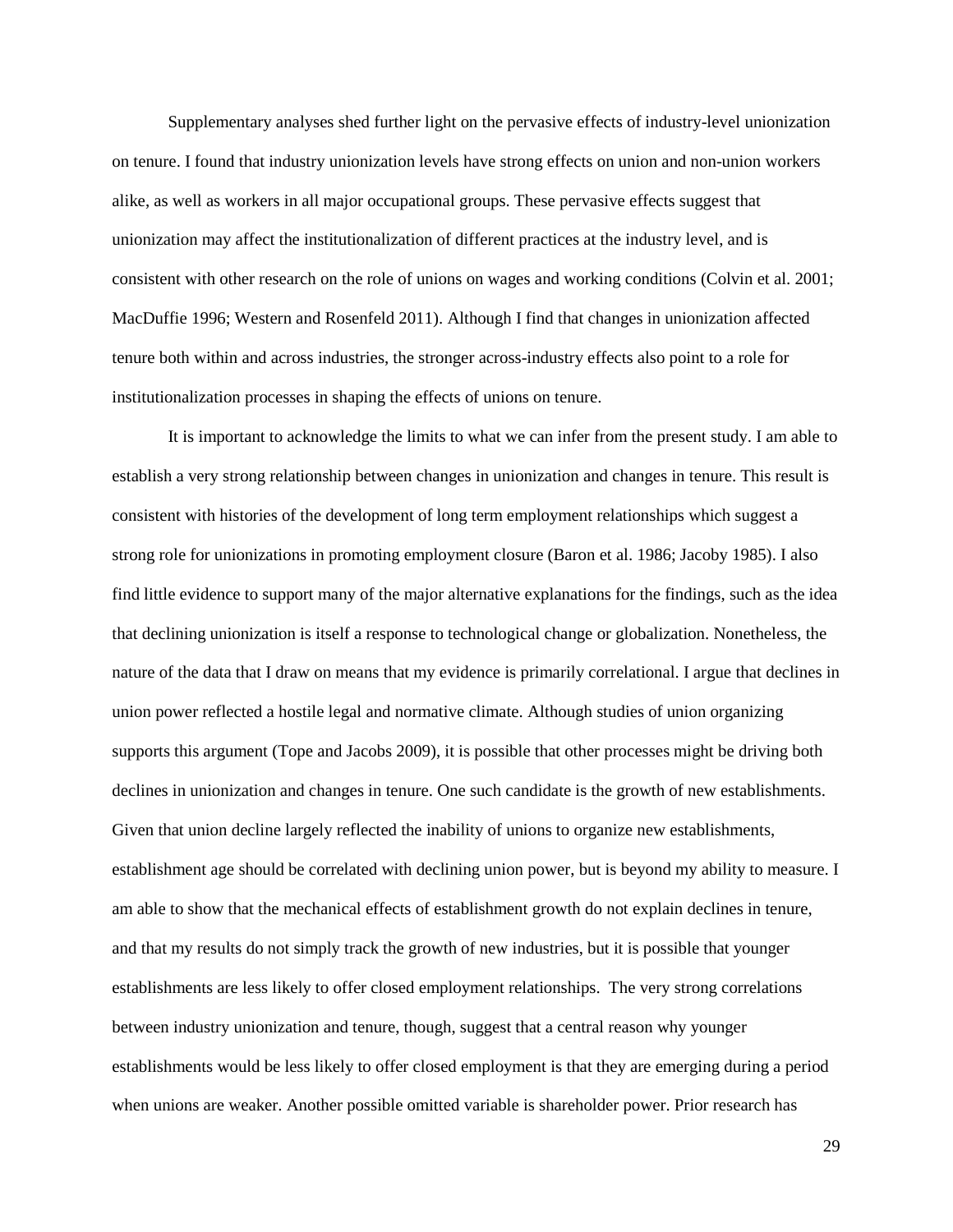associated shareholder power with layoffs [\(Budros 1997;](#page-35-21) [Fligstein and Shin 2007;](#page-36-3) [Jung 2011\)](#page-37-25), but it is a construct which is difficult to effectively measure using industry-level data. Where shareholder pressures did affect tenure, they are likely to be complementary to the effects of declining unionization, providing another route whereby power shifted from workers to employers. Overall, then, this paper cannot prove a conclusive role for union decline in shaping changes in tenure. Nonetheless, the evidence points strongly to union decline as the most promising avenue for further study of declines in worker tenure.

I also show that declines in worker tenure have been concentrated among large organizations: in 1979, workers in large organizations had nearly double the tenure of employees of small organizations; by 2008, the tenure gap between large and small organizations was just 22%. Dual labor market theory argued that large organizations had longer employment relationships because they were more susceptible to the exercise of collective worker power and legitimacy pressures [\(Baron et al. 1986;](#page-35-11) [Hodson and](#page-36-11)  [Kaufman 1982\)](#page-36-11). It appears that the dilution of those pressures in recent decades has also primarily affected large organizations. As the worker pressures that sustained the dual labor market have lost their potency, so important differences between large and small organizations are fading away.

Almost as interesting are the hypotheses that are not supported. I argued that workers' declining tenure could reflect increased environmental turbulence, which raised employers' costs of maintaining long term employment relationships. Yet variables measuring the key changes that US organizations have faced – increased foreign competition and technological change – had very little effect on either worker tenure or its changes over time. It is possible that the lack of results might reflect weaknesses in the measures. For example, problems in matching external industry data with the CPS could create measurement error. That said, the ability of both variables to predict layoffs should reassure us about their accuracy.

As I noted at the beginning of the paper, changes in tenure could reflect organizational growth, voluntary turnover, or involuntary turnover. My supplementary analyses were able to rule out growth as a cause of increasing tenure, showing that declines in tenure have not been driven by increases in interindustry restructuring or a more rapid rate of organizational growth and decline within industries. Because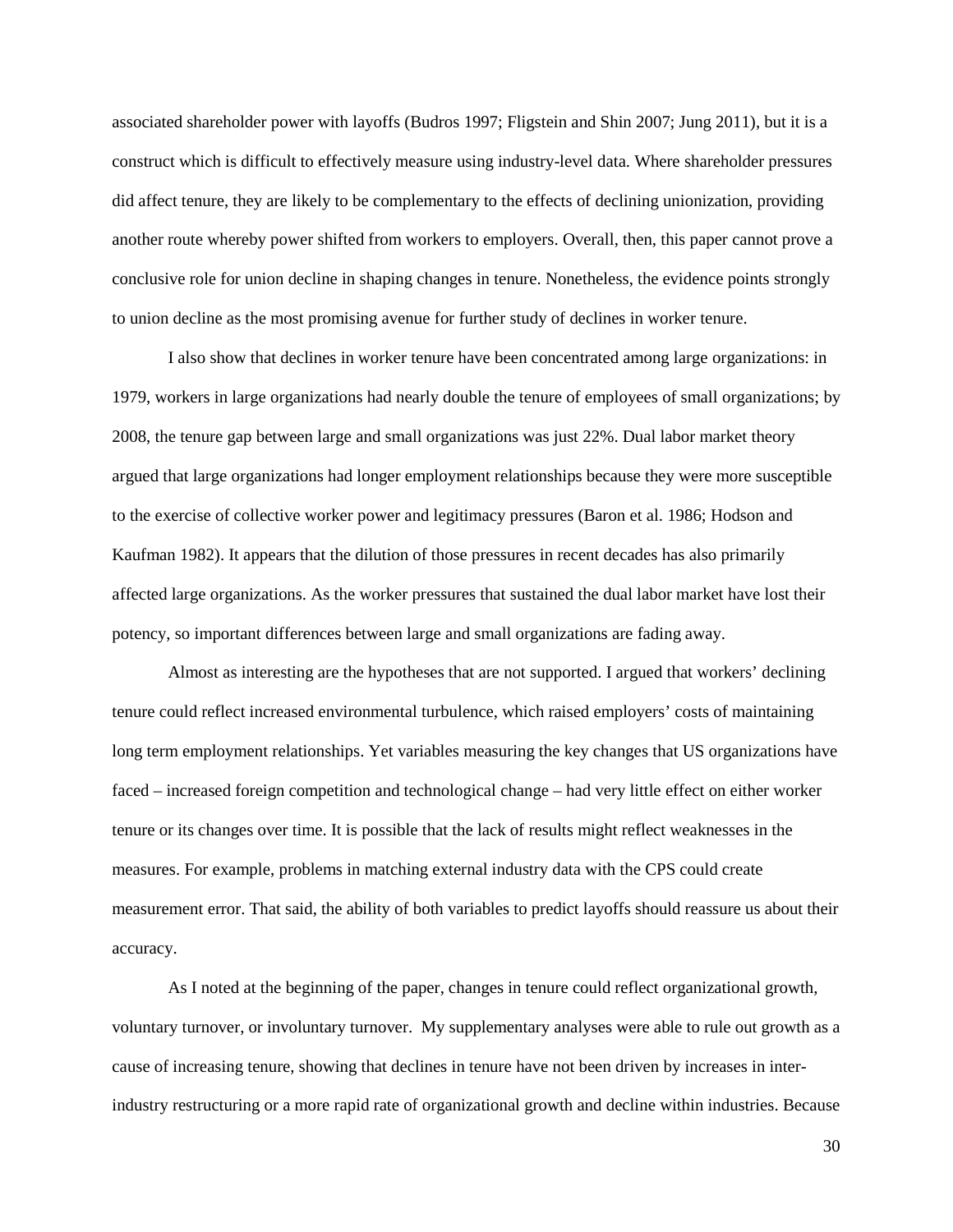the data that I use do not tell us why workers left their prior jobs, it is more difficult to fully tease apart the relative roles of voluntary versus involuntary turnover in driving changes in tenure. Moreover, my theory development suggests that both kinds of turnover may have been affected by declines in employment closure, as workers saw less advantage to remaining with their employers and faced fewer protections against layoffs. Given that the layoff data do not include proper industry risk sets, lack data on dismissal for cause and do not break out employers by size, my supplementary analyses of layoffs should be treated with some caution. Nonetheless, I believe that those analyses suggest that voluntary turnover may have played the dominant role in driving tenure declines since 1979. The data indicate that the rate of layoffs was largely static during the same period that tenure was falling, and that layoffs were often associated with different industry conditions than declines in tenure: import competition and technology are strongly associated with layoffs but not changes in tenure. Nor do layoffs from an industry appear associated with tenure in that industry, suggesting that layoffs within industries have played a limited role in reducing tenure. Although not conclusive, these analyses suggest that declines in worker tenure may represent a distinct phenomenon from the downsizing with which they are often linked, and that changes in tenure may often reflect increased voluntary turnover.

I have also noted that the effects of turnover depend in part on the seniority of the workers who leave the organization. Unfortunately, the cross-sectional data that I use is not well suited to exploring trends in the mobility rates of workers with different tenure. Some studies have constructed synthetic cohorts to explore the relative retention rates at different tenure levels, and suggest a particular increase in mobility of more highly tenured workers [\(Kambayashi and Kato 2012;](#page-37-26) [Neumark et al. 1999\)](#page-37-7). Such an approach is not well suited to the analysis of the highly disaggregated categories that I use here, though.

The suggestion that declines in tenure are due to increases in voluntary mobility is consistent with my theory, which argues that an important effect of unionization was to allow employees to secure improved rewards and opportunities within the firm, reducing their incentives to move organizations. An important question for future work is whether such increased turnover reflects declining opportunities for mobility within firms, reduced returns to seniority or benefits for workers, or increased ease of mobility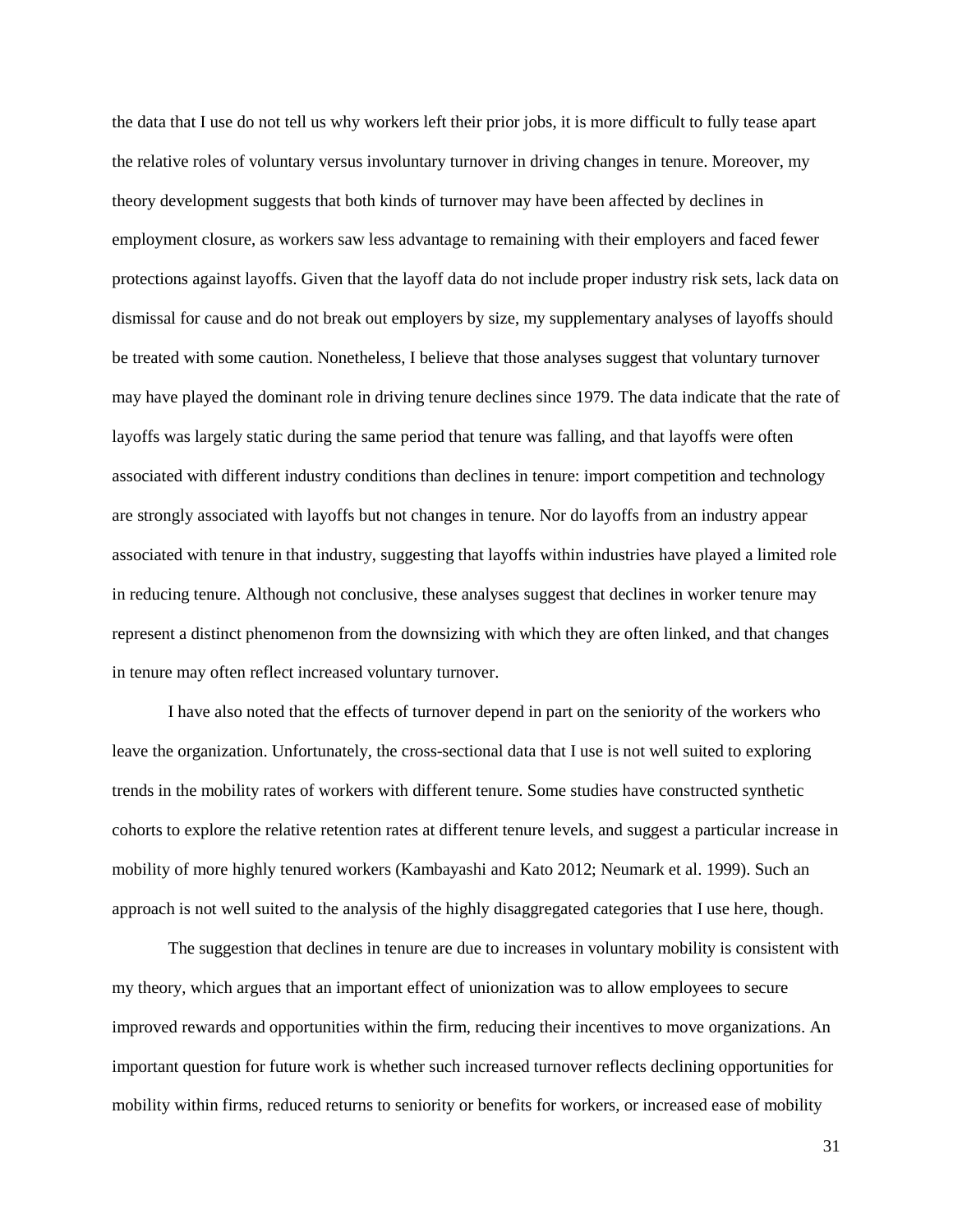into new organizations. Some research provides suggestive evidence on this topic. For example, Hollister [\(2004\)](#page-36-16) finds that the premium received by employees of large firms declined during the 1980s and 1990s, consistent with a reduction in the rewards offered by large firms to their workers. DiPrete et al [\(2002\)](#page-36-22) also find that the returns to tenure have declined for some groups of workers. Future research should explore how the wage profiles of employees in larger organizations have changed.

Future work should also look at changes in employment practices. The nature of the data used in this study did not allow me to directly measure how organizations foster long-term employment relationships. The concentration of tenure declines within large organizations supports the argument that those declines are rooted in changes to closed employment relationships, since the protection of existing workers was only ever a feature of those large organizations [\(Blossfeld and Mayer 1988\)](#page-35-18). Future work that examines the adoption and abandonment of specific practices is important for shedding further light on the firm-level processes that have mediated declines in tenure. A further limitation of the data is that I have very little organization-level information on employers. Longitudinal data on the tenure of workers within identified organizations would allow for the analysis of how specific actions, such as mergers or shareholder activism, have affected tenure.

A further important area for future study is how tenure has changed within different demographic groups, and what interaction there might be between those groups (see Hollister and Smith [\(2011\)](#page-36-7) for a discussion of gender differences). A particularly interesting question is whether women's gains in employment stability could have come at the expense of men. For example, if the stability of men's jobs partly reflected their employment in more privileged, core firms, then it is possible that displacement of men from those firms by women might partly account for declining male tenure. I carried out some preliminary analyses that cast doubt on such an account. While I found that men's tenure was higher in more male dominated industries, that effect appeared to be entirely explained by unionization levels. Furthermore, an influx of women into an industry (which we might expect to displace men from core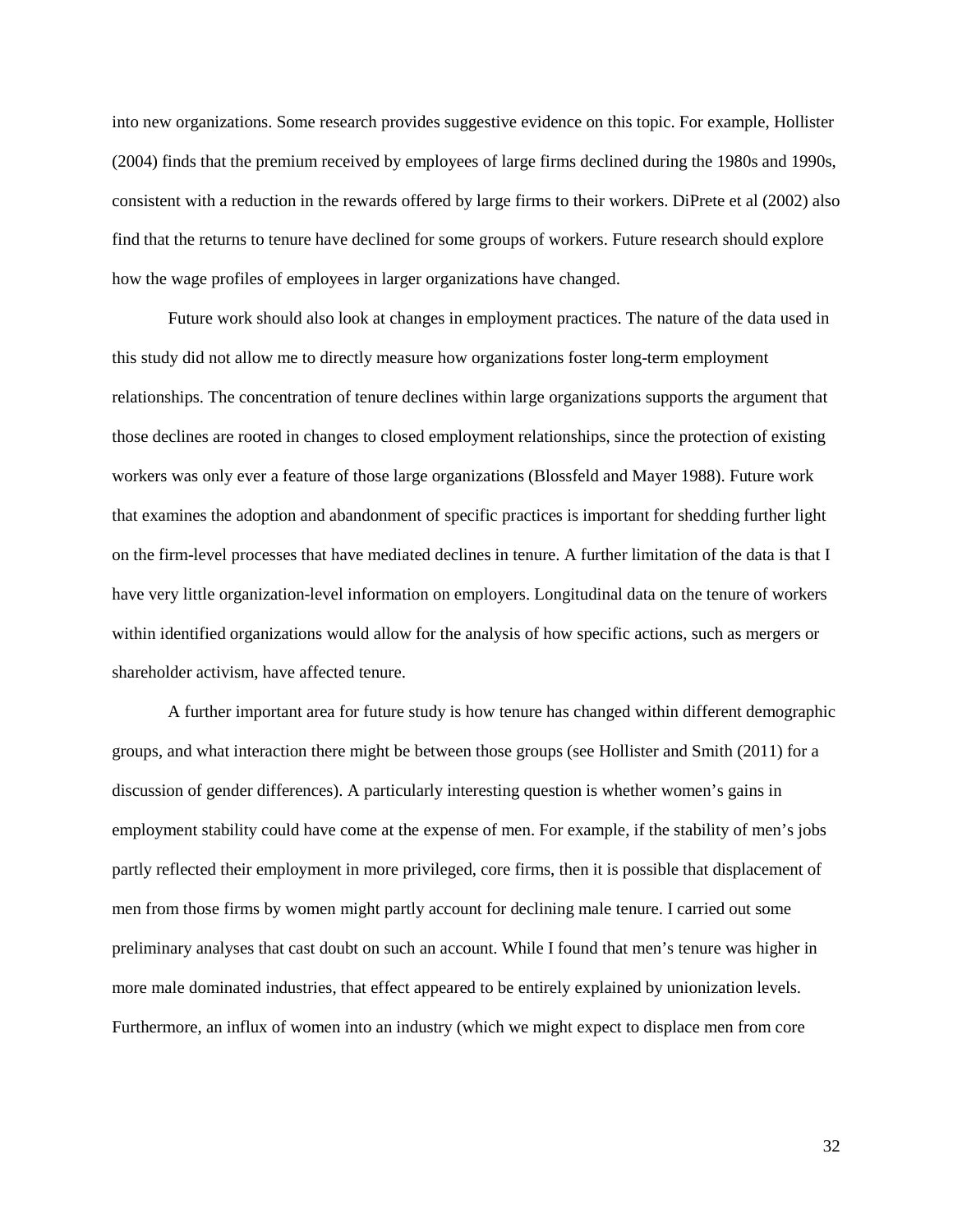firms within it) was associated with an increase in men's tenure, rather than a decline.<sup>[12](#page-32-0)</sup> It is also worth noting that the convergence in tenure across different employer sizes suggests that declines in long term employment reflect an abandonment of closure practices by core firms, not declining male access to the core. Nonetheless, this paper's focus on trends in male tenure needs to be complemented by a more systematic examination of how and why the tenure of demographic groups differ and interact.

A further question is what other influences might also have shaped changes in voluntary mobility. My analyses suggest that declines in unionization may explain a large proportion of the decline in tenure, but not all of it; other processes may well be in play. Based on my results, I can shed light on some potential explanations for why workers might move jobs more than they used to. For example, although it is possible that information technology has increased the importance of general skills versus firm specific skills, such an account suggests bigger effects in industries that make larger technology investments. I find no such effect. It is also possible that general cultural trends have reduced the importance of long term employment for workers. That said, it is striking that declines in tenure are restricted to large organizations; we might expect cultural trends to have more even effects across different kinds of organizations. What other processes may be affecting tenure trends remains an open question.

### **Implications for Theory**

In addition to explaining the causes of the changes we have seen in the US labor market, this paper also has implications for our broader understanding of employment relationships. Perhaps most important, the paper contributes to our understanding of the way that the shifting balance of power between workers and employers, and changes in the ability of workers to collectively organize in particular, have affected employment relationships and careers. While scholars have explored the effects of union decline on income inequality [\(Card 2001;](#page-36-23) [Western and Rosenfeld 2011\)](#page-38-7), or explored how the relative power of workers and employers affects promotion prospects among managers and professionals [\(Dencker 2009;](#page-36-24) [Phillips 2001\)](#page-37-27) they have said much less about how shifts in the power of workers versus

<span id="page-32-0"></span> $12$  This effect may reflect reduced entry by men into the industry, so that earlier entrants made up a higher proportion of male employees. I am grateful to a reviewer for pointing this out.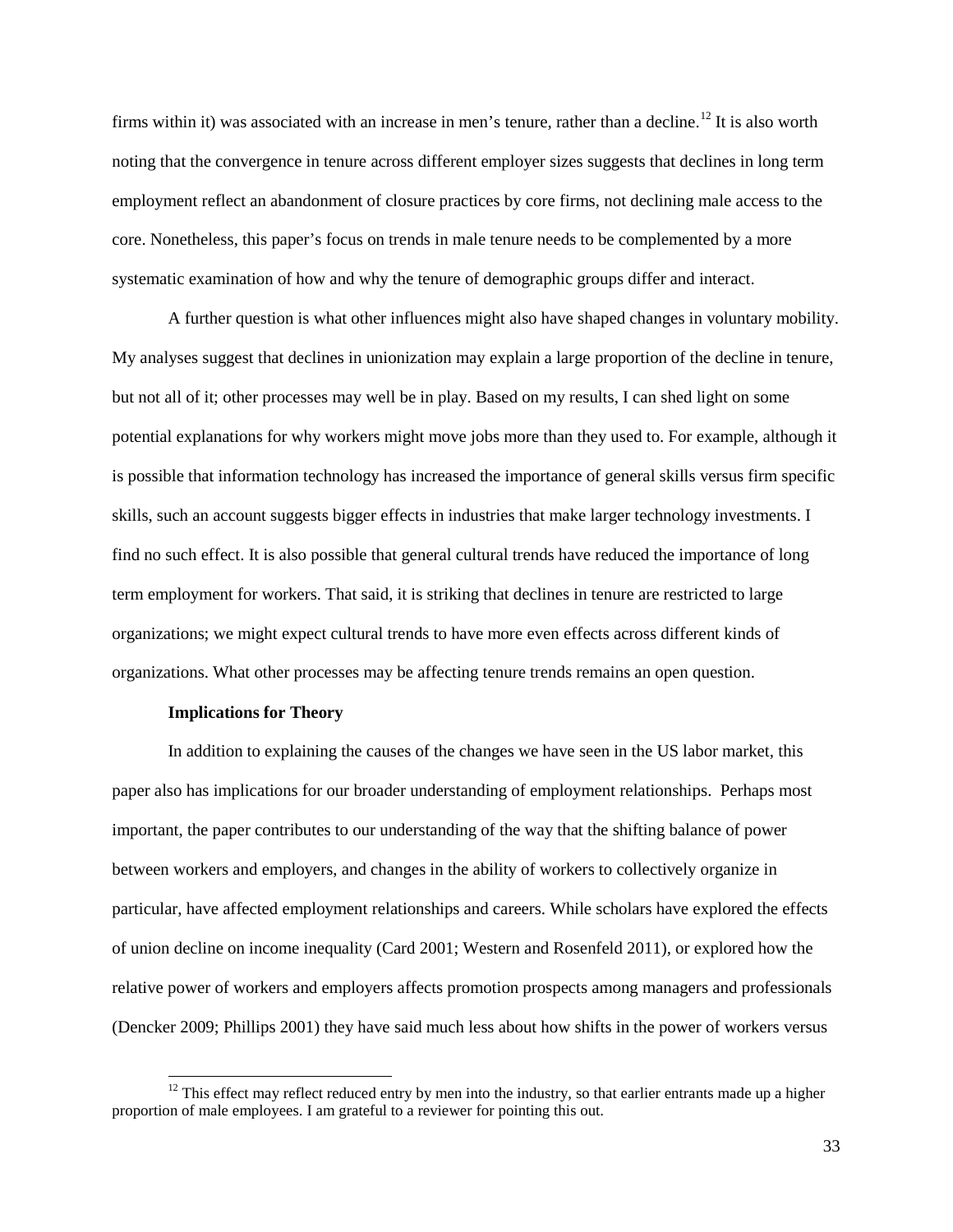employers has shaped other facets of the employment relationship. My findings therefore emphasize the importance of paying more attention to societal power as we seek to understand how employment has changed, rather than the oft cited effects of technology and globalization.

Such a focus has particular implications for how we think about the future of employment relationships, suggesting in particular that worker tenure will not increase again unless we see a substantial increase in the power of workers to influence the structure of employment relationships. This study suggests that long term employment relationships were dependent on an institutional structure that supported the exercise of collective worker power in favor of closed employment. There is very little evidence of a resurgence in institutional support for worker power that would allow a return of closed employment. Some scholars have pointed to the counterproductive consequences that may stem from employers' naked exercise of power, as they erode the trust necessary for knowledge intensive production [\(Adler 2001\)](#page-35-22). It is therefore conceivable that we will see a re-emergence of long-term employment relationships in support of modern production techniques. It is hard, however, to see evidence of such a re-emergence in the existing data.

It is worth noting, though, that collective organization is not the only source of power for workers. As unionization has become more difficult, the individual threat to leave is likely to be a greater constraint on employers' practices. It seems unlikely that such a source of power will take workers back toward closed employment practices, since any move towards closure automatically undermines the threat to leave. Nonetheless, it is possible that different sources of power will shape employer practices in new ways. An important topic for research therefore is how employers respond to tight labor markets.

The strong empirical relationship between unionization and long term employment may also have implications for the consequences of declining tenure. Increased mobility could benefit workers by giving them increased opportunities to find jobs that match their needs and abilities. Yet it could also reflect worsening conditions for workers, as firms offer fewer opportunities for internal mobility or fewer rewards to more senior employees. That tenure has declined most where organized labor is weakest offers some support for the latter, more pessimistic viewpoint. Long term employment relationships existed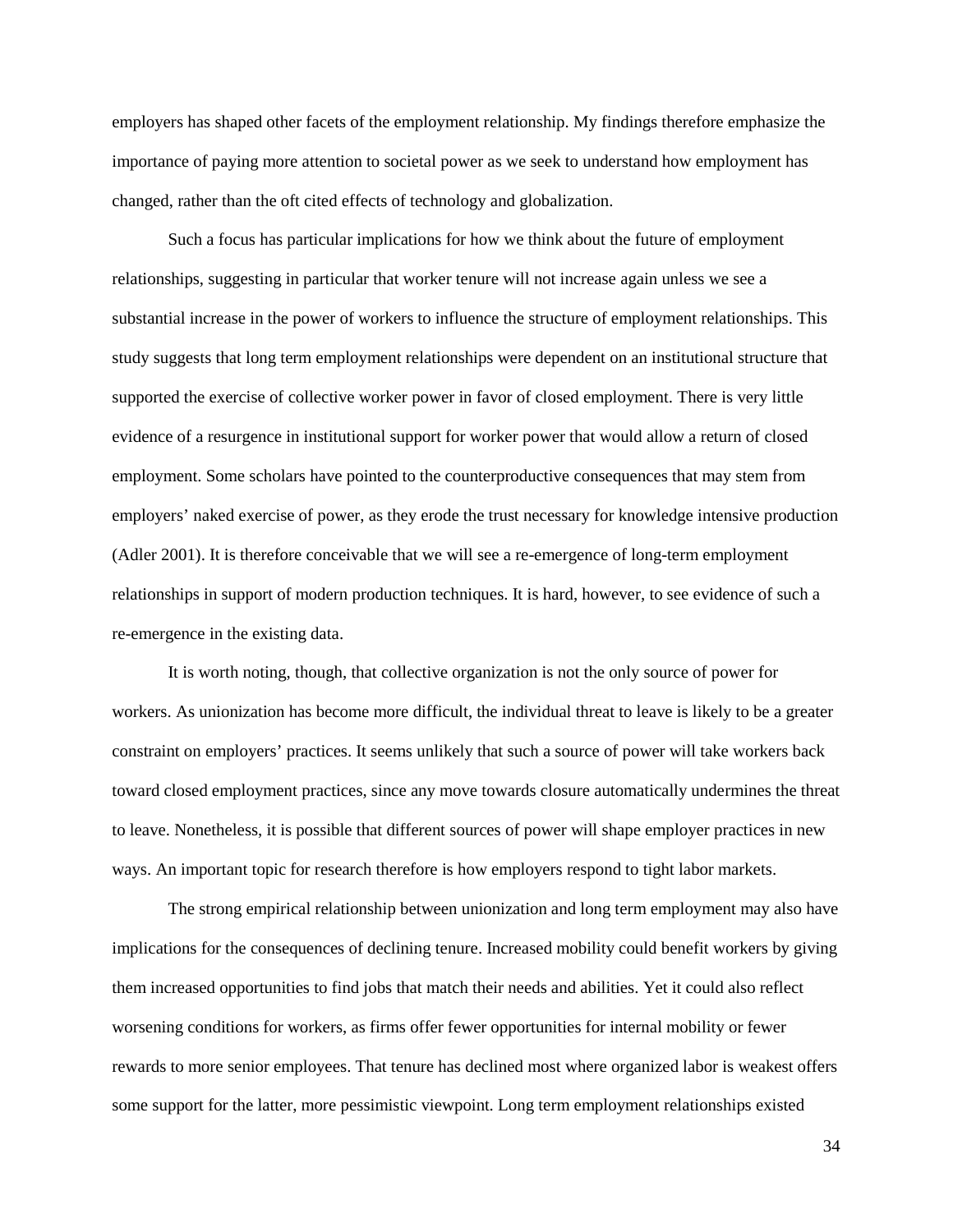where workers were best placed to advance their own interests. The move towards more short-term employment may therefore disproportionately benefit employers.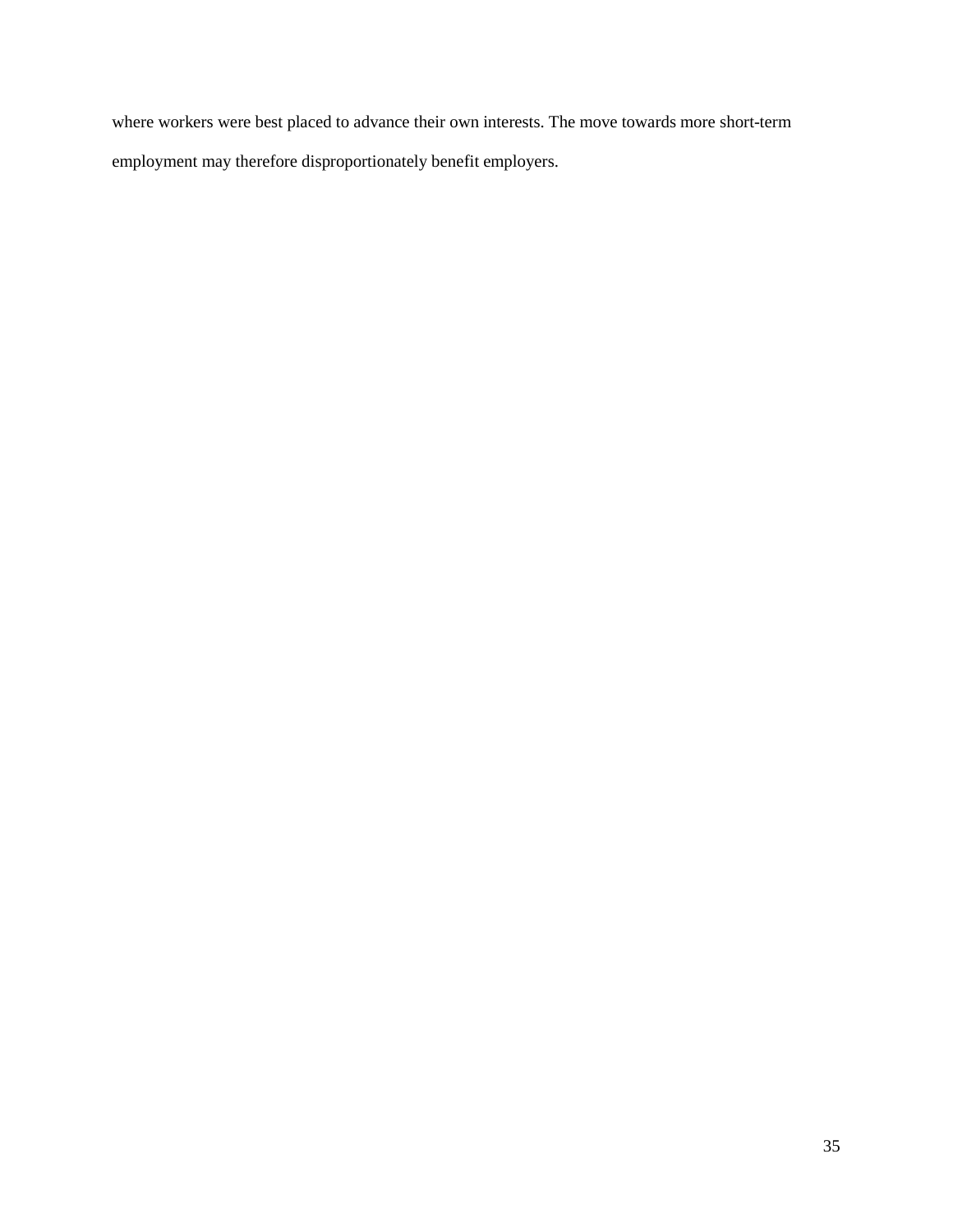### **REFERENCES**

<span id="page-35-13"></span>Abernathy, F.H., J.T. Dunlop, J.H. Hammond, D. Weil. 1999. *A stitch in time: lean retailing and the transformation of manufacturing - lessons from the apparel and textile industries.* Oxford University Press, New York.

<span id="page-35-22"></span>Adler, P.S. 2001. Market, Hierarchy, and Trust: The Knowledge Economy and the Future of Capitalism. *Organization Science* **12**(2) 215-234.

<span id="page-35-9"></span>Althauser, R.P., A.L. Kalleberg. 1981. Firms, Occupations and the Structure of Labor Markets: A Conceptual Analysis. I. Berg, ed. *Sociological Perspectives on Labor Markets*. Academic Press, New York, 119-149.

<span id="page-35-0"></span>Arthur, M.B., D.M. Rousseau. 1996. *The boundaryless career : a new employment principle for a new organizational era*. Oxford University Press, New York.

<span id="page-35-14"></span>Autor, D.H., D. Dorn, G.H. Hanson. 2012. The China syndrome: Local labor market effects of import competition in the United States. Unpublished Manuscript.

<span id="page-35-17"></span>Autor, D.H., L.F. Katz, A.B. Krueger. 1998. Computing Inequality: Have Computers Changed the Labor Market? *The Quarterly Journal of Economics* **113**(4) 1169-1213.

<span id="page-35-5"></span>Baker, G., M. Gibbs, B. Holmstrom. 1994. The Internal Economics of the Firm: Evidence from Personnel Data. *The Quarterly Journal of Economics* **109**(4) 881-919.

<span id="page-35-11"></span>Baron, J.N., F.R. Dobbin, P.D. Jennings. 1986. War and Peace: The Evolution of Modern Personnel Administration in U.S. Industry. *The American Journal of Sociology* **92**(2) 350-383.

<span id="page-35-20"></span>Baron, R.M., D.A. Kenny. 1986. The moderator–mediator variable distinction in social psychological research: Conceptual, strategic, and statistical considerations. *Journal of personality and social psychology* **51**(6) 1173-1182.

<span id="page-35-7"></span><span id="page-35-2"></span>Bauman, Z. 1998. *Work, consumerism and the new poor*. Open University Press, Buckingham. Baumol, W.J., A.S. Blinder, E.N. Wolff. 2003. *Downsizing in America. Reality, Causes, and Consequences*. Russell Sage Foundation, New York.

<span id="page-35-12"></span>Berger, S. 2005. *How we compete: what organiztions around the world are doing to make it in today's global economy*. Doubleday, New York.

<span id="page-35-4"></span>Bernhardt, A., M. Morris, M.S. Handcock, M.A. Scott. 2001. *Divergent paths: economic mobility in the new American labor market*. Russell Sage Foundation, New York.

<span id="page-35-6"></span>Bidwell, M.J. 2011. Paying More to Get Less: Specific Skills, Incomplete Information and the Effects of External Hiring versus Internal Mobility. *Administrative Science Quarterly* **56**(3) 369-407.

<span id="page-35-18"></span>Blossfeld, H.-P., K.U. Mayer. 1988. Labor Market Segmentation in the Federal Republic of Germany: An Empirical Study of Segmentation Theories from a Life Course Perspective. *European Sociological Review* **4**(2) 123-140.

<span id="page-35-15"></span>Bresnahan, T.F., E. Brynjolfsson, L.M. Hitt. 2002. Information Technology, Workplace Organization, and the Demand for Skilled Labor: Firm-Level Evidence. *The Quarterly Journal of Economics* **117**(1) 339-376.

<span id="page-35-3"></span>Brett, J.M., L.K. Stroh. 1997. Jumping Ship: Who Benefits from an External Labor Market Career Strategy? *Journal of Applied Psychology* **82**(3) 331-341.

<span id="page-35-19"></span>Brown, C., J. Medoff. 1989. The Employer Size-Wage Effect. *The Journal of Political Economy* **97**(5) 1027-1059.

<span id="page-35-16"></span>Brynjolfsson, E., L.M. Hitt. 2000. Beyond Computation: Information Technology, Organizational Transformation and Business Performance. *The Journal of Economic Perspectives* **14**(4) 23-48.

<span id="page-35-21"></span>Budros, A. 1997. The New Capitalism and Organizational Rationality: The Adoption of Downsizing Programs, 1979-1994. *Social Forces* **76**(1) 229-249.

<span id="page-35-8"></span>Budros, A. 1999. A Conceptual Framework for Analyzing Why Organizations Downsize. *Organization Science* **10**(1) 69-82.

<span id="page-35-1"></span>Cappelli, P. 1999. *The new deal at work : managing the market-driven workforce*. Harvard Business School Press, Boston.

<span id="page-35-10"></span>Cappelli, P. 2000. Market Mediated Employment: The Historical Context. M. Blair, T.A. Kochan, eds.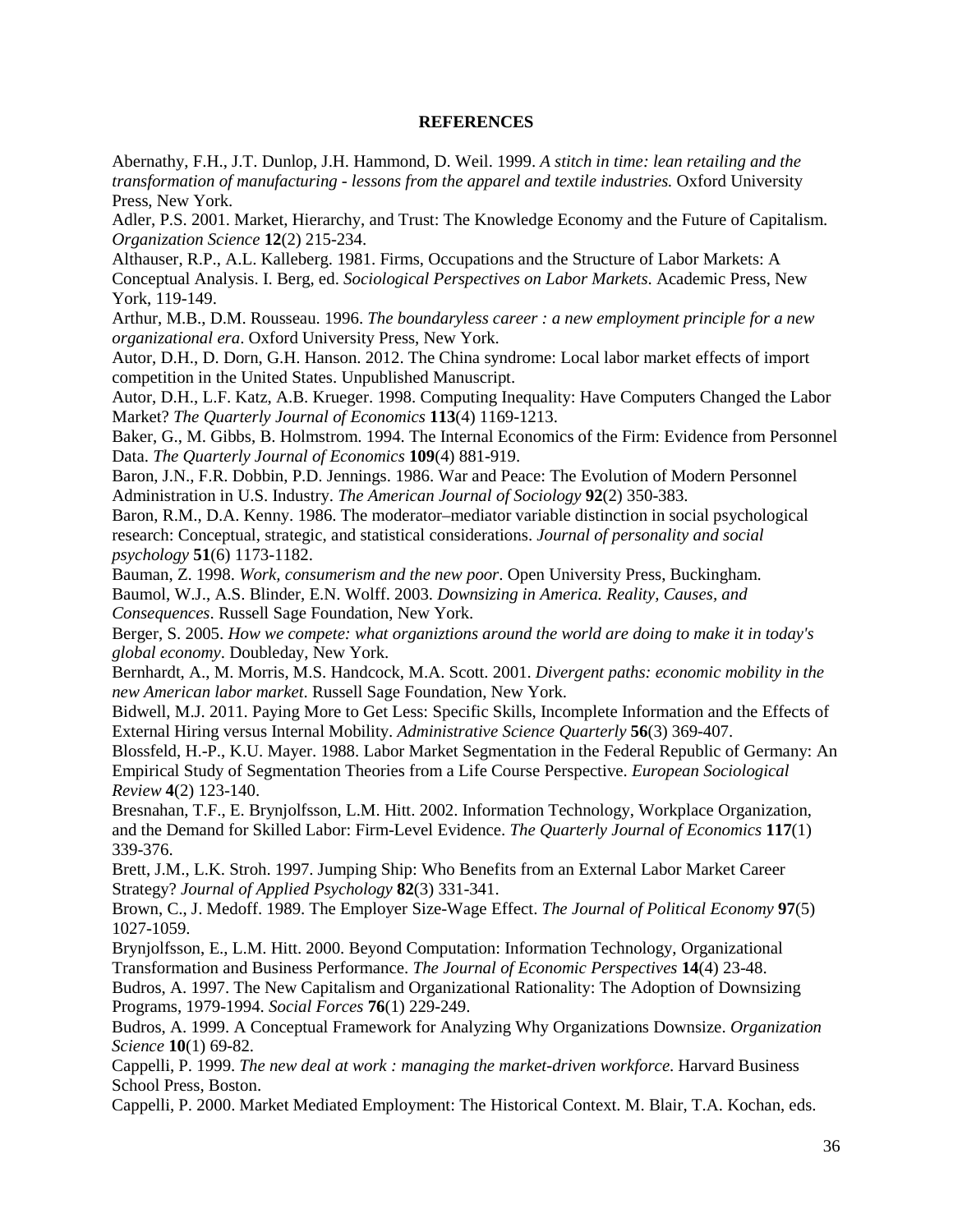*The New Employment Relationship*. Brookings.

<span id="page-36-2"></span>Cappelli, P. 2008. *Talent on demand : managing talent in an age of uncertainty*. Harvard Business Press, Boston, Mass.

<span id="page-36-23"></span>Card, D. 2001. The Effect of Unions on Wage Inequality in the U.S. Labor Market. *Industrial and Labor Relations Review* **54**(2) 296-315.

<span id="page-36-18"></span>Census, B. 2001. Industry Code Crosswalk.

<span id="page-36-21"></span>Colvin, A., J. S. , R. Batt, H.C. Katz. 2001. How high performance human resource practices and workforce unionization affect managerial pay. *Personnel Psychology* **54**(4) 903.

<span id="page-36-4"></span>Davis, S.J. 2008. The Decline of Job Loss and Why It Matters. *American Economic Review: Papers and Proceedings* **98:2** 263-267.

<span id="page-36-5"></span>Davis, S.J., R.J. Faberman, J. Haltiwanger, R. Jarmin, J. Miranda. 2008. Business Volatility, Job Destruction and Unemployment. Unpublished Manuscript.

<span id="page-36-24"></span>Dencker, J.C. 2009. Relative Bargaining Power, Corporate Restructuring, and Managerial Incentives. *Administrative Science Quarterly* **54**(3) 453-485.

<span id="page-36-8"></span>DiPrete, T.A. 1993. Industrial Restructuring and the Mobility Response of American Workers in the 1980s. *American Sociological Review* **58**(1) 74-96.

<span id="page-36-22"></span>DiPrete, T.A., D. Goux, E. Maurin. 2002. Internal Labor Markets and Earnings Trajectories in the Post-Fordist Economy: An Analysis of Recent Trends. *Social Science Research* **31**(2) 175-196.

<span id="page-36-10"></span>Doeringer, P.B., M.J. Piore. 1971. *Internal labor markets and manpower analysis*. Heath, Lexington, Mass...

<span id="page-36-14"></span>Dubofsky, M. 1994. *The State and Labor in Modern America*. University of North Carolina Press, Chapel Hill.

<span id="page-36-0"></span>Farber, H.S. 2008a. Employment Insecurity: The Decline in Worker-Firm Attachment in the United States. Unpublished Manuscript.

<span id="page-36-6"></span>Farber, H.S. 2008b. Job Loss and the Decline in Job Security in the United States. Unpublished Manuscript.

<span id="page-36-17"></span>Feenstra, R.C., J. Romalis, P.K. Schott. 2002. US Imports, Exports and Tariff Data. Unpublished Manuscript.

<span id="page-36-20"></span>Ferguson, J.-P. 2008. The eyes of the needles: A sequential model of union organizing drives, 1999-2004 *Industrial & Labor Relations Review*. Cornell University, 3-21.

<span id="page-36-3"></span>Fligstein, N., T. Shin. 2007. Shareholder Value and the Transformation of the U.S. Economy, 1984-2000. *Sociological Forum* **22**(4) 399-424.

<span id="page-36-12"></span>Freeman, R.B. 1988. Contraction and Expansion: The Divergence of Private Sector and Public Sector Unionism in the United States. *The Journal of Economic Perspectives* **2**(2) 63-88.

<span id="page-36-19"></span>Freeman, R.B., J.L. Medoff. 1981. The Impact of the Percentage Organized on Union and Nonunion Wages. *The Review of Economics and Statistics* **63**(4) 561-572.

<span id="page-36-9"></span>Griffeth, R.W., P.W. Hom, S. Gaertner. 2000. A meta-analysis of antecedents and correlates of employee turnover: update, moderator tests, and research implications for the next millenium. *Journal of Management* **26**(3) 463-488.

<span id="page-36-13"></span>Hirsch, B.T. 2008. Sluggish institutions in a dynamic world: can unions and industrial competition coexist? *Journal of Economic Perspectives* **22**(1) 1133-1180.

<span id="page-36-15"></span>Hirsch, B.T., M.C. Berger. 1984. Union Membership Determination and Industry Characteristics. *Southern Economic Journal* **50**(3) 665-679.

<span id="page-36-11"></span>Hodson, R., R.L. Kaufman. 1982. Economic Dualism: A Critical Review. *American Sociological Review* **47**(6) 727-739.

<span id="page-36-16"></span>Hollister, M.N. 2004. Does Firm Size Matter Anymore? The New Economy and Firm Size Wage Effects. *American Sociological Review* **69**(5) 659-676.

<span id="page-36-1"></span>Hollister, M.N. 2011. Employment stability in the US labor market: Rhetoric vs Reality. *Annual Review of Sociology* **37**(1) 305-324.

<span id="page-36-7"></span>Hollister, M.N., K.E. Smith. 2011. Unmasking the conflicting trends in job tenure by gender in the United States, 1983-2010. Unpublished Manuscript.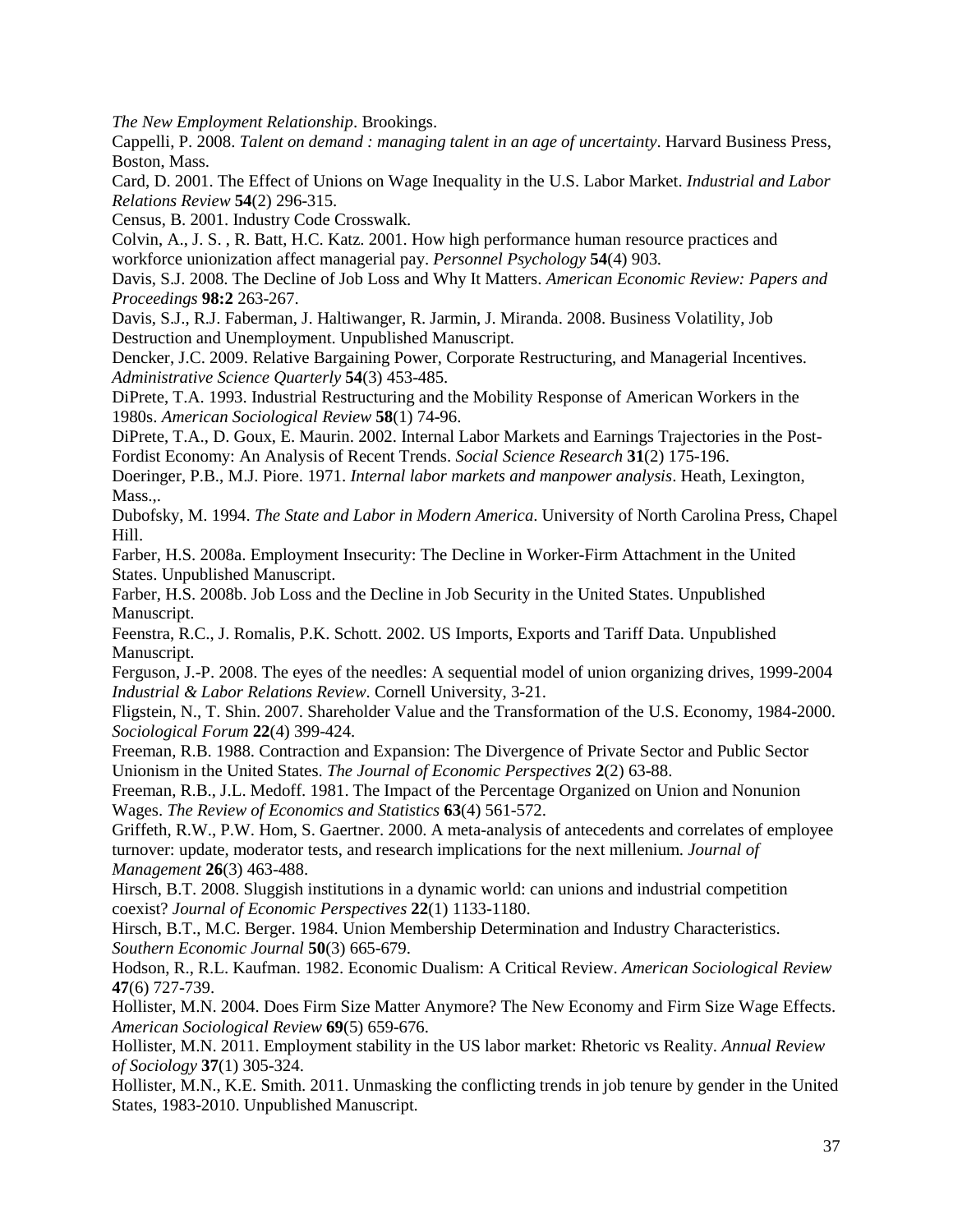<span id="page-37-11"></span>Hom, P.W., A.J. Kinicki. 2001. Toward a Greater Understanding of How Dissatisfaction Drives Employee Turnover. *The Academy of Management Journal* **44**(5) 975-987.

<span id="page-37-15"></span>Jacoby, S.M. 1985. *Employing bureaucracy : managers, unions, and the transformation of work in American industry, 1900-1945*. Columbia University Press, New York.

<span id="page-37-17"></span>Jacoby, S.M. 1997. *Modern manors: Welfare capitalism since the New Deal*. Princeton University Press, Princeton, NJ.

<span id="page-37-4"></span>Jovanovic, B. 1979. Job Matching and the Theory of Turnover. *The Journal of Political Economy* **87**(5) 972-990.

<span id="page-37-26"></span><span id="page-37-25"></span>Jung, J. 2011. Shareholder Value and Workforce Downsizing, 1984-2006. Unpublished Manuscript. Kambayashi, R., T. Kato. 2012. Trends in long-term employment and job security in Japan and the United States: the last twenty five years *NBER Japan Project Meeting*, Asian Development Bank Institute, Tokyo.

<span id="page-37-16"></span>Kerr, C. 1977. The Balkanization of Labor Markets. C. Kerr, ed. *Labor Markets and Wage Determination: the Balkanization of Labor Markets and Other Essays*. University of California Press, Berkeley, CA, 21-37.

<span id="page-37-18"></span>Kochan, T.A., H.C. Katz, R.B. McKersie. 1994. *The transformation of American industrial relations*, 1st ILR Press ed. ILR Press, Ithaca, N.Y.

<span id="page-37-5"></span>Kronberg, A.-K. 2010. Stay or leave? How the exernal labor market strategy affected the racial earnings gap *American Sociological Association Annual Meetings*, Atlanta.

<span id="page-37-23"></span><span id="page-37-19"></span>Levy, F., P. Temin. 2007. Inequality and institutions in 20th Century America. Unpublished Manuscript. MacDuffie, J.P. 1996. Automitive white collar: the changing status and roles of salaried employees in the North American auto industry. P. Osterman, ed. *Broken ladders: managerial careers in the new economy*. Oxford University Press, Oxford, 81-125.

<span id="page-37-22"></span>Madrian, B.C., L.J. Lefgren. 1999. A Note on Longitudinally Matching Current Population Survey (CPS) Respondents. Unpublished Manuscript.

<span id="page-37-12"></span>March, J.G., H.A. Simon. 1958. *Organizations*, 2nd ed. Blackwell, Cambridge, MA.

<span id="page-37-13"></span><span id="page-37-7"></span>Murphy, R. 1988. *Social closure: the theory of monopolization and exclusion*. Clarendon Press, Oxford. Neumark, D., D. Polsky, D. Hansen. 1999. Has Job Stability Declined Yet? New Evidence for the 1990s. *Journal of Labor Economics* **17**(4) S29-S64.

<span id="page-37-0"></span>Osterman, P. 1999. *Securing Prosperity*. Princeton University Press, Princeton, NJ.

<span id="page-37-1"></span>Osterman, P., T.A. Kochan, R.M. Locke, M.J. Piore. 2001. *Working in America: a blueprint for the new labor market*. MIT Press, Cambridge, MA.

<span id="page-37-24"></span><span id="page-37-6"></span>Oyer, P., S. Schaefer. 2000. Layoffs and Litigation. *The RAND Journal of Economics* **31**(2) 345-358. Petersen, T., I. Saporta. 2004. The Opportunity Structure for Discrimination. *American Journal of Sociology* **109**(4) 852-901.

<span id="page-37-9"></span>Pfeffer, J. 1983. Organizational Demography. *Research in Organizational Behavior* **5** 299-357. Pfeffer, J., J.N. Baron. 1988. Taking the Workers Back out - Recent Trends in the Structuring of

<span id="page-37-8"></span>Employment. *Research in Organizational Behavior* **10** 257-303.

<span id="page-37-14"></span>Pfeffer, J., Y. Cohen. 1984. Determinants of Internal Labor-Markets in Organizations. *Administrative Science Quarterly* **29**(4) 550-572.

<span id="page-37-27"></span>Phillips, D.J. 2001. The Promotion Paradox: Organizational Mortality and Employee Promotion Chances in Silicon Valley Law Firms, 1946-1996. *The American Journal of Sociology* **106**(4) 1058-1098.

<span id="page-37-20"></span>Podgursky, M. 1986. Unions, Establishment Size, and Intra-Industry Threat Effects. *Industrial and Labor Relations Review* **39**(2) 277-284.

<span id="page-37-21"></span>Rosen, S. 1969. Trade Union Power, Threat Effects and the Extent of Organization. *The Review of Economic Studies* **36**(2) 185-196.

<span id="page-37-2"></span>Rousseau, D.M. 1995. *Psychological contracts in organizations: Understanding written and unwritten agreements*. Sage Publications, Thousand Oaks, CA.

<span id="page-37-3"></span>Sennett, R. 1998. *The Corrosion of character: The personal consequences of work in the new capitalism*. W.W. Norton & Company, New York.

<span id="page-37-10"></span>Shin, T.J. 2007. The impact of structural dynamics on job mobility rates in the United States. *Social*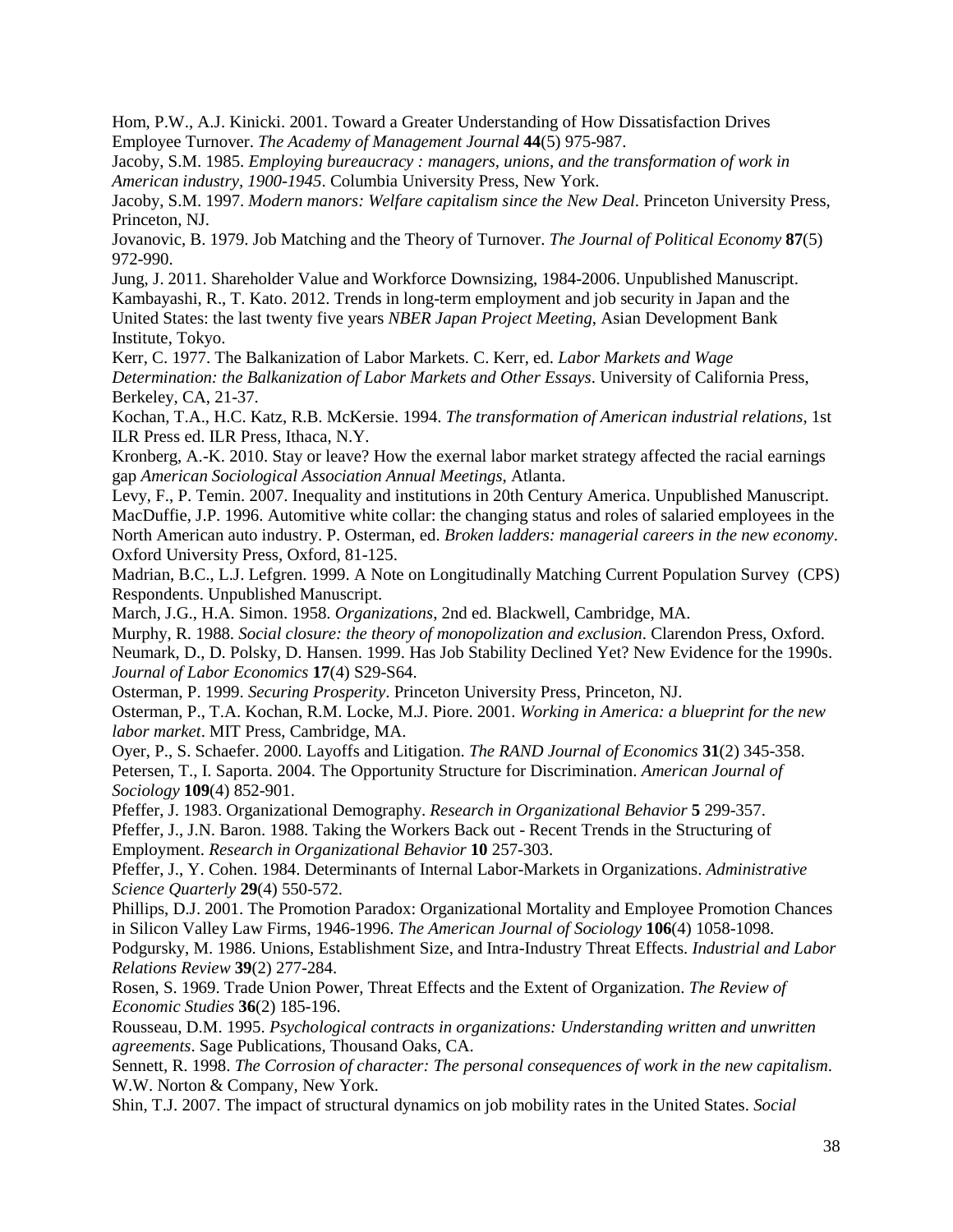*Science Research* **36**(4) 1301-1327.

<span id="page-38-8"></span>Skvoretz, J., D. Willer. 1993. Exclusion and Power: A Test of Four Theories of Power in Exchange Networks. *American Sociological Review* **58**(6) 801-818.

<span id="page-38-5"></span>Slichter, S.H., J.J. Healy, R.E. Livernash. 1960. *The impact of collective bargaining on management*. The Brookings Institution, Washington D.C.

<span id="page-38-1"></span>Sorensen, A.B. 2000. Toward a Sounder Basis for Class Analysis. *American Journal of Sociology* **105**(6) 1523-1558.

<span id="page-38-3"></span>Sorensen, A.B., A.L. Kalleberg. 1981. An outlineof a theory of the matching of persons to jobs. I. Berg, ed. *Sociological Perspectives on Labor Markets*. Academic Press, New York, 49-75.

<span id="page-38-13"></span>Stinchcombe, A.L. 1965. Social Structure and Organizations. J.G. March, ed. *Handbook of Organizations*. Rand McNally, Chicago, 142-193.

<span id="page-38-10"></span>Tolbert, C., P.M. Horan, E.M. Beck. 1980. The Structure of Economic Segmentation: A Dual Economy Approach. *The American Journal of Sociology* **85**(5) 1095-1116.

<span id="page-38-6"></span>Tope, D., D. Jacobs. 2009. The Politics of Union Decline: The Contingent Determinants of Union Recognition Elections and Victories. *American Sociological Review* **74**(5) 842-864.

<span id="page-38-11"></span>Topel, R.H., M.P. Ward. 1992. Job Mobility and the Careers of Young Men. *The Quarterly Journal of Economics* **107**(2) 439-479.

<span id="page-38-0"></span>Tsui, A.S., J.L. Pearce, L.W. Porter, A.M. Tripoli. 1997. Alternative Approaches to the Employee-Organization Relationship: Does Investment in Employees Pay off? *The Academy of Management Journal* **40**(5) 1089-1121.

<span id="page-38-12"></span><span id="page-38-9"></span>Unicon. 2005. *General Reference for All Current Population Series: Appendices and Discussions*. Walton, R.E., R.B. McKersie. 1965. *A behavioral theory of labor negotiations; an analysis of a social interaction system [by] Richard E. Walton [and] Robert B. McKersie*. McGraw-Hill, New York,. Weber, M. 1968. *Economy and Society: an outline of interpretive sociology*. Bedminster Press, New York.

<span id="page-38-4"></span><span id="page-38-2"></span>Weeden, Kim A. 2002. Why Do Some Occupations Pay More than Others? Social Closure and Earnings Inequality in the United States. *American Journal of Sociology* **108**(1) 55-101.

<span id="page-38-7"></span>Western, B., J. Rosenfeld. 2011. Unions, Norms, and the Rise in U.S. Wage Inequality. *American Sociological Review* **76**(4) 513-537.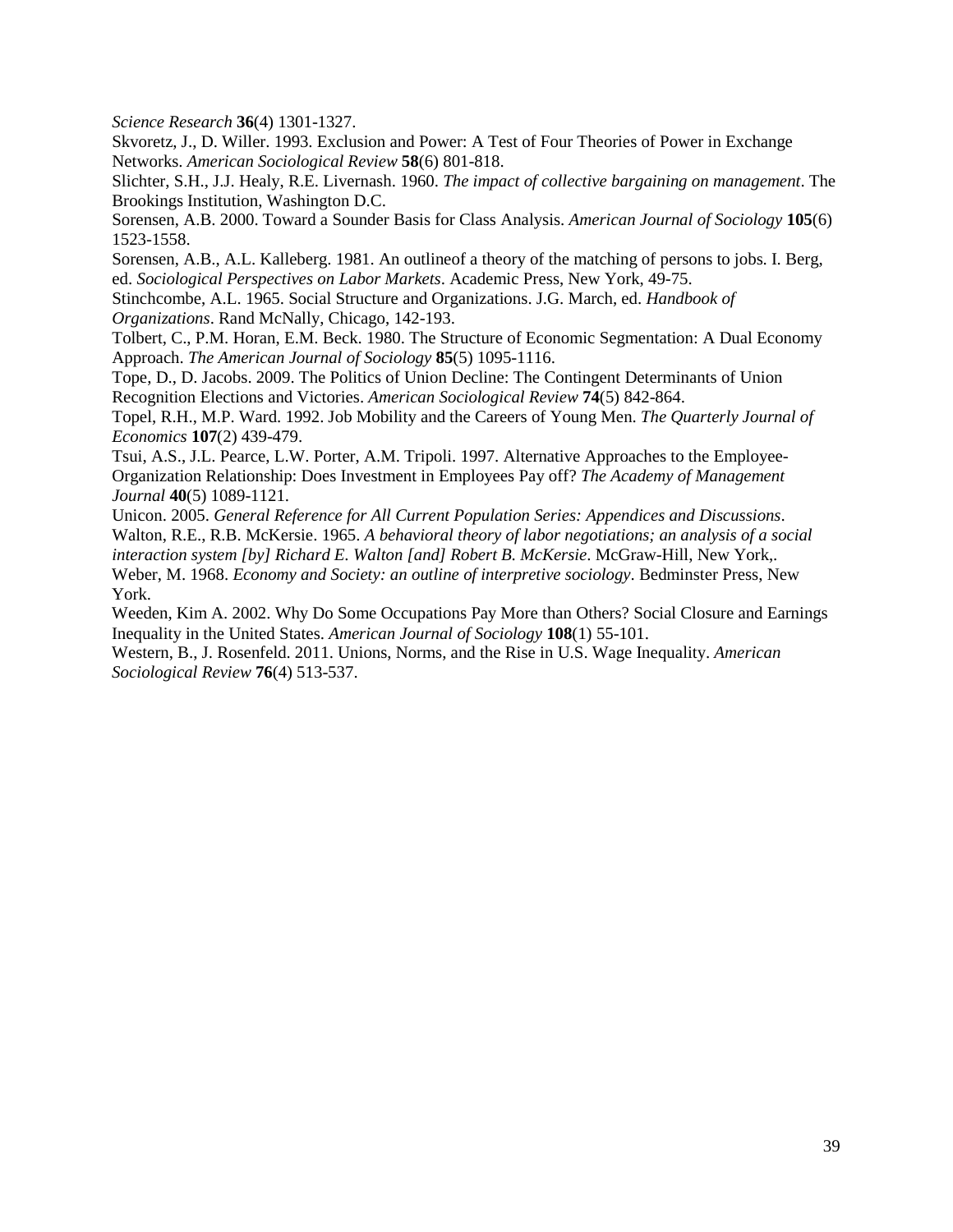# **TABLE 1A: DESCRIPTIVE STATISTICS FOR MAIN VARIABLES**

|    |                  | Mean  | S.D. |              | Correlations |                |                |        |        |        |                |        |     |        |     |
|----|------------------|-------|------|--------------|--------------|----------------|----------------|--------|--------|--------|----------------|--------|-----|--------|-----|
|    |                  |       |      | 1            | 2            | 3              | 4              | 5      | 6      | 7      | 8              | 9      | 10  | 11     | 12  |
|    | Year             | 1998  | 6.97 | $\mathbf{1}$ |              |                |                |        |        |        |                |        |     |        |     |
| 2  | Tenure           | 9.56  | 8.95 | $-.04$       | 1            |                |                |        |        |        |                |        |     |        |     |
| 3  | Age              | 43.72 | 8.97 | .06          | .4           | 1              |                |        |        |        |                |        |     |        |     |
| 4  | Age squared      | 1992  | 817  | .05          | .4           | .99            | 1              |        |        |        |                |        |     |        |     |
| 5  | High school      | 0.89  | 0.31 | .09          | .02          | $-.05$         | $-.06$         | 1      |        |        |                |        |     |        |     |
| 6  | Associates       | 0.40  | 0.49 | .04          | $-.04$       | $-.02$         | $-.02$         | .29    |        |        |                |        |     |        |     |
| 7  | <b>Bachelors</b> | 0.31  | 0.46 | .05          | $-.04$       | $\overline{0}$ | $\overline{0}$ | .23    | .82    | 1      |                |        |     |        |     |
| 8  | Post grad        | 0.11  | 0.31 | .03          | $-.02$       | .05            | .05            | .12    | .42    | .51    |                |        |     |        |     |
| 9  | State unemp.     | 5.85  | 1.85 | $-.47$       | .03          | $-.02$         | $-.02$         | $-.06$ | $-.02$ | $-.02$ | $\overline{0}$ |        |     |        |     |
| 10 | $1000 +$ emp     | 0.37  | 0.48 | $-.05$       | .15          | .01            | .01            | .09    | .08    | .07    | .03            | .03    | 1   |        |     |
| 11 | Unionization     | 0.14  | 0.14 | $-.26$       | .19          | .03            | .03            | $-.05$ | $-.14$ | $-.16$ | $-.1$          | .14    | .2  |        |     |
| 12 | Import pen.      | 0.19  | 0.38 | .07          | .02          | .01            | .01            | .03    | .05    | .05    | .02            | $-.02$ | .06 | $-.09$ | 1   |
| 13 | Tech intens.     | 0.01  | 0.02 | .07          | $-.02$       | $-.01$         | $-.01$         | .07    | .13    | .13    | $.08\,$        | $-.04$ | .07 | $-.15$ | .22 |

# **TABLE 1B: OVER TIME TRENDS IN MAIN INDEPENDENT VARIABLES**

|      |              | Average by industry |           | Average by worker |             |           |  |  |  |
|------|--------------|---------------------|-----------|-------------------|-------------|-----------|--|--|--|
|      |              | Import              | Tech      |                   | Import      | Tech      |  |  |  |
| year | Unionization | penetration         | intensity | Unionization      | penetration | intensity |  |  |  |
| 1979 | 0.229        | 0.115               | 0.00275   | 0.274             | 0.136       | 0.00289   |  |  |  |
| 1983 | 0.180        | 0.135               | 0.00360   | 0.217             | 0.117       | 0.00430   |  |  |  |
| 1988 | 0.147        | 0.211               | 0.00476   | 0.173             | 0.145       | 0.00445   |  |  |  |
| 1993 | 0.135        | 0.230               | 0.00607   | 0.165             | 0.153       | 0.00491   |  |  |  |
| 1995 | 0.129        | 0.274               | 0.00607   | 0.145             | 0.186       | 0.00537   |  |  |  |
| 1996 | 0.122        | 0.330               | 0.00602   | 0.140             | 0.192       | 0.00512   |  |  |  |
| 1997 | 0.127        | 0.315               | 0.00753   | 0.144             | 0.209       | 0.00964   |  |  |  |
| 1998 | 0.112        | 0.326               | 0.00753   | 0.132             | 0.173       | 0.00825   |  |  |  |
| 1999 | 0.123        | 0.352               | 0.00753   | 0.135             | 0.186       | 0.00878   |  |  |  |
| 2000 | 0.111        | 0.393               | 0.00753   | 0.129             | 0.205       | 0.00917   |  |  |  |
| 2001 | 0.109        | 0.414               | 0.00753   | 0.126             | 0.204       | 0.00908   |  |  |  |
| 2002 | 0.104        | 0.488               | 0.00817   | 0.120             | 0.213       | 0.00899   |  |  |  |
| 2004 | 0.102        | 0.462               | 0.00812   | 0.108             | 0.196       | 0.00815   |  |  |  |
| 2005 | 0.099        | 0.494               | 0.00812   | 0.105             | 0.229       | 0.00879   |  |  |  |
| 2006 | 0.089        | 0.597               | 0.00813   | 0.102             | 0.238       | 0.00850   |  |  |  |
| 2008 | 0.091        |                     | 0.00812   | 0.104             |             | 0.00878   |  |  |  |

Note: Average by industry includes one observation per industry per year. Average by worker includes one observation per worker by year.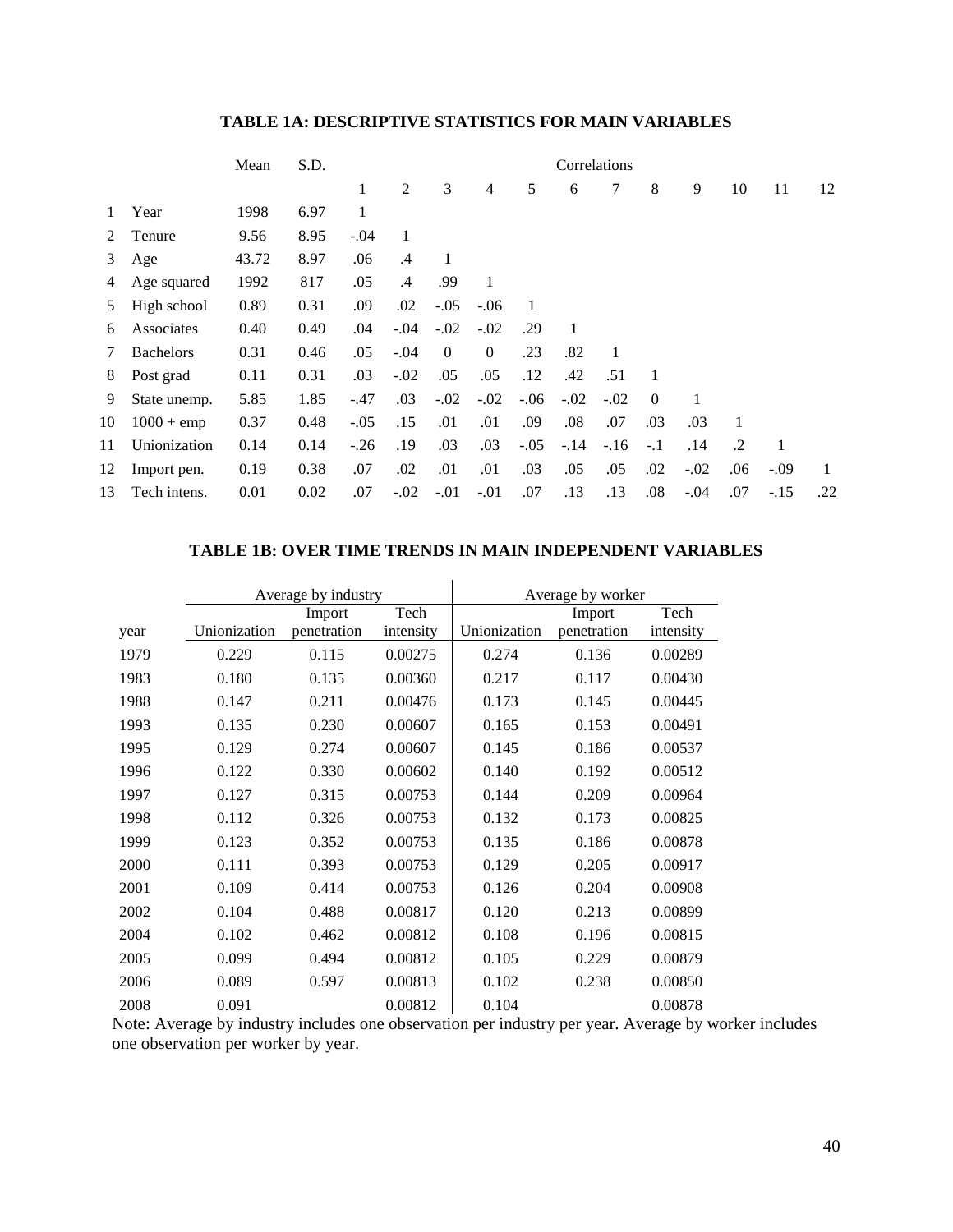|                       |               |                |                              |                | TADLE 2. DETENNINANTS OF TENUNE |                 |                                            |               |               |             |                        |              |
|-----------------------|---------------|----------------|------------------------------|----------------|---------------------------------|-----------------|--------------------------------------------|---------------|---------------|-------------|------------------------|--------------|
|                       |               |                | Time trends by employer size |                |                                 |                 | <b>Effects of Industry Characteristics</b> |               |               |             | Interactions with size |              |
| <b>Employer</b>       |               |                |                              |                |                                 |                 |                                            |               |               |             |                        |              |
| size                  | All           | $<$ 25 emp     | 25-999                       | $1000+$        | $1000+$                         | $1000+$         | $1000+$                                    | $1000+$       | $1000+$       | All         | All                    | All          |
| <b>Sample</b>         |               |                |                              |                |                                 | <b>Tradable</b> | <b>Tradable</b>                            | IT only       | IT only       |             | <b>Tradable</b>        | IT only      |
| Model                 |               | $\overline{2}$ | 3                            | $\overline{4}$ | 5                               | 6               | 7                                          | 8             | 9             | 10          | 11                     | 12           |
| Age                   | $0.537***$    | $0.158*$       | $0.308***$                   | 0.938***       | $0.855***$                      | $1.036***$      | 1.037***                                   | $0.938***$    | $0.938***$    | $0.482***$  | $0.542***$             | $0.481***$   |
|                       | [0.0603]      | [0.0691]       | [0.0575]                     | [0.0844]       | [0.0763]                        | [0.118]         | [0.118]                                    | [0.0947]      | [0.0947]      | [0.0543]    | [0.0805]               | [0.0726]     |
| Age squared           | $-0.00140*$   | $0.00198*$     | 0.00041                      | $-0.00475***$  | $-0.00399$ ***                  | $-0.0049***$    | $-0.0049***$                               | $-0.00453***$ | $-0.00453***$ | $-0.000895$ | $-0.000707$            | $-0.000594$  |
|                       | [0.000605]    | [0.000810]     | [0.000668]                   | [0.000877]     | [0.000798]                      | [0.00130]       | [0.00130]                                  | [0.000984]    | [0.000984]    | [0.000549]  | [0.000824]             | [0.000710]   |
| High school           | $1.141***$    | $1.144***$     | $0.376*$                     | $1.627***$     | $1.403***$                      | $1.557***$      | $1.557***$                                 | $1.517***$    | $1.519***$    | $0.990***$  | $1.146***$             | $1.063***$   |
|                       | [0.153]       | [0.216]        | [0.180]                      | [0.252]        | [0.237]                         | [0.335]         | [0.335]                                    | [0.292]       | [0.292]       | [0.144]     | [0.180]                | [0.163]      |
| Associates            | $-0.923***$   | $-0.261$       | $-0.952***$                  | $-1.203***$    | $-1.074***$                     | $-1.345***$     | $-1.351***$                                | $-1.267***$   | $-1.264***$   | $-0.846***$ | $-1.254***$            | $-0.988***$  |
|                       | [0.133]       | [0.204]        | [0.155]                      | [0.171]        | [0.167]                         | [0.277]         | [0.275]                                    | [0.211]       | [0.211]       | [0.129]     | [0.249]                | [0.197]      |
| <b>Bachelors</b>      | $-0.416**$    | $-0.158$       | $-0.354*$                    | $-0.545**$     | $-0.428*$                       | $-0.909**$      | $-0.914**$                                 | $-0.542**$    | $-0.539**$    | $-0.308*$   | $-0.803***$            | $-0.385*$    |
|                       | [0.127]       | [0.257]        | [0.170]                      | [0.181]        | [0.177]                         | [0.283]         | [0.284]                                    | [0.206]       | [0.207]       | [0.124]     | [0.215]                | [0.167]      |
| Postgrad              | $-0.877***$   | $-0.339$       | $-0.988***$                  | $-1.265***$    | $-1.200***$                     | $-1.482***$     | $-1.487***$                                | $-1.563***$   | $-1.557***$   | $-0.776***$ | $-1.223***$            | $-1.313***$  |
|                       | [0.224]       | [0.393]        | [0.242]                      | [0.196]        | [0.189]                         | [0.341]         | [0.340]                                    | [0.204]       | [0.203]       | [0.224]     | [0.336]                | [0.209]      |
| State unemp           | $0.101***$    | 0.0254         | $0.0772**$                   | $0.151***$     | $0.127***$                      | $0.126*$        | $0.126*$                                   | $0.174**$     | $0.173**$     | $0.0837***$ | $0.115*$               | $0.149**$    |
|                       | [0.0286]      | [0.0321]       | [0.0279]                     | [0.0394]       | [0.0336]                        | [0.0553]        | [0.0554]                                   | [0.0571]      | [0.0569]      | [0.0218]    | [0.0466]               | [0.0457]     |
| 25-999 emp            | $0.311*$      |                |                              |                |                                 |                 |                                            |               |               | 0.186       | $0.719*$               | 0.392        |
|                       | [0.158]       |                |                              |                |                                 |                 |                                            |               |               | [0.138]     | [0.314]                | [0.228]      |
| $1000+$ emp           | $3.104***$    |                |                              |                |                                 |                 |                                            |               |               | $1.312***$  | $4.173***$             | $3.205***$   |
|                       | [0.270]       |                |                              |                |                                 |                 |                                            |               |               | [0.236]     | [0.443]                | [0.350]      |
| Year                  | $-0.0601$ *** | $0.0277*$      | $-0.0260**$                  | $-0.133***$    | $-0.0595***$                    | $-0.0971***$    | $-0.0997$ ***                              | $-0.124***$   | $-0.123***$   | $-0.013$    | $-0.0425**$            | $-0.0724***$ |
|                       | [0.0103]      | [0.0115]       | [0.0100]                     | [0.0153]       | [0.0137]                        | [0.0157]        | [0.0163]                                   | [0.0151]      | [0.0152]      | [0.00893]   | [0.0132]               | [0.0131]     |
| Unionization          |               |                |                              |                | $10.70***$                      |                 |                                            |               |               | 5.009***    |                        |              |
|                       |               |                |                              |                | [0.722]                         |                 |                                            |               |               | [0.779]     |                        |              |
| Import pen            |               |                |                              |                |                                 |                 | 0.314                                      |               |               |             | $-0.445$               |              |
|                       |               |                |                              |                |                                 |                 | [0.478]                                    |               |               |             | [0.295]                |              |
| Tech intensity        |               |                |                              |                |                                 |                 |                                            |               | $-2.613$      |             |                        | $-12.33*$    |
|                       |               |                |                              |                |                                 |                 |                                            |               | [3.413]       |             |                        | [5.313]      |
| $1000 + \text{emp}$ * |               |                |                              |                |                                 |                 |                                            |               |               | 7.522***    |                        |              |
| Unionization          |               |                |                              |                |                                 |                 |                                            |               |               | [0.771]     |                        |              |
| $1000+$ emp $*$       |               |                |                              |                |                                 |                 |                                            |               |               |             | 0.322                  |              |
| Imports               |               |                |                              |                |                                 |                 |                                            |               |               |             | [0.512]                |              |
| $1000 +$ emp $*$      |               |                |                              |                |                                 |                 |                                            |               |               |             |                        | 6.5          |
| Tech intensity        |               |                |                              |                |                                 |                 |                                            |               |               |             |                        | [4.079]      |
| Observations          | 138612        | 36921          | 50447                        | 51244          | 51244                           | 19606           | 19606                                      | 33428         | 33428         | 138612      | 48656                  | 88317        |
| R-squared             | 0.222         | 0.171          | 0.164                        | 0.276          | 0.305                           | 0.311           | 0.311                                      | 0.285         | 0.285         | 0.244       | 0.272                  | 0.24         |

# **TABLE 2: DETERMINANTS OF TENURE**

Note: OLS regression. Errors clustered by industry. All models control for 24 occupation dummies.

\*\*\* p< .001; \*\* p < 0.01; \* p< 0.05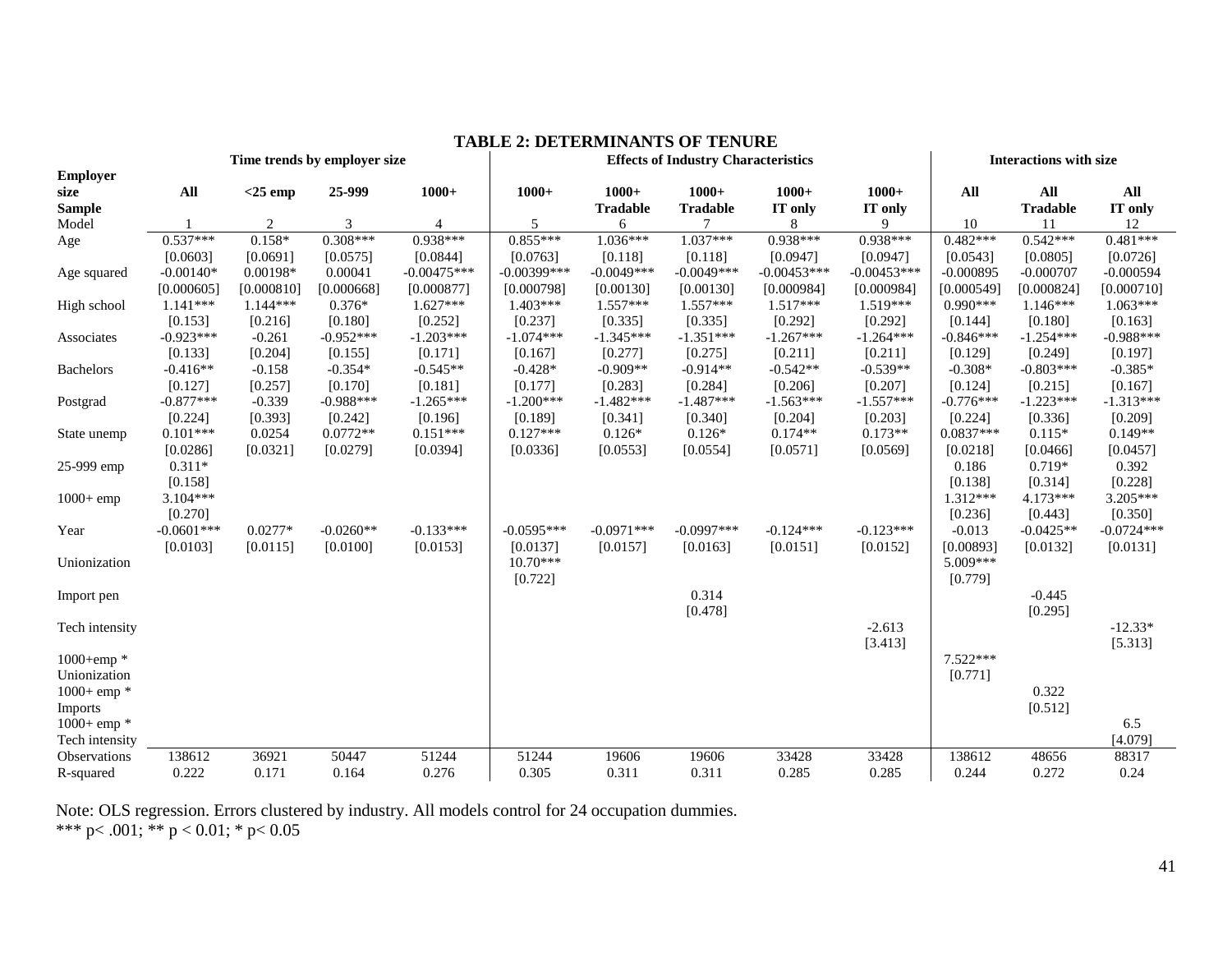|                               |               |                |               |                  |               |                  |                  | <b>Consistent</b> | <b>Consistent</b> |
|-------------------------------|---------------|----------------|---------------|------------------|---------------|------------------|------------------|-------------------|-------------------|
| <b>Sample</b>                 | All           | All            | All           | <b>Union mem</b> | Non union     | <b>Union mem</b> | Non union        | ind.              | ind.              |
| Model                         |               | $\overline{c}$ | 3             | $\overline{4}$   | 5             | $6\,$            | $\boldsymbol{7}$ | 8                 | 9                 |
| Age                           | $0.877***$    | $0.915***$     | $0.818***$    | 1.118***         | $0.866***$    | $1.057***$       | $0.825***$       | $0.789***$        | $0.788***$        |
|                               | [0.0774]      | [0.0873]       | [0.0785]      | [0.164]          | [0.0765]      | [0.156]          | [0.0741]         | [0.0803]          | [0.0797]          |
| Age squared                   | $-0.00416***$ | $-0.00446$ *** | $-0.00354***$ | $-0.00530**$     | $-0.00459***$ | $-0.00473**$     | $-0.00420***$    | $-0.00363***$     | $-0.00362***$     |
|                               | [0.000812]    | [0.000908]     | [0.000821]    | [0.00176]        | [0.000836]    | [0.00167]        | [0.000809]       | [0.000785]        | [0.000778]        |
| High school                   | 1.238***      | $1.601***$     | $1.182***$    | $1.429***$       | $1.754***$    | $1.305***$       | $1.532***$       | $0.855***$        | $0.879***$        |
|                               | [0.232]       | [0.255]        | [0.235]       | [0.334]          | [0.307]       | [0.330]          | [0.309]          | [0.217]           | [0.218]           |
| Associates                    | $-1.295***$   | $-1.216***$    | $-1.187***$   | $-1.925***$      | $-0.752***$   | $-1.867***$      | $-0.703***$      | $-1.108***$       | $-1.106***$       |
|                               | [0.167]       | [0.176]        | [0.169]       | [0.334]          | [0.177]       | [0.319]          | [0.174]          | [0.173]           | [0.172]           |
| <b>Bachelors</b>              | $-0.678***$   | $-0.517**$     | $-0.548**$    | $-1.050**$       | $-0.514*$     | $-1.092**$       | $-0.449*$        | $-0.400**$        | $-0.399**$        |
|                               | [0.170]       | [0.187]        | [0.173]       | [0.378]          | [0.210]       | [0.387]          | [0.208]          | [0.141]           | [0.141]           |
| Post grad                     | $-1.264***$   | $-1.186***$    | $-1.124***$   | $-1.343$         | $-1.269***$   | $-1.08$          | $-1.243***$      | $-1.204***$       | $-1.203***$       |
|                               | [0.199]       | [0.209]        | [0.202]       | [1.062]          | [0.193]       | [0.959]          | [0.195]          | [0.173]           | [0.173]           |
| State unemployment            | $0.128***$    | $0.152***$     | $0.118***$    | 0.0881           | $0.131**$     | $0.0873+$        | $0.120**$        | $0.0798**$        | $0.0765**$        |
|                               | [0.0365]      | [0.0399]       | [0.0332]      | [0.0544]         | [0.0413]      | [0.0487]         | [0.0377]         | [0.0269]          | [0.0269]          |
| Year                          | $-0.123***$   | $-0.119***$    | $-0.0610***$  | $-0.0515*$       | $-0.127***$   | 0.0201           | $-0.0855***$     | $-0.0789***$      | $-0.0629***$      |
|                               | [0.0139]      | [0.0157]       | [0.0132]      | [0.0247]         | [0.0131]      | [0.0239]         | [0.0131]         | [0.0134]          | [0.0140]          |
| Industry wage premium         | 8.322***      |                | 5.783***      |                  |               |                  |                  |                   |                   |
|                               | [1.026]       |                | [0.820]       |                  |               |                  |                  |                   |                   |
| Industry growth               |               | $-0.485***$    | $-0.370***$   |                  |               |                  |                  |                   |                   |
| since 1979                    |               | [0.111]        | [0.0697]      |                  |               |                  |                  |                   |                   |
| Unionization                  |               |                | 8.028***      |                  |               | 8.379***         | 8.218***         |                   | $3.149+$          |
|                               |               |                | [0.741]       |                  |               | [1.074]          | [0.872]          |                   | [1.797]           |
| <b>Industry Fixed Effects</b> |               |                |               |                  |               |                  |                  | Yes               | Yes               |
| Observations                  | 51242         | 48410          | 48408         | 11476            | 37805         | 11476            | 37805            | 51017             | 51017             |
| R-squared                     | 0.295         | 0.286          | 0.319         | 0.342            | 0.242         | 0.363            | 0.256            | 0.217             | 0.218             |

# **TABLE 3: FURTHER ANALYSIS OF DETERMINANTS OF TENURE – LARGE EMPLOYERS ONLY**

Note: OLS regression. All analyses also control for occupation. Errors clustered by industry.

\*\*\* p< .001; \*\* p < 0.01; \* p< 0.05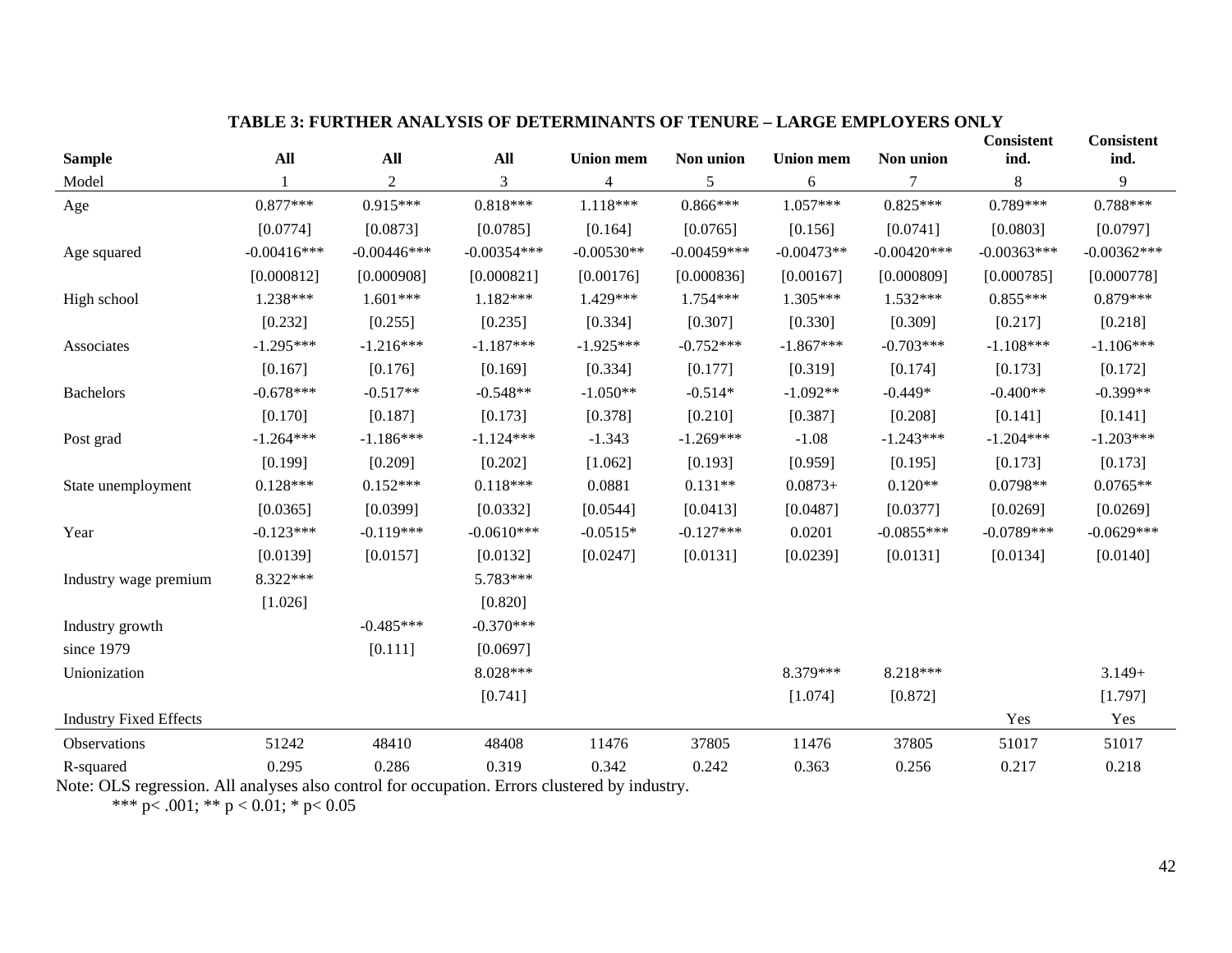|                            |              |                 |                 |                |               | w/public     | <b>Consistent</b> |
|----------------------------|--------------|-----------------|-----------------|----------------|---------------|--------------|-------------------|
| <b>Sample</b>              | All          | <b>Tradable</b> | <b>Tradable</b> | <b>IT</b> data | IT data       | firms        | industries        |
| Model                      |              | $\overline{2}$  | 3               | 4              | 5             | 6            | 7                 |
| Age                        | $0.114***$   | $0.101***$      | $0.101***$      | $0.105***$     | $0.105***$    | $0.110***$   | $0.111***$        |
|                            | [0.00679]    | [0.00964]       | [0.00986]       | [0.00738]      | [0.00736]     | [0.00704]    | [0.00679]         |
| Age squared                | $-0.0011***$ | $-0.00088$ ***  | $-0.00088$ ***  | $-0.00093***$  | $-0.00093***$ | $-0.0010***$ | $-0.0010***$      |
|                            | $[7.52e-05]$ | [0.000110]      | [0.000113]      | $[8.22e-05]$   | $[8.20e-05]$  | $[7.78e-05]$ | $[7.57e-05]$      |
| High school                | $0.283***$   | $0.303***$      | $0.302***$      | $0.300***$     | $0.306***$    | $0.276***$   | $0.280***$        |
|                            | [0.0618]     | [0.0703]        | [0.0704]        | [0.0777]       | [0.0772]      | [0.0667]     | [0.0638]          |
| Associates                 | $-0.0556$    | $-0.0591$       | $-0.0568$       | $-0.0155$      | $-0.0119$     | $-0.0675$    | $-0.0578$         |
|                            | [0.0474]     | [0.0735]        | [0.0735]        | [0.0611]       | [0.0615]      | [0.0523]     | [0.0495]          |
| <b>Bachelors</b>           | $-0.358***$  | $-0.657***$     | $-0.658***$     | $-0.337**$     | $-0.330**$    | $-0.408$ *** | $-0.356***$       |
|                            | [0.0883]     | [0.0858]        | [0.0858]        | [0.112]        | [0.111]       | [0.0985]     | [0.0912]          |
| Post grad                  | 0.0772       | $-0.501***$     | $-0.499***$     | $-0.00416$     | $-0.00113$    | $-0.114$     | 0.0639            |
|                            | [0.186]      | [0.137]         | [0.136]         | [0.157]        | [0.157]       | [0.127]      | [0.193]           |
| Year                       | $-0.0434***$ | $-0.0489***$    | $-0.0480***$    | $-0.0437***$   | $-0.0426***$  | $-0.0456***$ | $-0.0390$ ***     |
|                            | [0.00345]    | [0.00413]       | [0.00421]       | [0.00398]      | [0.00398]     | [0.00360]    | [0.00358]         |
| 25-999 emp                 | 1.139***     | $1.020***$      | 1.017***        | $1.027***$     | 1.028***      | 1.048***     | 1.122***          |
|                            | [0.0594]     | [0.0659]        | [0.0650]        | [0.0489]       | [0.0489]      | [0.0422]     | [0.0581]          |
| $>1000$ emp                | 1.890***     | $1.746***$      | 1.742***        | $1.673***$     | $1.679***$    | 1.803***     | 1.869***          |
|                            | [0.105]      | [0.122]         | [0.124]         | [0.103]        | [0.103]       | [0.0980]     | [0.105]           |
| Import pen.                |              |                 | $-0.189$        |                |               |              |                   |
|                            |              |                 | [0.163]         |                |               |              |                   |
| Tech intensity             |              |                 |                 |                | $-7.741$      |              |                   |
|                            |              |                 |                 |                | [3.992]       |              |                   |
| ROA (prior 3 years)        |              |                 |                 |                |               | 0.0311       |                   |
|                            |              |                 |                 |                |               | [0.384]      |                   |
| Industry growth since 1979 |              |                 |                 |                |               |              | $-0.200***$       |
|                            |              |                 |                 |                |               |              | [0.0524]          |
| Observations               | 282793       | 78626           | 78626           | 165557         | 165557        | 254126       | 260213            |
| Chi <sup>2</sup>           | 2864         | 2704            | 2745            | 3207           | 3282          | 3733         | 3237              |
| Log likelihood             | $-21688$     | $-8031$         | $-8028$         | $-12884$       | $-12869$      | $-19345$     | $-20587$          |

# **TABLE 4: DETERMINANTS OF UNIONIZATION**

Logit analysis. Dependent variable is whether worker is a union member. Contains all workers with tenure data, including women and those below 30 and over 65. Government workers, self employed and usually part time dropped from analysis. All analyses control for occupation dummies. Errors clustered by industry \*\*\* p< .001; \*\* p < 0.01; \* p < 0.01;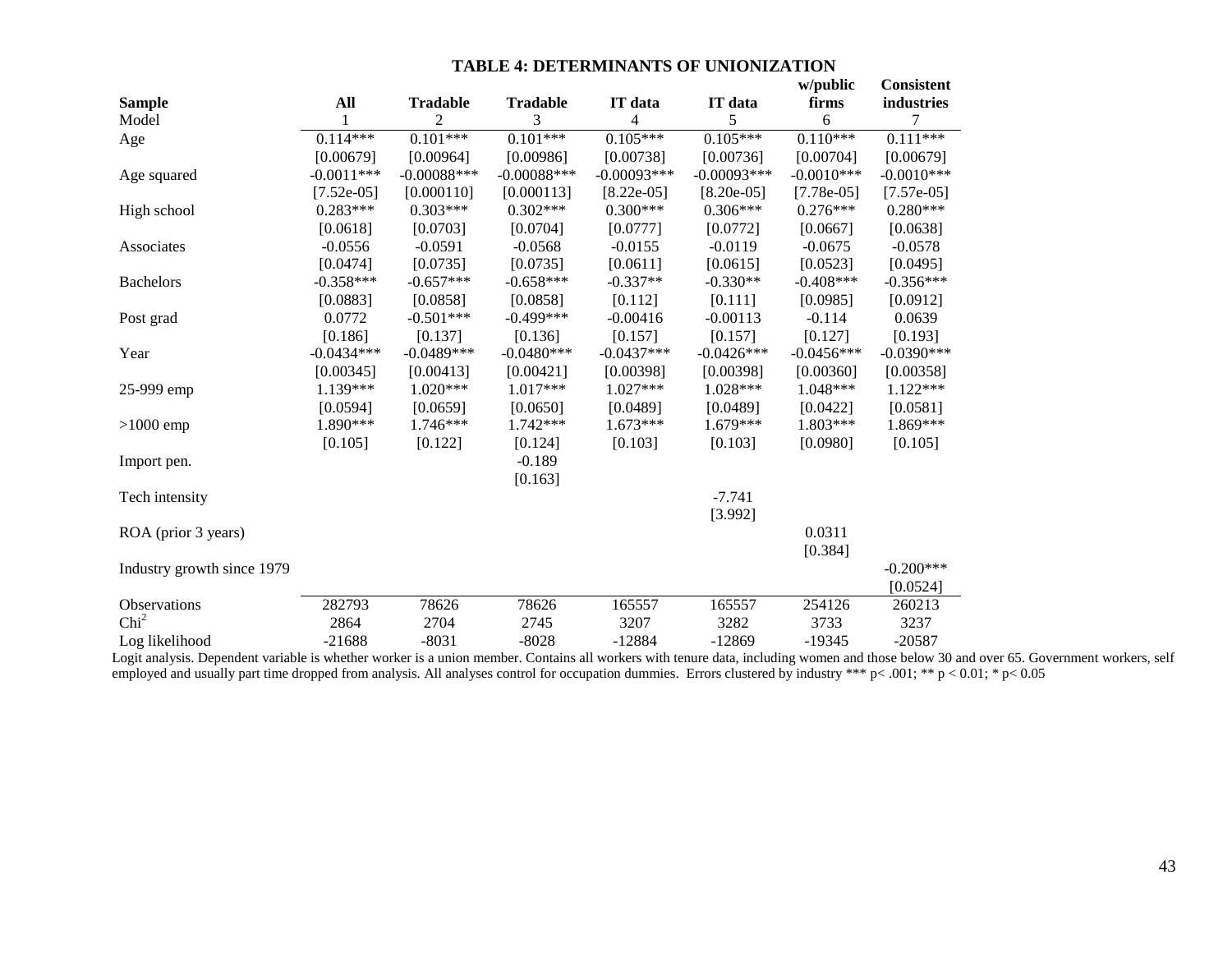## **TABLE 5: DETERMINANTS OF LAYOFFS**

| <b>Sample</b>    | All          | All            | All         | <b>Tradable</b> | <b>Tradable</b> | <b>Tradable</b> | $w/$ IT    | $w/$ IT    | $w/$ IT     |
|------------------|--------------|----------------|-------------|-----------------|-----------------|-----------------|------------|------------|-------------|
|                  |              |                |             |                 |                 |                 | data       | data       | data        |
| Model            |              | $\mathfrak{2}$ | 3           | 4               | 5               | 6               | 7          | 8          | 9           |
| Age              | 0.0121       | 0.0173         | 0.00348     | $-0.012$        | $-0.0123$       | $-0.0201$       | 0.00234    | 0.00231    | $-0.00833$  |
|                  | [0.0117]     | [0.0113]       | [0.0108]    | [0.0202]        | [0.0203]        | [0.0145]        | [0.0180]   | [0.0180]   | [0.0143]    |
| Age squared      | $-0.000259*$ | $-0.000311*$   | $-0.00015$  | $-0.00001$      | $-0.00001$      | 0.00012         | $-0.00014$ | $-0.00014$ | $-0.00001$  |
|                  | [0.000129]   | [0.000125]     | [0.000120]  | [0.000220]      | [0.000221]      | [0.000153]      | [0.000197] | [0.000196] | [0.000156]  |
| High school      | $-0.0127$    | 0.0041         | $-0.00674$  | $-0.0563$       | $-0.0572$       | $-0.0392$       | 0.0125     | 0.0109     | 0.0081      |
|                  | [0.0285]     | [0.0266]       | [0.0322]    | [0.0451]        | [0.0443]        | [0.0438]        | [0.0449]   | [0.0452]   | [0.0582]    |
| Associates       | $0.0927**$   | $0.0909**$     | $0.0796*$   | 0.0774          | 0.0746          | 0.0569          | $0.101*$   | 0.0983*    | 0.0124      |
|                  | [0.0324]     | [0.0321]       | [0.0365]    | [0.0577]        | [0.0578]        | [0.0598]        | [0.0437]   | [0.0437]   | [0.0572]    |
| <b>Bachelors</b> | $-0.0974*$   | $-0.109**$     | $-0.0999*$  | $-0.0974$       | $-0.101$        | $-0.0982$       | $-0.116*$  | $-0.119*$  | $-0.147*$   |
|                  | [0.0414]     | [0.0413]       | [0.0438]    | [0.0728]        | [0.0729]        | [0.0672]        | [0.0580]   | [0.0579]   | [0.0610]    |
| Post grad        | $-0.210**$   | $-0.226***$    | $-0.214**$  | $-0.015$        | $-0.0155$       | $-0.124$        | $-0.0699$  | $-0.0758$  | $-0.0506$   |
|                  | [0.0656]     | [0.0673]       | [0.0667]    | [0.0820]        | [0.0812]        | [0.0917]        | [0.0574]   | [0.0574]   | [0.0602]    |
| Year             | $-0.00195$   | $-0.00674$     | $-0.0082**$ | $-0.00494$      | $-0.00537$      | $-0.00927*$     | $-0.00138$ | $-0.00214$ | $-0.0142**$ |
|                  | [0.00376]    | [0.00348]      | [0.00291]   | [0.00601]       | [0.00504]       | [0.00372]       | [0.00421]  | [0.00415]  | [0.00439]   |
| Unionization     |              | $-1.050***$    |             |                 |                 |                 |            |            |             |
| (current ind)    |              | [0.183]        |             |                 |                 |                 |            |            |             |
| Unionization     |              |                | $-0.485*$   |                 |                 |                 |            |            |             |
| (initial ind)    |              |                | [0.224]     |                 |                 |                 |            |            |             |
| Import pen       |              |                |             |                 | $0.220***$      |                 |            |            |             |
| (current ind)    |              |                |             |                 | [0.0599]        |                 |            |            |             |
| Import pen       |              |                |             |                 |                 | $0.252***$      |            |            |             |
| (initial ind)    |              |                |             |                 |                 | [0.0705]        |            |            |             |
| Tech intensity   |              |                |             |                 |                 |                 |            | 2.974***   |             |
| (current ind)    |              |                |             |                 |                 |                 |            | [0.671]    |             |
| Tech intensity   |              |                |             |                 |                 |                 |            |            | 4.487***    |
| (initial ind)    |              |                |             |                 |                 |                 |            |            | [0.712]     |
| Observations     | 230353       | 230353         | 225728      | 79473           | 79473           | 79292           | 129340     | 129340     | 126925      |
| chi <sub>2</sub> | 531.4        | 718.5          | 638         | 938.6           | 981.2           | 1033            | 455.7      | 509.1      | 545         |
| Log likelihood   | $-25744$     | $-25691$       | $-24950$    | $-9445$         | $-9437$         | $-9955$         | $-14831$   | $-14825$   | $-14684$    |

Logit analysis. Dependent variable is whether worker has been laid off within the last three years. "Current ind" refers to characteristics of industry laid off workers are employed by at time of survey. "Initial ind" refers to characteristics of industry laid off workers were employed by before layoffs. Industry remains same for all workers who were not laid off. All analyses control for occupation dummies. Errors clustered at industry level. \*\*\* p < .001; \*\* p < 0.01; \* p < 0.05